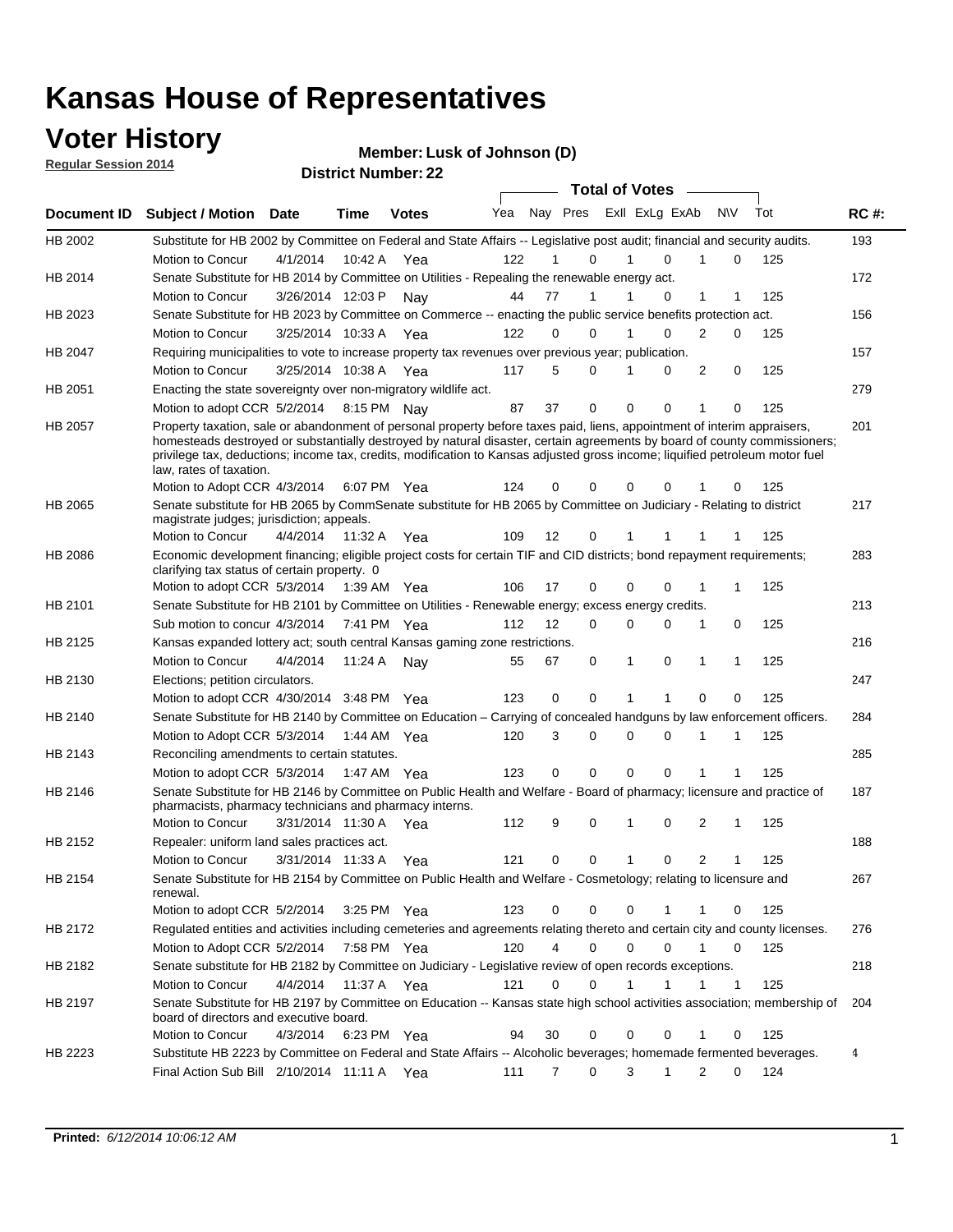#### **Voter History Manufact 10**

| <b>VULCE FIISLUI Y</b><br><b>Regular Session 2014</b> |                              |      | <b>District Number: 22</b> | Member: Lusk of Johnson (D) |  |                                 |     |             |
|-------------------------------------------------------|------------------------------|------|----------------------------|-----------------------------|--|---------------------------------|-----|-------------|
|                                                       |                              |      |                            |                             |  | <b>Total of Votes</b>           |     |             |
|                                                       | Document ID Subject / Motion | Date | Time                       | <b>Votes</b>                |  | Yea Nay Pres ExII ExLg ExAb N\V | Tot | <b>RC#:</b> |

| HB 2223 | Substitute for HB 2223 by Committee on Federal and State Affairs—Alcoholic beverages; homemade fermented beverages;<br>microbrewery gallonage expanded; liquor license length of citizenship.                                                                                                                                                                                                                                                                                                                                                                                                                                                                                                                                                                                                                                                                       | 205 |
|---------|---------------------------------------------------------------------------------------------------------------------------------------------------------------------------------------------------------------------------------------------------------------------------------------------------------------------------------------------------------------------------------------------------------------------------------------------------------------------------------------------------------------------------------------------------------------------------------------------------------------------------------------------------------------------------------------------------------------------------------------------------------------------------------------------------------------------------------------------------------------------|-----|
|         | Motion to Concur<br>4/3/2014 6:27 PM Yea<br>9<br>125<br>115<br>0<br>0<br>0<br>0<br>1                                                                                                                                                                                                                                                                                                                                                                                                                                                                                                                                                                                                                                                                                                                                                                                |     |
| HB 2231 | Senate Substitute for Substitute for HB 2231 by Committee on Ways and Means - Appropriations for FY 2014, FY 2015, FY<br>2016, FY 2017 and FY 2018 for various state agencies; capital improvement projects; claims against the state.                                                                                                                                                                                                                                                                                                                                                                                                                                                                                                                                                                                                                              | 282 |
|         | Motion to adopt CCR 5/2/2014 9:48 PM Nay<br>54<br>0<br>1<br>70<br>0<br>$\Omega$<br>$\Omega$<br>125                                                                                                                                                                                                                                                                                                                                                                                                                                                                                                                                                                                                                                                                                                                                                                  |     |
| HB 2246 | Substitute for HB 2246 by Committee on Commerce, Labor and Economic Development - Peer review for certain licensed<br>technical professions.                                                                                                                                                                                                                                                                                                                                                                                                                                                                                                                                                                                                                                                                                                                        | 38  |
|         | EFA Sub Bill<br>120<br>0<br>124<br>2/21/2014 1:34 PM Yea<br>0<br>0<br>2<br>1                                                                                                                                                                                                                                                                                                                                                                                                                                                                                                                                                                                                                                                                                                                                                                                        |     |
| HB 2246 | Substitute for HB 2246 by Committee on Commerce, Labor and Economic Development - Peer review for certain licensed<br>technical professions.                                                                                                                                                                                                                                                                                                                                                                                                                                                                                                                                                                                                                                                                                                                        | 260 |
|         | Motion to Concur<br>5/2/2014<br>0<br>0<br>125<br>11:40 A Yea<br>124<br>0<br>1<br>0<br>0                                                                                                                                                                                                                                                                                                                                                                                                                                                                                                                                                                                                                                                                                                                                                                             |     |
| HB 2272 | Kansas expanded lottery act; southeast Kansas gaming zone; privilege fee and investment threshold amount reduced.                                                                                                                                                                                                                                                                                                                                                                                                                                                                                                                                                                                                                                                                                                                                                   | 200 |
|         | 36<br>0<br>$\Omega$<br>4/2/2014<br>4:18 PM Yea<br>84<br>0<br>1<br>125<br>Motion to Concur<br>4                                                                                                                                                                                                                                                                                                                                                                                                                                                                                                                                                                                                                                                                                                                                                                      |     |
| HB 2296 | Campaign finance; permitted uses of campaign funds; increased exemption amount for certain candidates; contributor<br>information; lobbyist filings.                                                                                                                                                                                                                                                                                                                                                                                                                                                                                                                                                                                                                                                                                                                | 248 |
|         | Motion to adopt CCR 4/30/2014 3:53 PM Yea<br>125<br>119<br>0<br>0<br>4<br>0<br>1                                                                                                                                                                                                                                                                                                                                                                                                                                                                                                                                                                                                                                                                                                                                                                                    |     |
| HB 2296 | Campaign finance; permitted uses of campaign funds; increased exemption amount for certain candidates; contributor                                                                                                                                                                                                                                                                                                                                                                                                                                                                                                                                                                                                                                                                                                                                                  | 287 |
|         | information; lobbyist filings.<br>Motion to Override<br>5/30/2014 10:24 A Yea<br>0<br>125<br>96<br>5<br>0<br>0<br>0<br>24<br>Veto                                                                                                                                                                                                                                                                                                                                                                                                                                                                                                                                                                                                                                                                                                                                   |     |
| HB 2298 | Senate Sub for HB 2298 by Committee on Judiciary - Uniform controlled substances act. Senate Sub for HB 2298 by<br>Committee on Judiciary - Uniform controlled substances act.                                                                                                                                                                                                                                                                                                                                                                                                                                                                                                                                                                                                                                                                                      | 209 |
|         | Motion to Concur<br>0<br>0<br>0<br>125<br>4/3/2014<br>6:40 PM Yea<br>123<br>1<br>0<br>1                                                                                                                                                                                                                                                                                                                                                                                                                                                                                                                                                                                                                                                                                                                                                                             |     |
| HB 2303 | Relating to driver's license fees; driving under the influence equipment fund.<br>1                                                                                                                                                                                                                                                                                                                                                                                                                                                                                                                                                                                                                                                                                                                                                                                 |     |
|         | 4<br>125<br>Motion to adopt CCR 1/22/2014 11:45 A Yea<br>109<br>0<br>1<br>0<br>0<br>11                                                                                                                                                                                                                                                                                                                                                                                                                                                                                                                                                                                                                                                                                                                                                                              |     |
| HB 2312 | Local governments; investment of idle funds; changes.                                                                                                                                                                                                                                                                                                                                                                                                                                                                                                                                                                                                                                                                                                                                                                                                               | 253 |
|         | Motion to Concur<br>5/1/2014<br>123<br>2<br>0<br>0<br>0<br>0<br>125<br>4:31 PM Yea<br>$\Omega$                                                                                                                                                                                                                                                                                                                                                                                                                                                                                                                                                                                                                                                                                                                                                                      |     |
| HB 2338 | Substitute for HB 2338 by Committee on Ways and Means - Judicial branch; supplemental appropriation for fiscal year 2015,<br>judiciary operations; increasing various docket fees and creating new docket fees; annually, allowing the allocation of a budget<br>for each judicial district court operations, chief judge would have the authority to expend funds as necessary to carry out the<br>functions of such district if such chief judge elected to do so, including establishing what court personnel are necessary and<br>their compensation; district court judges in judicial district elect chief judge and court of appeals judges elect chief judge of the<br>court of appeals; district judge and district magistrate judge vacancies; statutory authority for longevity bonus for judicial<br>branch employees repealed; nonseverability clause. | 229 |
|         | 2<br>125<br>Motion to Adopt CCR 4/4/2014<br>7:17 PM Nay<br>66<br>57<br>0<br>0<br>0<br>0                                                                                                                                                                                                                                                                                                                                                                                                                                                                                                                                                                                                                                                                                                                                                                             |     |
| HB 2378 | Senate Substitute for HB 2378 by Committee on Assessment and Taxation - Providing sales tax exemption for sales of certain 189<br>machinery and equipment used for surface mining activities.                                                                                                                                                                                                                                                                                                                                                                                                                                                                                                                                                                                                                                                                       |     |
|         | Motion to Concur<br>117<br>3/31/2014 11:35 A Yea<br>4<br>0<br>0<br>2<br>125<br>1                                                                                                                                                                                                                                                                                                                                                                                                                                                                                                                                                                                                                                                                                                                                                                                    |     |
| HB 2389 | Senate Substitute for HB 2389 by Committee on Judiciary - Crimes and criminal procedure; mistreatment of a dependent adult 277<br>or an elder person; RICO; warrants; discharge of certain persons; appeals.<br>Motion to Adopt CCR 5/2/2014 8:05 PM Yea 123 1 0 0 0 1 0 125                                                                                                                                                                                                                                                                                                                                                                                                                                                                                                                                                                                        |     |
|         |                                                                                                                                                                                                                                                                                                                                                                                                                                                                                                                                                                                                                                                                                                                                                                                                                                                                     |     |
| HB 2398 | Relating to the Kansas revised limited liability company act.                                                                                                                                                                                                                                                                                                                                                                                                                                                                                                                                                                                                                                                                                                                                                                                                       | 28  |
|         | <b>Final Action</b><br>2/21/2014 11:13 A Yea<br>120<br>$\mathbf{1}$<br>0<br>$\mathbf{1}$<br>0<br>2<br>0<br>124<br>Amended                                                                                                                                                                                                                                                                                                                                                                                                                                                                                                                                                                                                                                                                                                                                           |     |
| HB 2402 | National day of the cowboy.                                                                                                                                                                                                                                                                                                                                                                                                                                                                                                                                                                                                                                                                                                                                                                                                                                         | 163 |
|         | <b>Final Action</b><br>0<br>1<br>0<br>125<br>3/26/2014 10:55 A<br>116<br>7<br>$\mathbf{1}$<br>0<br>Yea                                                                                                                                                                                                                                                                                                                                                                                                                                                                                                                                                                                                                                                                                                                                                              |     |
| HB 2417 | Expansion of rural opportunity zones.                                                                                                                                                                                                                                                                                                                                                                                                                                                                                                                                                                                                                                                                                                                                                                                                                               | 61  |
|         | <b>Final Action</b><br>2/27/2014 10:16 A Yea<br>0<br>0<br>0<br>1<br>0<br>124<br>104<br>19<br>Amended                                                                                                                                                                                                                                                                                                                                                                                                                                                                                                                                                                                                                                                                                                                                                                |     |
| HB 2418 | Adult care home licensure act; removal of outdated rule and regulation reference.<br>6                                                                                                                                                                                                                                                                                                                                                                                                                                                                                                                                                                                                                                                                                                                                                                              |     |
|         | 124<br><b>Final Action</b><br>2/12/2014 11:20 A Yea<br>0<br>0<br>$\mathbf{1}$<br>$\overline{2}$<br>0<br>121<br>0                                                                                                                                                                                                                                                                                                                                                                                                                                                                                                                                                                                                                                                                                                                                                    |     |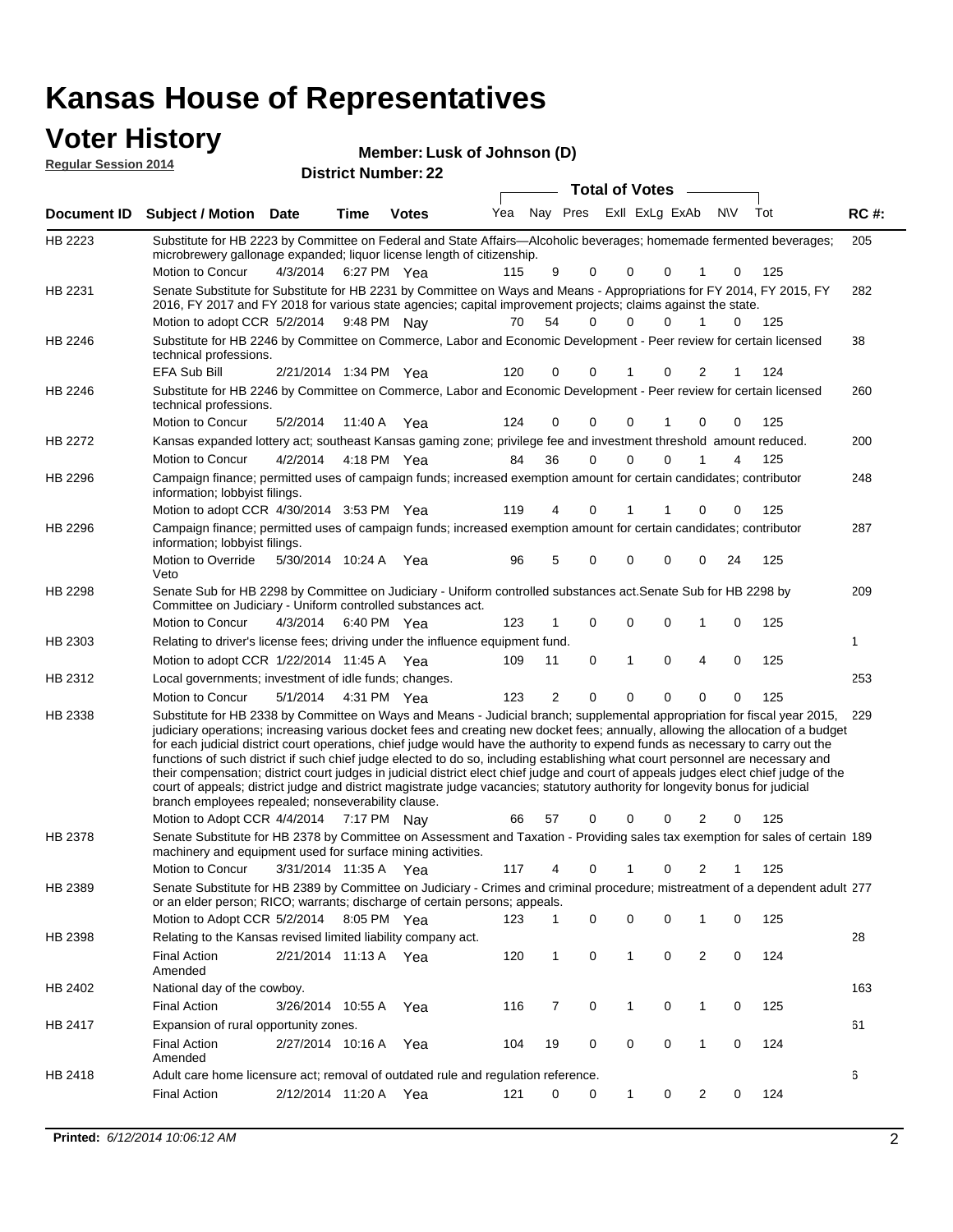### **Voter History**

**Regular Session 2014**

#### **Member: Lusk of Johnson (D)**

|                    |                                                                                                                                                                                                                                                                                                                                                      |                       |             | DISTRICT MAILING . ZZ | <b>Total of Votes</b><br>$\sim$ |          |          |   |                |                |              |     |                |
|--------------------|------------------------------------------------------------------------------------------------------------------------------------------------------------------------------------------------------------------------------------------------------------------------------------------------------------------------------------------------------|-----------------------|-------------|-----------------------|---------------------------------|----------|----------|---|----------------|----------------|--------------|-----|----------------|
| <b>Document ID</b> | <b>Subject / Motion</b>                                                                                                                                                                                                                                                                                                                              | Date                  | Time        | <b>Votes</b>          | Yea                             |          | Nay Pres |   | Exll ExLg ExAb |                | <b>NV</b>    | Tot | <b>RC#:</b>    |
| HB 2418            | Kansas department for aging and disability services; adult care homes                                                                                                                                                                                                                                                                                |                       |             |                       |                                 |          |          |   |                |                |              |     | 221            |
|                    | Motion to Concur                                                                                                                                                                                                                                                                                                                                     | 4/4/2014              | 11:49 A     | Yea                   | 122                             | 0        | 0        | 1 | 1              | 1              | 0            | 125 |                |
| HB 2419            | City annexation; fire district territory; detachment.                                                                                                                                                                                                                                                                                                |                       |             |                       |                                 |          |          |   |                |                |              |     | 120            |
|                    | <b>Final Action</b>                                                                                                                                                                                                                                                                                                                                  | 3/17/2014 11:19 A Yea |             |                       | 122                             | 0        | 0        | 0 | 0              | 2              | $\mathbf{1}$ | 125 |                |
| HB 2419            | City annexation; fire district territory; detachment.                                                                                                                                                                                                                                                                                                |                       |             |                       |                                 |          |          |   |                |                |              |     | 196            |
|                    | Motion to Concur                                                                                                                                                                                                                                                                                                                                     | 4/2/2014              | 10:32 A Yea |                       | 122                             | 0        | 0        | 0 | 0              | 2              | $\mathbf{1}$ | 125 |                |
| HB 2420            | School crossing guards.                                                                                                                                                                                                                                                                                                                              |                       |             |                       |                                 |          |          |   |                |                |              |     | 5              |
|                    | <b>Final Action</b><br>Amended                                                                                                                                                                                                                                                                                                                       | 2/10/2014 11:12 A     |             | Yea                   | 118                             | 0        | 0        | 3 | 1              | $\overline{2}$ | 0            | 124 |                |
| HB 2420            | School crossing guards.                                                                                                                                                                                                                                                                                                                              |                       |             |                       |                                 |          |          |   |                |                |              |     | 197            |
|                    | Motion to Concur                                                                                                                                                                                                                                                                                                                                     | 4/2/2014              | 10:34 A     | Yea                   | 123                             | 0        | 0        | 0 | 0              | 2              | 0            | 125 |                |
| HB 2422            | Defining watercraft for purposes of taxation.                                                                                                                                                                                                                                                                                                        |                       |             |                       |                                 |          |          |   |                |                |              |     | 14             |
|                    | <b>Final Action</b><br>Amended                                                                                                                                                                                                                                                                                                                       | 2/14/2014 11:13 A     |             | Yea                   | 118                             | 0        | 0        | 2 | $\mathbf 0$    | 4              | 0            | 124 |                |
| HB 2424            | Robert G. (Bob) Bethell interchange.                                                                                                                                                                                                                                                                                                                 |                       |             |                       |                                 |          |          |   |                |                |              |     | 85             |
|                    | <b>EFA Sub Bill</b>                                                                                                                                                                                                                                                                                                                                  | 2/27/2014 4:03 PM Yea |             |                       | 119                             | 4        | 0        | 0 | $\mathbf 0$    | 1              | 0            | 124 |                |
| HB 2424            | Substitute for HB 2424 by Committee on Transportation - Designating the Robert G. (Bob) Bethell interchange; the SGT David 190<br>Enzbrenner memorial highway; t the Pack S Clair highway; the ancient Indian traders trail; the Harper county veterans<br>memorial highway; the Bonnie Huy memorial highway; the Bonnie Sharp memorial interchange. |                       |             |                       |                                 |          |          |   |                |                |              |     |                |
|                    | Motion to Concur                                                                                                                                                                                                                                                                                                                                     | 3/31/2014 11:37 A Yea |             |                       | 117                             | 3        | $\Omega$ | 1 | 0              | 2              | 2            | 125 |                |
| HB 2429            | Making the water conservation program part of and supplemental to the Kansas water appropriation act.                                                                                                                                                                                                                                                |                       |             |                       |                                 |          |          |   |                |                |              |     | $\overline{7}$ |
|                    | <b>Final Action</b><br>Amended                                                                                                                                                                                                                                                                                                                       | 2/12/2014 11:22 A Yea |             |                       | 121                             | $\Omega$ | 0        | 1 | $\Omega$       | 2              | 0            | 124 |                |
| HB 2430            | Promoting employment across Kansas act; benefits.                                                                                                                                                                                                                                                                                                    |                       |             |                       |                                 |          |          |   |                |                |              |     | 90             |
|                    | <b>EFA Sub Bill</b>                                                                                                                                                                                                                                                                                                                                  | 2/27/2014 4:08 PM Yea |             |                       | 110                             | 13       | 0        | 0 | 0              | 1              | 0            | 124 |                |
| HB 2430            | Substitute for HB 2430 by Committee on Commerce, Labor and Economic Development - Promoting employment across<br>Kansas act; benefits.                                                                                                                                                                                                               |                       |             |                       |                                 |          |          |   |                |                |              |     | 278            |
|                    | Motion to adopt CCR 5/2/2014                                                                                                                                                                                                                                                                                                                         |                       | 8:09 PM Yea |                       | 114                             | 10       | 0        | 0 | 0              | 1              | 0            | 125 |                |
| HB 2433            | Relating to the Kansas uniform securities act.                                                                                                                                                                                                                                                                                                       |                       |             |                       |                                 |          |          |   |                |                |              |     | 62             |
|                    | <b>Final Action</b><br>Amended                                                                                                                                                                                                                                                                                                                       | 2/27/2014 10:17 A Yea |             |                       | 123                             | 0        | 0        | 0 | $\mathbf 0$    | 1              | 0            | 124 |                |
| HB 2433            | Relating to the Kansas uniform securities act.                                                                                                                                                                                                                                                                                                       |                       |             |                       |                                 |          |          |   |                |                |              |     | 243            |
|                    | Motion to adopt CCR 4/30/2014 3:27 PM Yea                                                                                                                                                                                                                                                                                                            |                       |             |                       | 123                             | $\Omega$ | 0        | 1 | 1              | 0              | 0            | 125 |                |
| HB 2436            | Substitute for HB 2436 by Committee on Vision 2020 - Boards of cosmetology and barbering; agreements on inspectors of<br>dual-licensed facilities.                                                                                                                                                                                                   |                       |             |                       |                                 |          |          |   |                |                |              |     | 19             |
|                    | Final Action Sub Bill 2/19/2014 11:32 A                                                                                                                                                                                                                                                                                                              |                       |             | Yea                   | 122                             | O        | 0        | 0 | 0              | 2              | 0            | 124 |                |
| HB 2436            | Substitute for HB 2436 by Committee on Vision 2020 - Boards of cosmetology and barbering; agreements on inspectors of<br>dual-licensed facilities.                                                                                                                                                                                                   |                       |             |                       |                                 |          |          |   |                |                |              |     | 206            |
|                    | <b>Motion to Concur</b>                                                                                                                                                                                                                                                                                                                              | 4/3/2014              | 6:30 PM Yea |                       | 117                             | 7        | 0        | 0 | 0              | 1              | 0            | 125 |                |
| HB 2440            | Emerging industry investment act; treatment of certain bioscience companies.                                                                                                                                                                                                                                                                         |                       |             |                       |                                 |          |          |   |                |                |              |     | 39             |
|                    | <b>Emergency Final</b><br>Action                                                                                                                                                                                                                                                                                                                     | 2/21/2014 1:36 PM Yea |             |                       | 116                             | 4        | 0        | 1 | $\mathbf 0$    | 2              | $\mathbf{1}$ | 124 |                |
| HB 2442            | Escalating penalties for repeat felony evade and elude cases.                                                                                                                                                                                                                                                                                        |                       |             |                       |                                 |          |          |   |                |                |              |     | 107            |
|                    | EFA Sub Bill                                                                                                                                                                                                                                                                                                                                         | 2/27/2014 4:32 PM Yea |             |                       | 111                             | 12       | 0        | 0 | 0              | $\mathbf{1}$   | 0            | 124 |                |
| HB 2444            | Spendthrift trusts.                                                                                                                                                                                                                                                                                                                                  |                       |             |                       |                                 |          |          |   |                |                |              |     | 36             |
|                    | <b>Emergency Final</b><br><b>Action Amend</b>                                                                                                                                                                                                                                                                                                        | 2/21/2014 1:32 PM Yea |             |                       | 120                             | 0        | 0        | 1 | 0              | $\overline{2}$ | $\mathbf{1}$ | 124 |                |
| HB 2444            | Spendthrift trusts.                                                                                                                                                                                                                                                                                                                                  |                       |             |                       |                                 |          |          |   |                |                |              |     | 198            |
|                    | Motion to Concur                                                                                                                                                                                                                                                                                                                                     | 4/2/2014              | 10:37 A Yea |                       | 123                             | 0        | 0        | 0 | 0              | $\overline{2}$ | 0            | 125 |                |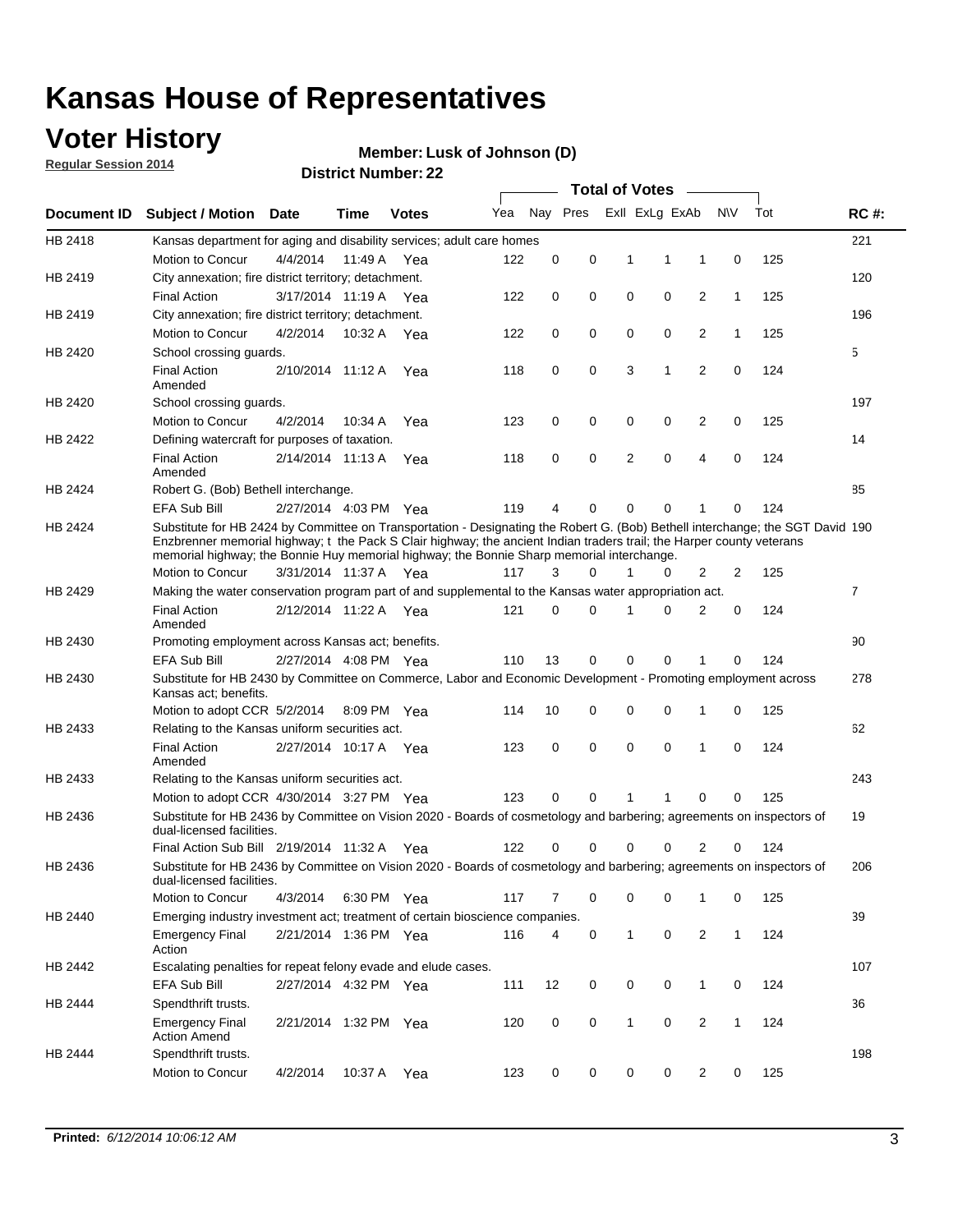#### **Voter History Regular Session 2014**

| Member: Lusk of Johnson (D) |  |  |
|-----------------------------|--|--|
|-----------------------------|--|--|

|                    |                                                                                                                                                                                                                                                                                                                                 |                       |      |              |     |                |             | <b>Total of Votes</b> |             |                |           |     |             |
|--------------------|---------------------------------------------------------------------------------------------------------------------------------------------------------------------------------------------------------------------------------------------------------------------------------------------------------------------------------|-----------------------|------|--------------|-----|----------------|-------------|-----------------------|-------------|----------------|-----------|-----|-------------|
| <b>Document ID</b> | <b>Subject / Motion Date</b>                                                                                                                                                                                                                                                                                                    |                       | Time | <b>Votes</b> | Yea |                | Nay Pres    | Exll ExLg ExAb        |             |                | <b>NV</b> | Tot | <b>RC#:</b> |
| HB 2445            | Allowing for criminal discovery materials to be provided to defendant or defendant's counsel.                                                                                                                                                                                                                                   |                       |      |              |     |                |             |                       |             |                |           |     | 63          |
|                    | <b>Final Action</b><br>Amended                                                                                                                                                                                                                                                                                                  | 2/27/2014 10:19 A     |      | Yea          | 123 | 0              | 0           | $\mathbf 0$           | $\mathbf 0$ | 1              | 0         | 124 |             |
| HB 2446            | District courts; court trustee operations fund. judicial process; concerning sentencing dispositions, probation and postrelease<br>supervision; concerning expungement of driving under the influence and criminal refusal convictions; concerning trials,<br>conduct of jury after case is submitted.                          |                       |      |              |     |                |             |                       |             |                |           |     | 8           |
|                    | <b>Final Action</b>                                                                                                                                                                                                                                                                                                             | 2/12/2014 11:23 A Yea |      |              | 121 | 0              | 0           |                       | 0           | 2              | 0         | 124 |             |
| HB 2446            | Senate Substitute for HB 2446 by Committee on Judiciary - Courts; allocating moneys from driver's license fees to judicial<br>branch nonjudicial salary adjustment fund; allowing chief justice to authorize expenditures from court trustee operations fund in<br>certain judicial districts; time limits for court decisions. |                       |      |              |     |                |             |                       |             |                |           |     | 239         |
|                    | Motion to adopt CCR 4/30/2014 3:01 PM Yea                                                                                                                                                                                                                                                                                       |                       |      |              | 121 | 2              | 0           | 1                     | 1           | 0              | 0         | 125 |             |
| <b>HB 2447</b>     | Real property; trespass and liability.                                                                                                                                                                                                                                                                                          |                       |      |              |     |                |             |                       |             |                |           |     | 29          |
|                    | <b>Final Action</b><br>Amended                                                                                                                                                                                                                                                                                                  | 2/21/2014 11:14 A     |      | Yea          | 119 | 2              | 0           | 1                     | 0           | $\overline{2}$ | 0         | 124 |             |
| HB 2447            | Real property; trespass and liability.                                                                                                                                                                                                                                                                                          |                       |      |              |     |                |             |                       |             |                |           |     | 202         |
|                    | Motion to Adopt CCR 4/3/2014                                                                                                                                                                                                                                                                                                    |                       |      | 6:10 PM Yea  | 122 | $\overline{2}$ | 0           | $\mathbf 0$           | $\mathbf 0$ | 1              | 0         | 125 |             |
| HB 2448            | Interference with judicial process.                                                                                                                                                                                                                                                                                             |                       |      |              |     |                |             |                       |             |                |           |     | 30          |
|                    | <b>Final Action</b>                                                                                                                                                                                                                                                                                                             | 2/21/2014 11:16 A Yea |      |              | 121 | 0              | $\mathbf 0$ | -1                    | $\Omega$    | $\overline{2}$ | 0         | 124 |             |
| HB 2448            | Senate Substitute for HB 2448 by Committee on Judiciary - Updating provisions relating to the Kansas bureau of<br>investigation's DNA database; amending the crime of interference with                                                                                                                                         |                       |      |              |     |                |             |                       |             |                |           |     | 240         |
|                    | Motion to adopt CCR 4/30/2014 3:10 PM Yea                                                                                                                                                                                                                                                                                       |                       |      |              | 116 | 7              | 0           | 1                     | 1           | 0              | 0         | 125 |             |
| HB 2451            | Electric utilities; creating the electric highway fee.                                                                                                                                                                                                                                                                          |                       |      |              |     |                |             |                       |             |                |           |     | 96          |
|                    | EFA Sub Bill                                                                                                                                                                                                                                                                                                                    | 2/27/2014 4:18 PM Yea |      |              | 64  | 59             | 0           | $\mathbf 0$           | 0           | 1              | 0         | 124 |             |
| HB 2451            | Substitute for HB 2451 by Committee on Transportation - Increasing registration fees for electric vehicles.                                                                                                                                                                                                                     |                       |      |              |     |                |             |                       |             |                |           |     | 207         |
|                    | Motion to Concur                                                                                                                                                                                                                                                                                                                | 4/3/2014              |      | 6:34 PM Yea  | 94  | 30             | 0           | $\Omega$              | 0           |                | 0         | 125 |             |
| HB 2452            | Substitute for HB 2452 by Committee on Transportation - Distinctive license plates; donate life, disabled veterans, rotary<br>international, Kansas horse council.                                                                                                                                                              |                       |      |              |     |                |             |                       |             |                |           |     | 41          |
|                    | <b>EFA Sub Bill</b>                                                                                                                                                                                                                                                                                                             | 2/21/2014 1:39 PM Yea |      |              | 120 | 0              | 0           |                       | 0           | 2              | 1         | 124 |             |
| HB 2452            | Substitute for HB 2452 by Committee on Transportation - Distinctive license plates; donate life, disabled veterans, rotary<br>international, Kansas horse council, motorcycles.                                                                                                                                                 |                       |      |              |     |                |             |                       |             |                |           |     | 208         |
|                    | Motion to Concur                                                                                                                                                                                                                                                                                                                | 4/3/2014              |      | 6:37 PM Yea  | 123 | 1              | 0           | 0                     | 0           | 1              | 0         | 125 |             |
| HB 2453            | Protecting religious freedom regarding marriage.                                                                                                                                                                                                                                                                                |                       |      |              |     |                |             |                       |             |                |           |     | 9           |
|                    | <b>Final Action</b><br>Amended                                                                                                                                                                                                                                                                                                  | 2/12/2014 11:28 A Nay |      |              | 72  | 49             | $\mathbf 0$ | 1                     | 0           | 2              | 0         | 124 |             |
| HB 2455            | Property tax exemption for certain utility systems located on military installation.                                                                                                                                                                                                                                            |                       |      |              |     |                |             |                       |             |                |           |     | 108         |
|                    | <b>Emergency Final</b><br><b>Action Amend</b>                                                                                                                                                                                                                                                                                   | 3/6/2014              |      | 11:23 A Yea  | 119 | 1              | 0           | 2                     | 1           | $\overline{2}$ | 0         | 125 |             |
| HB 2456            | Property taxation; defining commercial and industrial machinery and equipment; motor vehicles, members of military service<br>and active guard and reservists.                                                                                                                                                                  |                       |      |              |     |                |             |                       |             |                |           |     | 49          |
|                    | <b>Final Action</b><br>Amended                                                                                                                                                                                                                                                                                                  | 2/26/2014 11:32 A Nay |      |              | 100 | 23             | 0           | 0                     | 0           | 1              | 0         | 124 |             |
| HB 2463            | Creating civil liability for acts of terrorism; forfeiture of property related to violations of certain criminal acts.                                                                                                                                                                                                          |                       |      |              |     |                |             |                       |             |                |           |     | 50          |
|                    | <b>Final Action</b><br>Amended                                                                                                                                                                                                                                                                                                  | 2/26/2014 11:33 A Yea |      |              | 123 | 0              | 0           | $\mathbf 0$           | $\mathbf 0$ | $\mathbf{1}$   | 0         | 124 |             |
| HB 2463            | Creating civil liability for acts of terrorism; forfeiture of property related to violations of certain criminal acts.                                                                                                                                                                                                          |                       |      |              |     |                |             |                       |             |                |           |     | 194         |
|                    | Motion to Concur                                                                                                                                                                                                                                                                                                                | 4/1/2014              |      | 10:46 A Yea  | 123 | 0              | 0           | 1                     | 0           | $\mathbf{1}$   | 0         | 125 |             |
| HB 2464            | Allowing banks, trust companies and savings and loans to claim the expensing deduction for privilege tax filers under the<br>Kansas income tax act.                                                                                                                                                                             |                       |      |              |     |                |             |                       |             |                |           |     | 15          |
|                    | <b>Final Action</b><br>Amended                                                                                                                                                                                                                                                                                                  | 2/14/2014 11:14 A Yea |      |              | 118 | 0              | 0           | 2                     | 0           | 4              | 0         | 124 |             |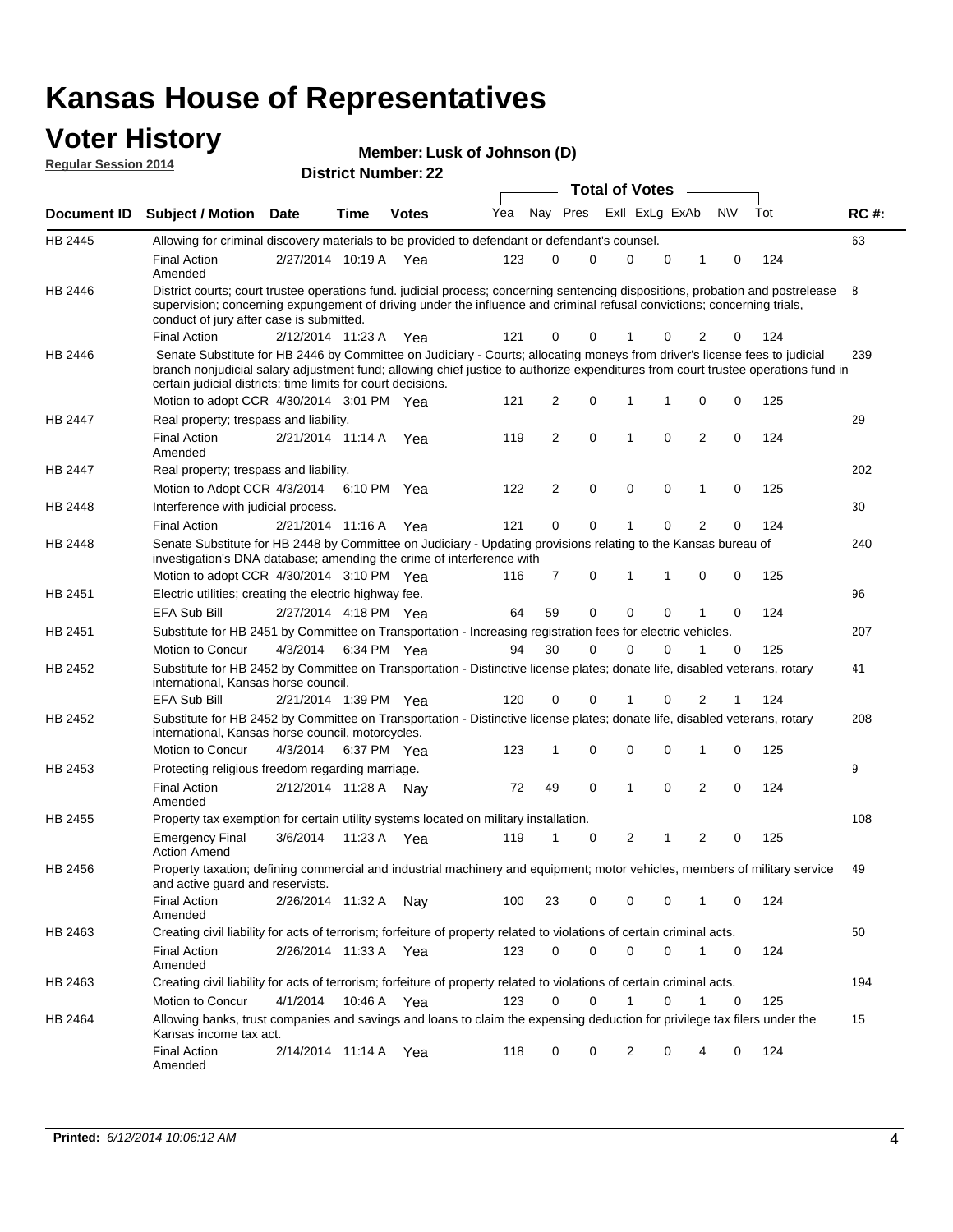### **Voter History**

**Regular Session 2014**

#### **Member: Lusk of Johnson (D)**

|                |                                                                                                                                                                             |                       |             |              |     |                |             | <b>Total of Votes</b> |             |                |             |     |             |
|----------------|-----------------------------------------------------------------------------------------------------------------------------------------------------------------------------|-----------------------|-------------|--------------|-----|----------------|-------------|-----------------------|-------------|----------------|-------------|-----|-------------|
|                | Document ID Subject / Motion Date                                                                                                                                           |                       | Time        | <b>Votes</b> | Yea |                | Nay Pres    | Exll ExLg ExAb        |             |                | <b>NV</b>   | Tot | <b>RC#:</b> |
| HB 2466        | Relating to administrative procedure; judicial review.                                                                                                                      |                       |             |              |     |                |             |                       |             |                |             |     | 37          |
|                | <b>Emergency Final</b><br><b>Action Amend</b>                                                                                                                               | 2/21/2014 1:33 PM Yea |             |              | 118 | 2              | 0           | 1                     | $\mathbf 0$ | 2              | 1           | 124 |             |
| HB 2470        | Purchasing authority for certain insurance by the state board of regents for state educational institutions.                                                                |                       |             |              |     |                |             |                       |             |                |             |     | 16          |
|                | <b>Final Action</b>                                                                                                                                                         | 2/17/2014 11:20 A Yea |             |              | 120 | 0              | 0           | 3                     | 0           | 1              | 0           | 124 |             |
| HB 2475        | Personal financial literacy program as a requirement for high school graduation.                                                                                            |                       |             |              |     |                |             |                       |             |                |             |     | 126         |
|                | <b>Final Action</b><br>Amended                                                                                                                                              | 3/19/2014 11:22 A Yea |             |              | 110 | 12             | 0           | 0                     | 1           | 2              | 0           | 125 |             |
| <b>HB 2478</b> | Venue for crimes committed with an electronic device.                                                                                                                       |                       |             |              |     |                |             |                       |             |                |             |     | 51          |
|                | <b>Final Action</b>                                                                                                                                                         | 2/26/2014 11:34 A     |             | Yea          | 123 | 0              | $\mathbf 0$ | $\mathbf 0$           | $\mathbf 0$ | 1              | $\mathbf 0$ | 124 |             |
| HB 2479        | Removing 2015 sunset provision from law requiring ignition interlock device after first test failure or alcohol or drug-related<br>conviction.                              |                       |             |              |     |                |             |                       |             |                |             |     | 115         |
|                | <b>Final Action</b><br>Amended                                                                                                                                              | 3/14/2014 11:14 A     |             | Yea          | 117 | 0              | 0           | 2                     | 1           | 4              | 1           | 125 |             |
| HB 2479        | Removing 2015 sunset provision from law requiring ignition interlock device after first test failure or alcohol or drug-related<br>conviction.                              |                       |             |              |     |                |             |                       |             |                |             |     | 210         |
|                | Motion to Concur                                                                                                                                                            | 4/3/2014              |             | 6:47 PM Yea  | 122 | 2              | 0           | 0                     | 0           | 1              | 0           | 125 |             |
| HB 2480        | Repealing the review of TeleKansas I.                                                                                                                                       |                       |             |              |     |                |             |                       |             |                |             |     | 64          |
|                | <b>Final Action</b><br>Amended                                                                                                                                              | 2/27/2014 10:20 A     |             | Yea          | 123 | 0              | 0           | 0                     | 0           | 1              | 0           | 124 |             |
| HB 2480        | Repealing the review of TeleKansas I.                                                                                                                                       |                       |             |              |     |                |             |                       |             |                |             |     | 250         |
|                | Motion to Concur                                                                                                                                                            | 5/1/2014              | 1:54 PM Yea |              | 123 | 1              | 0           | 0                     | $\mathbf 0$ | 0              | 1           | 125 |             |
| HB 2482        | Authority of state corporation commission to intervene in court proceedings.                                                                                                |                       |             |              |     |                |             |                       |             |                |             |     | 65          |
|                | <b>Final Action</b><br>Amended                                                                                                                                              | 2/27/2014 10:21 A     |             | Yea          | 121 | $\overline{2}$ | 0           | $\mathbf 0$           | $\mathbf 0$ | 1              | $\mathbf 0$ | 124 |             |
| HB 2482        | Senate Substitute for HB 2482 by Committee on Utilities - Creating the energy efficiency investment act.                                                                    |                       |             |              |     |                |             |                       |             |                |             |     | 211         |
|                | Motion to Concur                                                                                                                                                            | 4/3/2014 7:02 PM Yea  |             |              | 99  | 25             | 0           | 0                     | $\mathbf 0$ | 1              | 0           | 125 |             |
| HB 2487        | Construction of electric transmission lines and certificates of public convenience and necessity.                                                                           |                       |             |              |     |                |             |                       |             |                |             |     | 66          |
|                | <b>Final Action</b><br>Amended                                                                                                                                              | 2/27/2014 10:22 A Yea |             |              | 113 | 10             | 0           | 0                     | 0           | 1              | 0           | 124 |             |
| HB 2487        | Relating to the powers and duties of the state corporation commission; construction of electric transmission lines and<br>certificates of public convenience and necessity. |                       |             |              |     |                |             |                       |             |                |             |     | 254         |
|                | Sub motion to concur 5/1/2014                                                                                                                                               |                       |             | 4:36 PM Yea  | 117 | 8              | 0           | 0                     | $\mathbf 0$ | 0              | $\mathbf 0$ | 125 |             |
| <b>HB 2488</b> | Kansas electric transmission authority and the purpose and composition of the authority.                                                                                    |                       |             |              |     |                |             |                       |             |                |             |     | 10          |
|                | <b>Final Action</b><br>Amended                                                                                                                                              | 2/12/2014 11:30 A Yea |             |              | 108 | 13             | 0           | 1                     | 0           | 2              | $\mathbf 0$ | 124 |             |
| HB 2488        | Kansas electric transmission authority and the purpose and composition of the authority.                                                                                    |                       |             |              |     |                |             |                       |             |                |             |     | 158         |
|                | Motion to Concur                                                                                                                                                            | 3/25/2014 10:43 A     |             | Yea          | 107 | 15             | 0           | 1                     | 0           | 2              | $\mathbf 0$ | 125 |             |
| HB 2489        | Legislative review of exceptions to disclosure of public records.                                                                                                           |                       |             |              |     |                |             |                       |             |                |             |     | 67          |
|                | <b>Final Action</b><br>Amended                                                                                                                                              | 2/27/2014 10:23 A Yea |             |              | 122 | 1              | 0           | 0                     | 0           | 1              | 0           | 124 |             |
| HB 2490        | Criminal procedure; conduct of jury after case is submitted.                                                                                                                |                       |             |              |     |                |             |                       |             |                |             |     | 31          |
|                | <b>Final Action</b><br>Amended                                                                                                                                              | 2/21/2014 11:17 A Yea |             |              | 121 | 0              | 0           | 1                     | 0           | 2              | 0           | 124 |             |
| HB 2490        | Capital murder; attempt; murder in the first degree; sentencing.                                                                                                            |                       |             |              |     |                |             |                       |             |                |             |     | 241         |
|                | Motion to adopt CCR 4/30/2014 3:16 PM Yea                                                                                                                                   |                       |             |              | 123 | 0              | 0           | 1                     | 1           | 0              | 0           | 125 |             |
| HB 2491        | Kansas tort claims act; attorney may appear in small claims action.                                                                                                         |                       |             |              |     |                |             |                       |             |                |             |     | 20          |
|                | <b>Final Action</b><br>Amended                                                                                                                                              | 2/19/2014 11:34 A Yea |             |              | 120 | $\overline{2}$ | 0           | 0                     | 0           | $\overline{c}$ | 0           | 124 |             |
| HB 2491        | Kansas tort claims act; attorney may appear in small claims action.                                                                                                         |                       |             |              |     |                |             |                       |             |                |             |     | 199         |
|                | Motion to Concur                                                                                                                                                            | 4/2/2014              |             | 10:40 A Yea  | 121 | 2              | 0           | 0                     | 0           | 2              | 0           | 125 |             |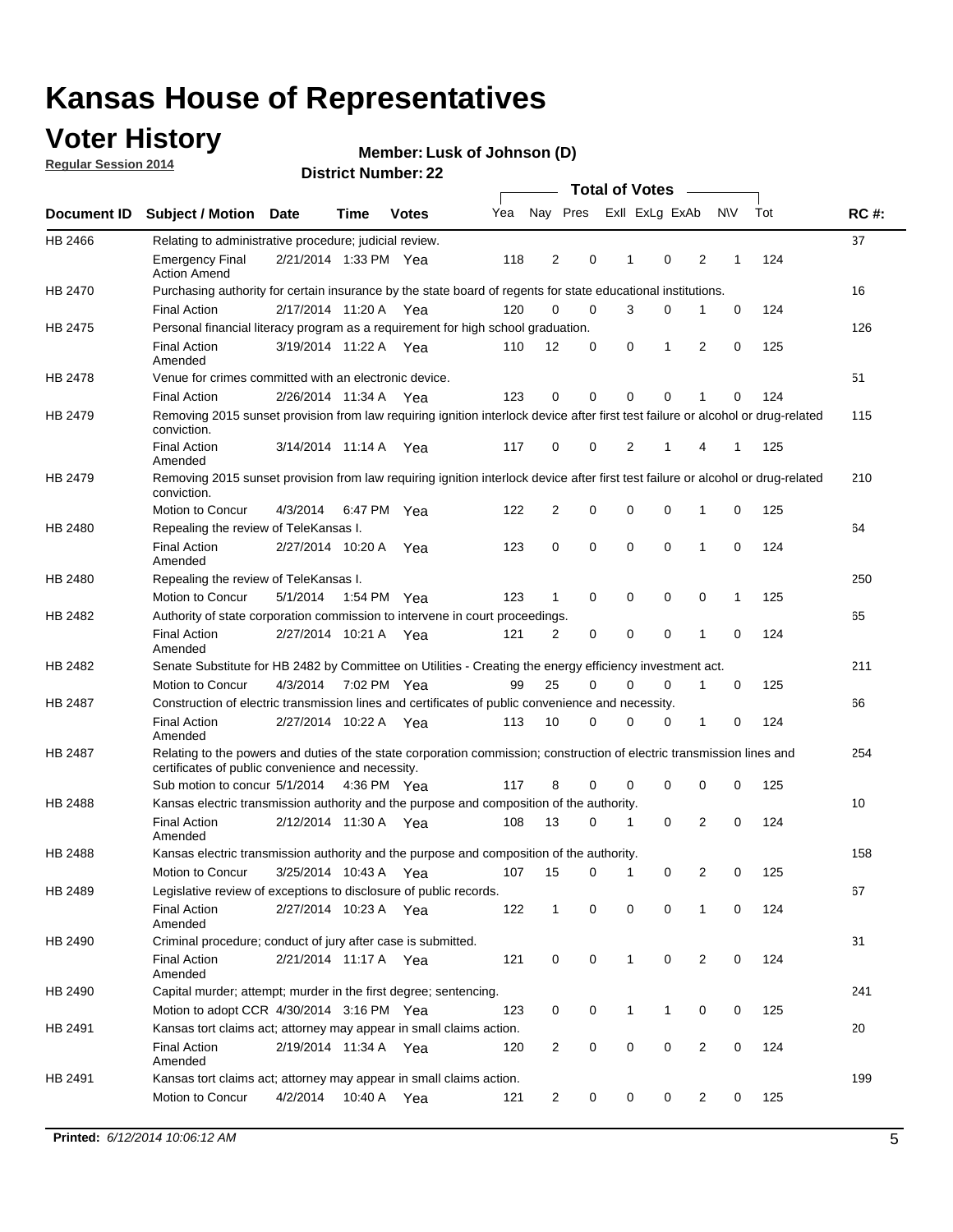### **Voter History**

**Regular Session 2014**

#### **Member: Lusk of Johnson (D)**

|             |                                                                                                                                                                                                                                                        |                       |             | <b>DISUILLINUIIINGI. ZZ</b> |     |          |             | <b>Total of Votes</b> |                |              |     |              |
|-------------|--------------------------------------------------------------------------------------------------------------------------------------------------------------------------------------------------------------------------------------------------------|-----------------------|-------------|-----------------------------|-----|----------|-------------|-----------------------|----------------|--------------|-----|--------------|
| Document ID | <b>Subject / Motion Date</b>                                                                                                                                                                                                                           |                       | Time        | <b>Votes</b>                | Yea | Nay Pres |             | Exll ExLg ExAb        |                | <b>NV</b>    | Tot | <b>RC#:</b>  |
| HB 2493     | Relating to surety regulation, appearance bonds and unlawful sexual relations.                                                                                                                                                                         |                       |             |                             |     |          |             |                       |                |              |     | 23           |
|             | <b>Final Action</b><br>Amended                                                                                                                                                                                                                         | 2/20/2014 11:14 A Yea |             |                             | 113 | 10       | 0           | $\mathbf 0$<br>0      | 0              | 1            | 124 |              |
| HB 2495     | Concerning sentencing dispositions, probation and postrelease supervision.                                                                                                                                                                             |                       |             |                             |     |          |             |                       |                |              |     | 24           |
|             | Final Action<br>Amended                                                                                                                                                                                                                                | 2/20/2014 11:17 A     |             | Yea                         | 122 | 1        | 0           | 0<br>0                | 0              |              | 124 |              |
| HB 2501     | Human trafficking and related crimes; penalties for buying sexual relations; records and reporting by courts; staff secure facility 25<br>requirements.                                                                                                |                       |             |                             |     |          |             |                       |                |              |     |              |
|             | <b>Final Action</b><br>Amended                                                                                                                                                                                                                         | 2/20/2014 11:18 A     |             | Yea                         | 123 | 0        | 0           | $\Omega$<br>0         | 0              | 1            | 124 |              |
| HB 2502     | Allowing victim notification on status change of person confined.                                                                                                                                                                                      |                       |             |                             |     |          |             |                       |                |              |     | 26           |
|             | <b>Final Action</b>                                                                                                                                                                                                                                    | 2/20/2014 11:20 A     |             | Yea                         | 123 | 0        | 0           | 0<br>$\Omega$         | 0              |              | 124 |              |
| HB 2503     | Substitute for HB 2503 by Committee on Federal and State Affairs -- Carrying of concealed handguns by law enforcement<br>officers.                                                                                                                     |                       |             |                             |     |          |             |                       |                |              |     | 230          |
|             | Final Action Sub Bill 4/5/2014                                                                                                                                                                                                                         |                       | 10:22 A     | Yea                         | 119 |          | 0           | 0<br>$\Omega$         |                |              | 125 |              |
| HB 2504     | Repealing outdated provisions relating to the purchase of certain real estate by the department of corrections.                                                                                                                                        |                       |             |                             |     |          |             |                       |                |              |     | 18           |
|             | <b>Final Action</b>                                                                                                                                                                                                                                    | 2/19/2014 11:31 A     |             | Yea                         | 122 | $\Omega$ | 0           | 0<br>0                | 2              | 0            | 124 |              |
| HB 2506     | Repealing K.S.A. 72-60b03, the effective date of the midwestern higher education compact act.                                                                                                                                                          |                       |             |                             |     |          |             |                       |                |              |     | 52           |
|             | <b>Final Action</b>                                                                                                                                                                                                                                    | 2/26/2014 11:35 A Yea |             |                             | 122 | 1        | $\mathbf 0$ | 0<br>0                | 1              | 0            | 124 |              |
| HB 2506     | Senate Substitute for HB 2506 by Committee on Ways and Means - Education; appropriations for FY 2014 and FY 2015 for<br>various state agencies; amendments concerning postsecondary education; amendments to provisions relating to school<br>finance. |                       |             |                             |     |          |             |                       |                |              |     | 238          |
|             | Motion to Adopt CCR 4/6/2014                                                                                                                                                                                                                           |                       | 9:45 PM Nay |                             | 63  | 57       | 0           | 0<br>0                | 4              | $\mathbf{1}$ | 125 |              |
| HB 2509     | Emergency medical services amendments.                                                                                                                                                                                                                 |                       |             |                             |     |          |             |                       |                |              |     | 101          |
|             | <b>Emergency Final</b><br><b>Action Amend</b>                                                                                                                                                                                                          | 2/27/2014 4:24 PM Yea |             |                             | 123 | 0        | $\mathbf 0$ | 0<br>$\Omega$         | $\mathbf 1$    | $\Omega$     | 124 |              |
| HB 2510     | Pharmacists and pharmacies; pharmacy technicians; registration and grounds for denial of registration.                                                                                                                                                 |                       |             |                             |     |          |             |                       |                |              |     | 84           |
|             | <b>Emergency Final</b><br>Action                                                                                                                                                                                                                       | 2/27/2014 4:01 PM Yea |             |                             | 71  | 52       | 0           | 0<br>$\Omega$         | 1              | 0            | 124 |              |
| HB 2511     | Liability for property tax on personal property; sale or abandonment of personal property.                                                                                                                                                             |                       |             |                             |     |          |             |                       |                |              |     | 27           |
|             | <b>Final Action</b>                                                                                                                                                                                                                                    | 2/20/2014 11:21 A Yea |             |                             | 123 | 0        | 0           | 0<br>0                | 1              | 0            | 124 |              |
| HB 2514     | Exemption for Federal Home Loan Bank in certain insolvency proceedings involving insurance companies.                                                                                                                                                  |                       |             |                             |     |          |             |                       |                |              |     | $\mathbf{2}$ |
|             | <b>Final Action</b>                                                                                                                                                                                                                                    | 2/10/2014 11:08 A     |             | Yea                         | 118 | 0        | $\Omega$    | 3<br>1                | $\overline{2}$ | $\mathbf 0$  | 124 |              |
| HB 2515     | Insurance; confidentiality of work papers from analysis of analysis of financial regulation or market regulation of insurance<br>company or affiliates.                                                                                                |                       |             |                             |     |          |             |                       |                |              |     | 82           |
|             | <b>Emergency Final</b><br>Action                                                                                                                                                                                                                       | 2/27/2014 3:58 PM Yea |             |                             | 123 | 0        | 0           | 0<br>$\Omega$         | 1              | 0            | 124 |              |
| HB 2515     | Updating statutory references and making corresponding changes due to Executive Reorganization Order No. 41.                                                                                                                                           |                       |             |                             |     |          |             |                       |                |              |     | 269          |
|             | Motion to Adopt CCR 5/2/2014 3:31 PM Yea                                                                                                                                                                                                               |                       |             |                             | 118 | 4        | 0           | 0<br>1                |                |              | 125 |              |
| HB 2516     | Amendments relating to health care provider liability insurance and to companies organized to provide such insurance.                                                                                                                                  |                       |             |                             |     |          |             |                       |                |              |     | 3            |
|             | Final Action<br>Amended                                                                                                                                                                                                                                | 2/10/2014 11:10 A Yea |             |                             | 118 | 0        | 0           | 3<br>1                | 2              | 0            | 124 |              |
| HB 2516     | Amendments relating to health care provider liability insurance and to companies organized to provide such insurance.                                                                                                                                  |                       |             |                             |     |          |             |                       |                |              |     | 191          |
|             | Motion to Concur                                                                                                                                                                                                                                       | 3/31/2014 11:40 A     |             | Yea                         | 121 | 0        | 0           | 0<br>1                | 2              | 1            | 125 |              |
| HB 2518     | Relating to ballot language statements.                                                                                                                                                                                                                |                       |             |                             |     |          |             |                       |                |              |     | 40           |
|             | <b>Emergency Final</b><br><b>Action Amend</b>                                                                                                                                                                                                          | 2/21/2014 1:37 PM Yea |             |                             | 116 | 4        | 0           | 0<br>1                | 2              | 1            | 124 |              |
| HB 2525     | Kansas money transmitter act concerning change of controlling interest and notification.                                                                                                                                                               |                       |             |                             |     |          |             |                       |                |              |     | 32           |
|             | Final Action                                                                                                                                                                                                                                           | 2/21/2014 11:18 A Yea |             |                             | 105 | 16       | 0           | 1<br>0                | 2              | 0            | 124 |              |
| HB 2525     | Kansas money transmitter act concerning change of controlling interest and notification.                                                                                                                                                               |                       |             |                             |     |          |             |                       |                |              |     | 252          |
|             | Motion to Concur                                                                                                                                                                                                                                       | 5/1/2014              | 1:59 PM Yea |                             | 112 | 13       | 0           | 0<br>0                | 0              | 0            | 125 |              |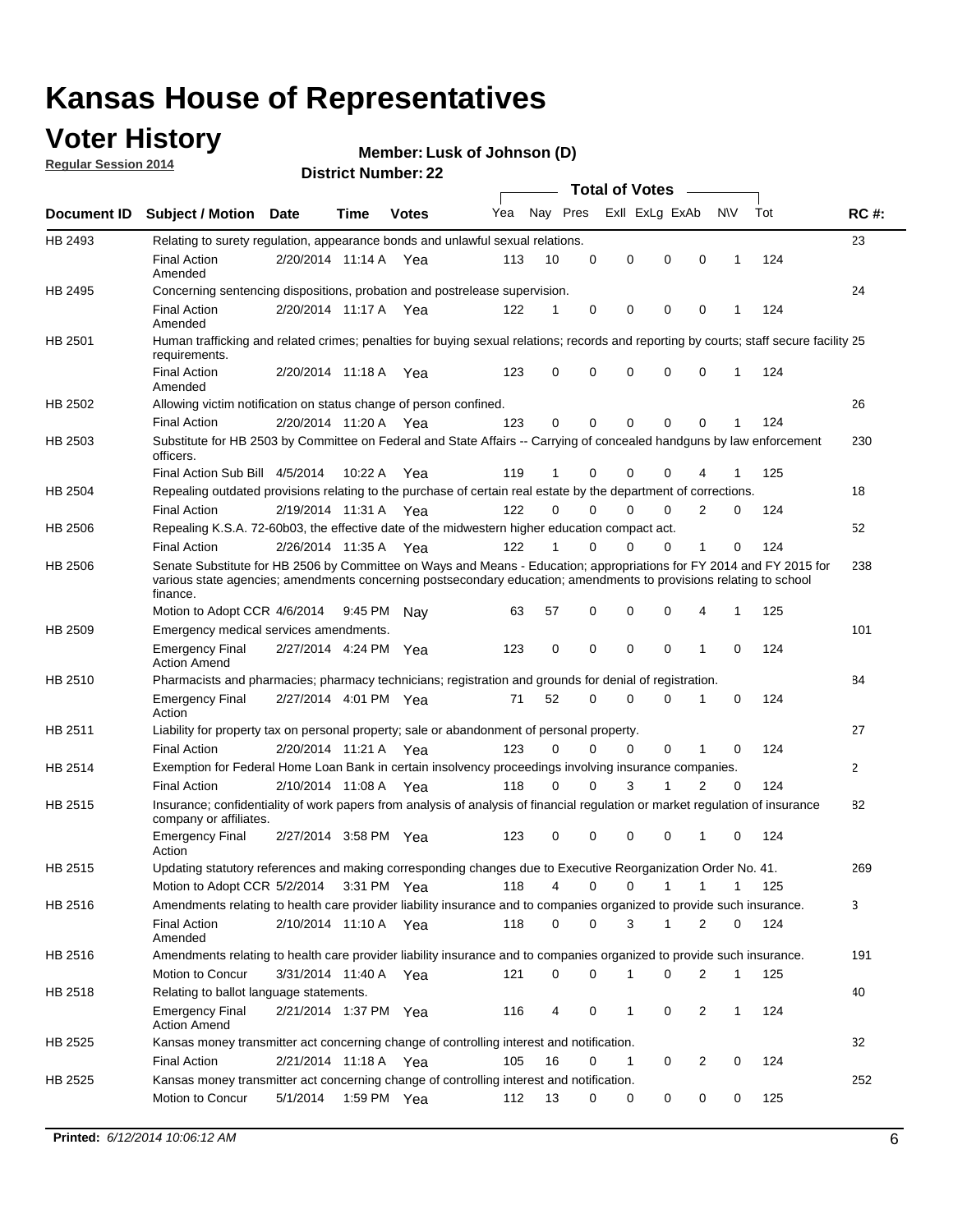#### **Voter History Regular Session 2014**

**Member: Lusk of Johnson (D)** 

|                |                                                                                                                                                                                                                                                                                                                                           |                       |             | <b>DISUILLINUIIIDEL.</b> ZZ |     |    |          | <b>Total of Votes</b> |             | $\sim$         |              |   |     |             |
|----------------|-------------------------------------------------------------------------------------------------------------------------------------------------------------------------------------------------------------------------------------------------------------------------------------------------------------------------------------------|-----------------------|-------------|-----------------------------|-----|----|----------|-----------------------|-------------|----------------|--------------|---|-----|-------------|
| Document ID    | <b>Subject / Motion Date</b>                                                                                                                                                                                                                                                                                                              |                       | Time        | <b>Votes</b>                | Yea |    | Nay Pres |                       |             | Exll ExLg ExAb | <b>NV</b>    |   | Tot | <b>RC#:</b> |
| HB 2533        | Changing interest credit amounts, member distributions upon termination or death and retirement annuities under the KPERS 42<br>Act of 2015.                                                                                                                                                                                              |                       |             |                             |     |    |          |                       |             |                |              |   |     |             |
|                | <b>Emergency Final</b><br><b>Action Amend</b>                                                                                                                                                                                                                                                                                             | 2/21/2014 1:40 PM Yea |             |                             | 94  | 26 | 0        |                       | 1           | 0              | 2            | 1 | 124 |             |
| HB 2537        | Eliminating font size and type requirement for disclosure statements contained in insurance contracts and explanatory<br>materials printed in any language other than English.                                                                                                                                                            |                       |             |                             |     |    |          |                       |             |                |              |   |     | 81          |
|                | <b>Emergency Final</b><br>Action                                                                                                                                                                                                                                                                                                          | 2/27/2014 3:56 PM Yea |             |                             | 119 | 4  | 0        |                       | $\mathbf 0$ | 0              | 1            | 0 | 124 |             |
| <b>HB 2537</b> | Insurance; eliminating font and type requirements for certain non-English insurance documents; confidentiality of certain<br>documents; continuation of health insurance for spouse and children of certain emergency personnel and employees of the<br>department of corrections; purchase of certain insurance by the state fair board. |                       |             |                             |     |    |          |                       |             |                |              |   |     | 249         |
|                | Motion to adopt CCR 4/30/2014 3:58 PM Yea                                                                                                                                                                                                                                                                                                 |                       |             |                             | 122 | 0  | 0        |                       | 1           | 1              | 0            | 1 | 125 |             |
| HB 2538        | Giving landowner right of first refusal for antlers of deer illegally shot on landowner's property.                                                                                                                                                                                                                                       |                       |             |                             |     |    |          |                       |             |                |              |   |     | 102         |
|                | <b>Emergency Final</b><br>Action Amend                                                                                                                                                                                                                                                                                                    | 2/27/2014 4:26 PM Yea |             |                             | 106 | 17 | 0        |                       | 0           | 0              | 1            | 0 | 124 |             |
| HB 2541        | Substitute for HB2541 by Committee on Local Government—plastic bottles and containers; labeling; solid waste landfill<br>restrictions.                                                                                                                                                                                                    |                       |             |                             |     |    |          |                       |             |                |              |   |     | 121         |
|                | Final Action Sub Bill 3/17/2014 11:21 A Yea                                                                                                                                                                                                                                                                                               |                       |             |                             | 102 | 21 | 0        |                       | $\mathbf 0$ | 0              | 2            | 0 | 125 |             |
| HB 2542        | Property tax exemption for amateur-built aircraft.<br><b>Final Action</b>                                                                                                                                                                                                                                                                 | 3/13/2014 11:22 A Yea |             |                             | 116 | 4  | 0        |                       | 1           | 1              | 2            | 1 | 125 | 112         |
| <b>HB 2544</b> | Amended<br>Authorizing postsecondary educational institutions to enter into the state authorization reciprocity agreement to provide<br>distance education.                                                                                                                                                                               |                       |             |                             |     |    |          |                       |             |                |              |   |     | 17          |
|                | Final Action                                                                                                                                                                                                                                                                                                                              | 2/17/2014 11:21 A Yea |             |                             | 120 | 0  | 0        |                       | 3           | 0              | 1            | 0 | 124 |             |
| HB 2545        | Extending sunset date on certain agriculture fees from July 1, 2015, to July 1, 2019.                                                                                                                                                                                                                                                     |                       |             |                             |     |    |          |                       |             |                |              |   |     | 68          |
|                | <b>Final Action</b><br>Amended                                                                                                                                                                                                                                                                                                            | 2/27/2014 10:25 A Yea |             |                             | 99  | 24 | 0        |                       | $\mathbf 0$ | $\Omega$       | 1            | 0 | 124 |             |
| HB 2547        | Changing the map copy requirement in mining permit application.                                                                                                                                                                                                                                                                           |                       |             |                             |     |    |          |                       |             |                |              |   |     | 53          |
|                | <b>Final Action</b>                                                                                                                                                                                                                                                                                                                       | 2/26/2014 11:36 A     |             | Yea                         | 123 | 0  | 0        |                       | 0           | 0              | 1            | 0 | 124 |             |
| <b>HB 2548</b> | Creating the water program management fund and transferring the air quality fee fund.                                                                                                                                                                                                                                                     |                       |             |                             |     |    |          |                       |             |                |              |   |     | 46          |
|                | Emergency Final<br>Action                                                                                                                                                                                                                                                                                                                 | 2/21/2014 1:46 PM Yea |             |                             | 119 | 1  | 0        |                       | 1           | 0              | 2            | 1 | 124 |             |
| HB 2549        | Allowing burial of hazardous waste on-site.                                                                                                                                                                                                                                                                                               |                       |             |                             |     |    |          |                       |             |                |              |   |     | 54          |
|                | <b>Final Action</b>                                                                                                                                                                                                                                                                                                                       | 2/26/2014 11:38 A     |             | Yea                         | 123 | 0  | 0        |                       | $\mathbf 0$ | 0              | 1            | 0 | 124 |             |
| <b>HB 2550</b> | Repeal of the atmospheric mercury deposition monitoring network.                                                                                                                                                                                                                                                                          |                       |             |                             |     |    |          |                       |             |                |              |   |     | 33          |
|                | <b>Final Action</b>                                                                                                                                                                                                                                                                                                                       | 2/21/2014 11:20 A     |             | Nav                         | 92  | 29 | 0        |                       | 1           | 0              | 2            | 0 | 124 |             |
| HB 2551        | Repealing regulation of PCB disposal facilities.                                                                                                                                                                                                                                                                                          |                       |             |                             |     |    |          |                       |             |                |              |   |     | 47          |
|                | Emergency Final<br>Action Amend                                                                                                                                                                                                                                                                                                           | 2/21/2014 1:47 PM Nay |             |                             | 100 | 20 | 0        |                       | 1           | 0              | 2            | 1 | 124 |             |
| HB 2551        | Repealing the regulation of PCB disposal facilities; making changes to the atmospheric mercury deposition monitoring network 271<br>and the disposal of plastic bottles, containers and solid waste.                                                                                                                                      |                       |             |                             |     |    |          |                       |             |                |              |   |     |             |
|                | Motion to Adopt CCR 5/2/2014 3:45 PM Nav                                                                                                                                                                                                                                                                                                  |                       |             |                             | 105 | 17 | 0        |                       | $\mathbf 0$ |                | 1            | 1 | 125 |             |
| HB 2552        | Managed care organizations, prompt payment.                                                                                                                                                                                                                                                                                               |                       |             |                             |     |    |          |                       |             |                |              |   |     | 69          |
|                | Final Action<br>Amended                                                                                                                                                                                                                                                                                                                   | 2/27/2014 10:26 A Yea |             |                             | 123 | 0  | 0        |                       | 0           | 0              | 1            | 0 | 124 |             |
| HB 2552        | Kansas medical assistance program; managed care organizations; consent for expansion of certain medicaid services.                                                                                                                                                                                                                        |                       |             |                             |     |    |          |                       |             |                |              |   |     | 225         |
|                | Motion to Concur                                                                                                                                                                                                                                                                                                                          | 4/4/2014              | 6:13 PM Nay |                             | 68  | 54 | 0        |                       | $\mathbf 0$ | 1              | 2            | 0 | 125 |             |
| HB 2553        | Health care compact.                                                                                                                                                                                                                                                                                                                      |                       |             |                             |     |    |          |                       |             |                |              |   |     | 141         |
|                | <b>Final Action</b>                                                                                                                                                                                                                                                                                                                       | 3/24/2014 10:15 A     |             | Nay                         | 74  | 48 | 0        |                       | 0           | 0              | 3            | 0 | 125 |             |
| HB 2555        | Release of information in support of arrest warrants and search warrants.                                                                                                                                                                                                                                                                 |                       |             |                             |     |    |          |                       |             |                |              |   |     | 86          |
|                | Emergency Final<br><b>Action Amend</b>                                                                                                                                                                                                                                                                                                    | 2/27/2014 4:04 PM Yea |             |                             | 113 | 10 | 0        |                       | 0           | 0              | $\mathbf{1}$ | 0 | 124 |             |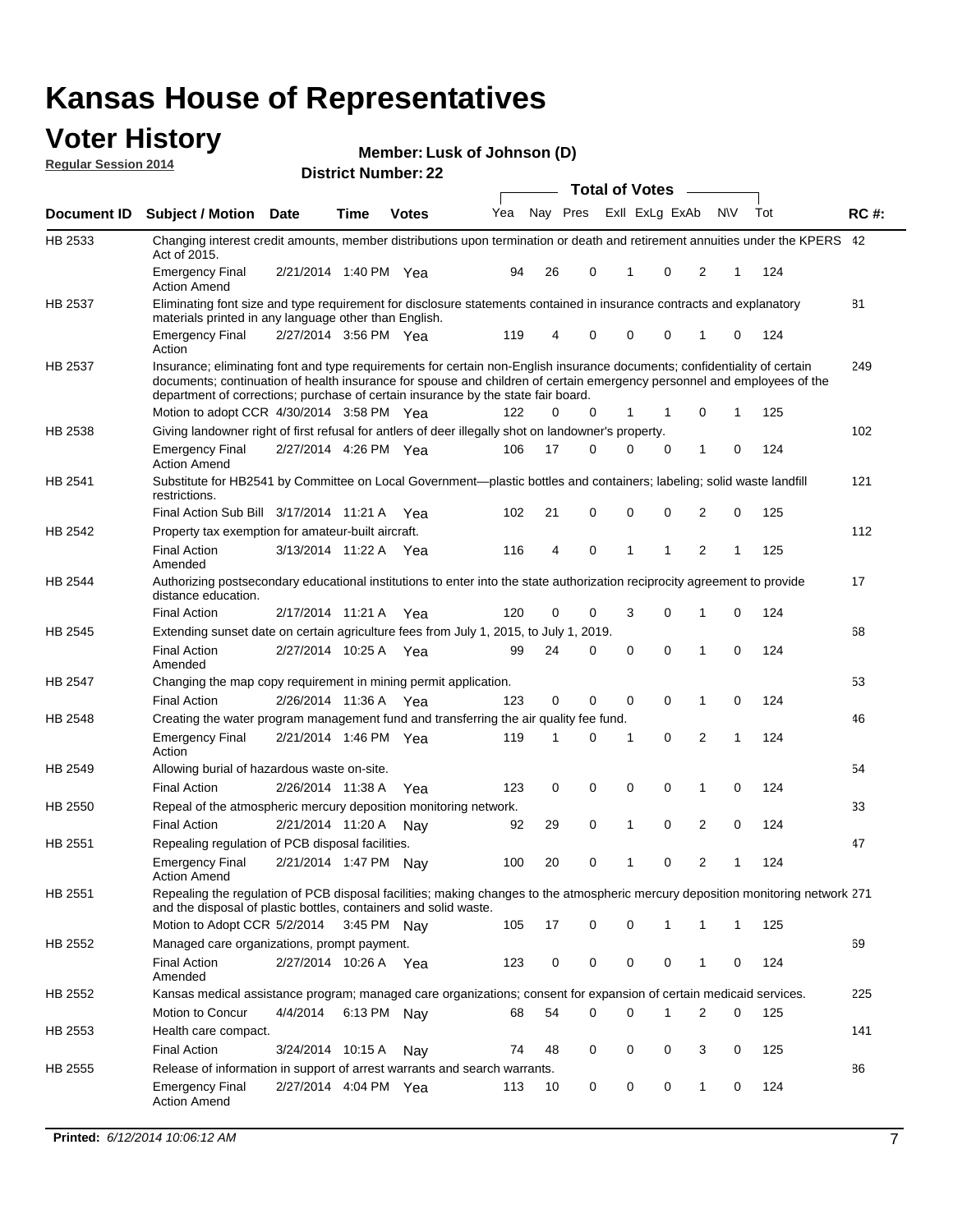### **Voter History**

**Regular Session 2014**

#### **Member: Lusk of Johnson (D)**

|                |                                                                                                                                                                                                                                                                                                                                                           |                       |             |              |     |          |   | <b>Total of Votes</b> |             |              |             |     |             |
|----------------|-----------------------------------------------------------------------------------------------------------------------------------------------------------------------------------------------------------------------------------------------------------------------------------------------------------------------------------------------------------|-----------------------|-------------|--------------|-----|----------|---|-----------------------|-------------|--------------|-------------|-----|-------------|
|                | Document ID Subject / Motion Date                                                                                                                                                                                                                                                                                                                         |                       | Time        | <b>Votes</b> | Yea | Nay Pres |   | Exll ExLg ExAb        |             |              | <b>NV</b>   | Tot | <b>RC#:</b> |
| <b>HB 2557</b> | Changing penalties for certain taxpayers who file incorrect returns under Kansas income tax act.                                                                                                                                                                                                                                                          |                       |             |              |     |          |   |                       |             |              |             |     | 21          |
|                | <b>Final Action</b><br>Amended                                                                                                                                                                                                                                                                                                                            | 2/19/2014 11:35 A     |             | Yea          | 122 | 0        | 0 | 0                     | 0           | 2            | $\mathbf 0$ | 124 |             |
| HB 2561        | Licensure of pharmacists and registration of pharmacy interns by board of pharmacy.                                                                                                                                                                                                                                                                       |                       |             |              |     |          |   |                       |             |              |             |     | 55          |
|                | <b>Final Action</b>                                                                                                                                                                                                                                                                                                                                       | 2/26/2014 11:39 A Yea |             |              | 105 | 18       | 0 | 0                     | 0           | 1            | 0           | 124 |             |
| HB 2564        | Requiring 60-day wait before re-employment for retirement benefit eligibility.                                                                                                                                                                                                                                                                            |                       |             |              |     |          |   |                       |             |              |             |     | 43          |
|                | <b>Emergency Final</b><br>Action                                                                                                                                                                                                                                                                                                                          | 2/21/2014 1:41 PM Yea |             |              | 120 | 0        | 0 | 1                     | 0           | 2            | 1           | 124 |             |
| HB 2566        | Requiring court fee for forensic audio and video examination services.                                                                                                                                                                                                                                                                                    |                       |             |              |     |          |   |                       |             |              |             |     | 93          |
|                | <b>Emergency Final</b><br>Action                                                                                                                                                                                                                                                                                                                          | 2/27/2014 4:12 PM Yea |             |              | 123 | 0        | 0 | 0                     | $\mathbf 0$ | $\mathbf{1}$ | 0           | 124 |             |
| HB 2568        | Domestic relations; Kansas family law code; child support guidelines.                                                                                                                                                                                                                                                                                     |                       |             |              |     |          |   |                       |             |              |             |     | 70          |
|                | <b>Final Action</b><br>Amended                                                                                                                                                                                                                                                                                                                            | 2/27/2014 10:27 A     |             | Yea          | 123 | 0        | 0 | 0                     | $\mathbf 0$ | 1            | 0           | 124 |             |
| HB 2568        | Domestic relations; Kansas family law code; child support guidelines.                                                                                                                                                                                                                                                                                     |                       |             |              |     |          |   |                       |             |              |             |     | 268         |
|                | Motion to adopt CCR 5/2/2014                                                                                                                                                                                                                                                                                                                              |                       | 3:28 PM Yea |              | 123 | 0        | 0 | 0                     | 1           | 1            | $\mathbf 0$ | 125 |             |
| HB 2576        | Employment security law; creation of "new employer rate."                                                                                                                                                                                                                                                                                                 |                       |             |              |     |          |   |                       |             |              |             |     | 71          |
|                | <b>Final Action</b><br>Amended                                                                                                                                                                                                                                                                                                                            | 2/27/2014 10:28 A Yea |             |              | 123 | 0        | 0 | 0                     | 0           | 1            | 0           | 124 |             |
| HB 2576        | Employment security law; creation of "new employer rate."                                                                                                                                                                                                                                                                                                 |                       |             |              |     |          |   |                       |             |              |             |     | 159         |
|                | Motion to Concur                                                                                                                                                                                                                                                                                                                                          | 3/25/2014 10:47 A     |             | Yea          | 122 | 0        | 0 | 1                     | 0           | 2            | 0           | 125 |             |
| HB 2577        | Allowing parents to remain anonymous when surrendering an infant under the newborn protection act.                                                                                                                                                                                                                                                        |                       |             |              |     |          |   |                       |             |              |             |     | 56          |
|                | <b>Final Action</b><br>Amended                                                                                                                                                                                                                                                                                                                            | 2/26/2014 11:41 A Yea |             |              | 123 | $\Omega$ | 0 | 0                     | $\Omega$    | 1            | 0           | 124 |             |
| HB 2577        | Allowing parents to remain anonymous when surrendering an infant under the newborn protection act.                                                                                                                                                                                                                                                        |                       |             |              |     |          |   |                       |             |              |             |     | 220         |
|                | Motion to Concur                                                                                                                                                                                                                                                                                                                                          | 4/4/2014              | 11:45 A     | Yea          | 121 | $\Omega$ | 0 | 1                     | 1           | 1            | 1           | 125 |             |
| HB 2578        | Certification by chief law enforcement officer for transfer of a firearm when required by federal law.                                                                                                                                                                                                                                                    |                       |             |              |     |          |   |                       |             |              |             |     | 122         |
|                | <b>Final Action</b><br>Amended                                                                                                                                                                                                                                                                                                                            | 3/17/2014 11:22 A     |             | Yea          | 123 | 0        | 0 | 0                     | 0           | 2            | 0           | 125 |             |
| HB 2578        | Regulating the possession of weapons.                                                                                                                                                                                                                                                                                                                     |                       |             |              |     |          |   |                       |             |              |             |     | 235         |
|                | Motion to Adopt CCR 4/5/2014 4:40 PM Yea                                                                                                                                                                                                                                                                                                                  |                       |             |              | 102 | 19       | 0 | 0                     | 0           | 4            | 0           | 125 |             |
| HB 2580        | Specifying the duties of the state fire marshal relating to regional emergency response teams for hazardous materials and<br>search and rescue incidents.                                                                                                                                                                                                 |                       |             |              |     |          |   |                       |             |              |             |     | 72          |
|                | <b>Final Action</b><br>Amended                                                                                                                                                                                                                                                                                                                            | 2/27/2014 10:29 A     |             | Yea          | 113 | 10       | 0 | 0                     | $\mathbf 0$ | 1            | 0           | 124 |             |
| HB 2580        | Kansas Real Estate Appraisal Board; licensee fingerprinting and criminal background checks.                                                                                                                                                                                                                                                               |                       |             |              |     |          |   |                       |             |              |             |     | 272         |
|                | Motion to adopt CCR 5/2/2014                                                                                                                                                                                                                                                                                                                              |                       |             | 3:49 PM Yea  | 115 | 7        | 0 | 0                     | 1           | 1            | 1           | 125 |             |
| HB 2582        | Creating an exemption from food establishment licensing for churches.                                                                                                                                                                                                                                                                                     |                       |             |              |     |          |   |                       |             |              |             |     | 57          |
|                | <b>Final Action</b>                                                                                                                                                                                                                                                                                                                                       | 2/26/2014 11:42 A Yea |             |              | 123 | 0        | 0 | 0                     | 0           |              | 0           | 124 |             |
| HB 2588        | Child in need of care; juvenile offenders; permanent custodians.                                                                                                                                                                                                                                                                                          |                       |             |              |     |          |   |                       |             |              |             |     | 94          |
|                | <b>Emergency Final</b><br><b>Action Amend</b>                                                                                                                                                                                                                                                                                                             | 2/27/2014 4:14 PM Yea |             |              | 123 | 0        | 0 | 0                     | 0           | 1            | 0           | 124 |             |
| HB 2588        | Senate Substitute for HB 2588 by Committee on Judiciary - Concerning children and minors; relating to children in need of<br>care; placement in juvenile detention facilities; permanent custodians; relating to juvenile offenders; alternative adjudication;<br>youth residential centers and services; risk assessment; sentencing; good time credits. |                       |             |              |     |          |   |                       |             |              |             |     | 244         |
|                | Motion to adopt CCR 4/30/2014 3:36 PM Yea                                                                                                                                                                                                                                                                                                                 |                       |             |              | 123 | 0        | 0 | 1                     | 1           | 0            | 0           | 125 |             |
| HB 2591        | Requiring certain audit reports to be filed electronically and to be filed only with the department of administration.                                                                                                                                                                                                                                    |                       |             |              |     |          |   |                       |             |              |             |     | 58          |
|                | <b>Final Action</b>                                                                                                                                                                                                                                                                                                                                       | 2/26/2014 11:43 A Yea |             |              | 123 | 0        | 0 | 0                     | 0           | 1            | 0           | 124 |             |
| HB 2595        | State fossils; the tylosaurus and the pteranodon.                                                                                                                                                                                                                                                                                                         |                       |             |              |     |          |   |                       |             |              |             |     | 73          |
|                | <b>Final Action</b><br>Amended                                                                                                                                                                                                                                                                                                                            | 2/27/2014 10:31 A Yea |             |              | 96  | 27       | 0 | 0                     | 0           | 1            | 0           | 124 |             |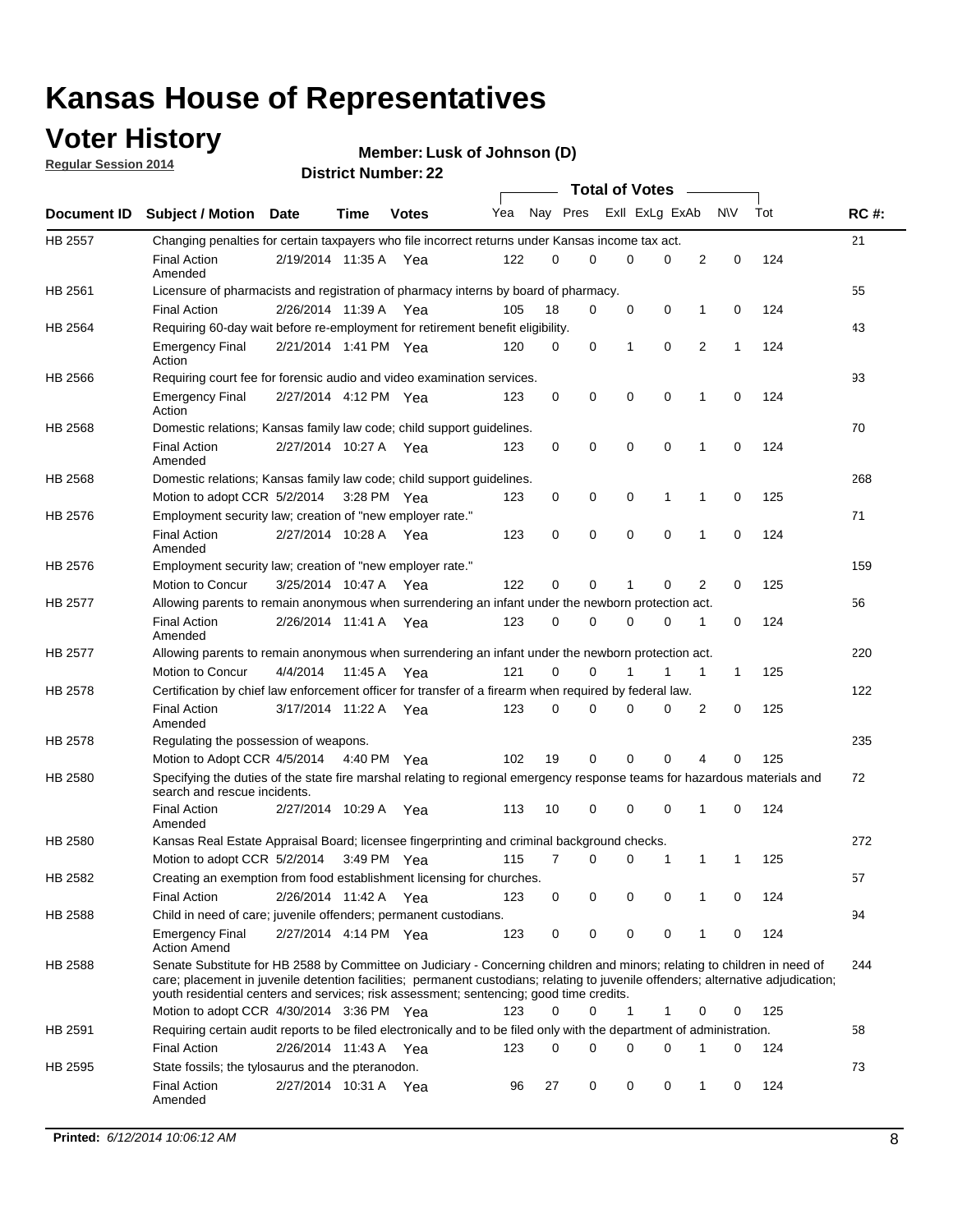### **Voter History**

**Regular Session 2014**

**Member: Lusk of Johnson (D)** 

| <b>District Number: 22</b> |  |
|----------------------------|--|
|                            |  |

|         |                                                                                                                                                                                                                                       |                       |         |              |     |                | <b>Total of Votes</b>   |             |             |              |           |     |             |
|---------|---------------------------------------------------------------------------------------------------------------------------------------------------------------------------------------------------------------------------------------|-----------------------|---------|--------------|-----|----------------|-------------------------|-------------|-------------|--------------|-----------|-----|-------------|
|         | Document ID Subject / Motion Date                                                                                                                                                                                                     |                       | Time    | <b>Votes</b> | Yea |                | Nay Pres Exll ExLg ExAb |             |             |              | <b>NV</b> | Tot | <b>RC#:</b> |
| HB 2596 | Computation of retirement benefits when a state officer or employee is placed on furlough or has reduction in compensation.                                                                                                           |                       |         |              |     |                |                         |             |             |              |           |     | 74          |
|         | <b>Final Action</b>                                                                                                                                                                                                                   | 2/27/2014 10:33 A     |         | Yea          | 123 | 0              | 0                       | $\mathbf 0$ | $\Omega$    |              | 0         | 124 |             |
| HB 2596 | Computation of retirement benefits when a state officer or employee is placed on furlough or has reduction in<br>compensation.                                                                                                        |                       |         |              |     |                |                         |             |             |              |           |     | 246         |
|         | Motion to adopt CCR 4/30/2014 3:45 PM Yea                                                                                                                                                                                             |                       |         |              | 123 | 0              | 0                       | 1           | 1           | 0            | 0         | 125 |             |
| HB 2597 | Municipal recycling services                                                                                                                                                                                                          |                       |         |              |     |                |                         |             |             |              |           |     | 97          |
|         | <b>Emergency Final</b><br><b>Action Amend</b>                                                                                                                                                                                         | 2/27/2014 4:20 PM Yea |         |              | 105 | 18             | 0                       | $\mathbf 0$ | 0           | 1            | 0         | 124 |             |
| HB 2599 | Authorizing the secretary of state to grant an easement to the unified government of Wyandotte county.                                                                                                                                |                       |         |              |     |                |                         |             |             |              |           |     | 22          |
|         | <b>Final Action</b>                                                                                                                                                                                                                   | 2/19/2014 11:37 A     |         | Yea          | 120 | $\overline{2}$ | 0                       | 0           | $\Omega$    | 2            | $\Omega$  | 124 |             |
| HB 2599 | Authorizing the secretary of state to grant an easement to the unified government of Wyandotte county.                                                                                                                                |                       |         |              |     |                |                         |             |             |              |           |     | 118         |
|         | Motion to Concur                                                                                                                                                                                                                      | 3/14/2014 11:25 A Yea |         |              | 118 | 0              | 0                       | 2           | 1           | 4            | 0         | 125 |             |
| HB 2602 | Increasing the percentage of unclassified employees allowed to be employed by KPERS from 25% to 50%.                                                                                                                                  |                       |         |              |     |                |                         |             |             |              |           |     | 44          |
|         | <b>Emergency Final</b><br>Action                                                                                                                                                                                                      | 2/21/2014 1:43 PM Yea |         |              | 107 | 13             | 0                       | 1           | 0           | 2            | 1         | 124 |             |
| HB 2602 | Increasing the percentage of unclassified employees allowed to be employed by KPERS from 25% to 50%.                                                                                                                                  |                       |         |              |     |                |                         |             |             |              |           |     | 195         |
|         | Motion to Concur                                                                                                                                                                                                                      | 4/1/2014              | 10:57 A | Yea          | 108 | 15             | 0                       | 1           | $\mathbf 0$ | 1            | 0         | 125 |             |
| HB 2609 | Practice of pharmacy; filling and refilling of prescriptions.                                                                                                                                                                         |                       |         |              |     |                |                         |             |             |              |           |     | 105         |
|         | <b>Emergency Final</b><br><b>Action Amend</b>                                                                                                                                                                                         | 2/27/2014 4:29 PM Yea |         |              | 123 | 0              | $\mathbf 0$             | $\mathbf 0$ | $\mathbf 0$ | 1            | 0         | 124 |             |
| HB 2611 | Conduct of dental offices.                                                                                                                                                                                                            |                       |         |              |     |                |                         |             |             |              |           |     | 83          |
|         | <b>Emergency Final</b><br>Action                                                                                                                                                                                                      | 2/27/2014 3:59 PM Yea |         |              | 123 | 0              | $\mathbf 0$             | $\mathbf 0$ | 0           | 1            | 0         | 124 |             |
| HB 2612 | Relating to district judge and district magistrate judge vacancies.                                                                                                                                                                   |                       |         |              |     |                |                         |             |             |              |           |     | 75          |
|         | <b>Final Action</b><br>Amended                                                                                                                                                                                                        | 2/27/2014 10:34 A     |         | Yea          | 106 | 17             | $\mathbf 0$             | $\mathbf 0$ | $\mathbf 0$ | 1            | 0         | 124 |             |
| HB 2613 | Relating to the issuance of stillbirth and unborn child's death certificates.                                                                                                                                                         |                       |         |              |     |                |                         |             |             |              |           |     | 103         |
|         | <b>Emergency Final</b><br><b>Action Amend</b>                                                                                                                                                                                         | 2/27/2014 4:27 PM Yea |         |              | 122 | $\mathbf{1}$   | $\mathbf 0$             | $\mathbf 0$ | $\Omega$    | $\mathbf{1}$ | $\Omega$  | 124 |             |
| HB 2615 | Substitute for HB 2615 by Committee on Commerce, Labor and Economic Development - Workers compensation assigned<br>risk pool.                                                                                                         |                       |         |              |     |                |                         |             |             |              |           |     | 185         |
|         | EFA Sub Bill<br>Amended                                                                                                                                                                                                               | 3/26/2014 3:42 PM Yea |         |              | 98  | 25             | 0                       | 1           | $\mathbf 0$ | 1            | 0         | 125 |             |
| HB 2616 | Secretary of labor; explore agreement to allow state of Kansas to enforce OSHA standards.                                                                                                                                             |                       |         |              |     |                |                         |             |             |              |           |     | 92          |
|         | <b>Emergency Final</b><br>Action                                                                                                                                                                                                      | 2/27/2014 4:11 PM Nay |         |              | 93  | 30             | $\Omega$                | $\mathbf 0$ | 0           | 1            | 0         | 124 |             |
| HB 2616 | Senate Substitute for HB 2616 by Committee on Commerce - Secretary of labor directed to study state enforcement of OSHA 261<br>standards.                                                                                             |                       |         |              |     |                |                         |             |             |              |           |     |             |
|         | Motion to Concur                                                                                                                                                                                                                      | 5/2/2014 11:47 A Nay  |         |              | 94  | 30             | 0                       | 0           | 1           | 0            | 0         | 125 |             |
| HB 2633 | Substitute for HB 2633 by Committee on Corrections and Juvenile Justice - Juvenile offenders; youth residential centers and<br>services; risk assessment; raising the age for prosecution as an adult; sentencing; good time credits. |                       |         |              |     |                |                         |             |             |              |           |     | 106         |
|         | EFA Sub Bill<br>Amended                                                                                                                                                                                                               | 2/27/2014 4:31 PM Yea |         |              | 122 | 1              | $\Omega$                | $\Omega$    | 0           | 1            | 0         | 124 |             |
| HB 2636 | Secretary of health and environment and air quality standards.                                                                                                                                                                        |                       |         |              |     |                |                         |             |             |              |           |     | 45          |
|         | <b>Emergency Final</b><br><b>Action Amend</b>                                                                                                                                                                                         | 2/21/2014 1:44 PM Nav |         |              | 89  | 31             | 0                       | 1           | 0           | 2            | 1         | 124 |             |
| HB 2636 | Secretary of health and environment and air quality standards.                                                                                                                                                                        |                       |         |              |     |                |                         |             |             |              |           |     | 212         |
|         | Sub motion to concur 4/3/2014 7:20 PM Yea                                                                                                                                                                                             |                       |         |              | 121 | 3              | 0                       | 0           | 0           |              | 0         | 125 |             |
| HB 2642 | Income tax deduction for net gain on the sale of certain horses, cattle or livestock; income tax credit for expenditures to make 131                                                                                                  |                       |         |              |     |                |                         |             |             |              |           |     |             |
|         | dwelling or facility accessible for persons with a disability.<br><b>Final Action</b>                                                                                                                                                 | 3/20/2014 11:17 A Yea |         |              | 123 | 0              | 0                       | 0           | 1           | 1            | 0         | 125 |             |
|         | Amended                                                                                                                                                                                                                               |                       |         |              |     |                |                         |             |             |              |           |     |             |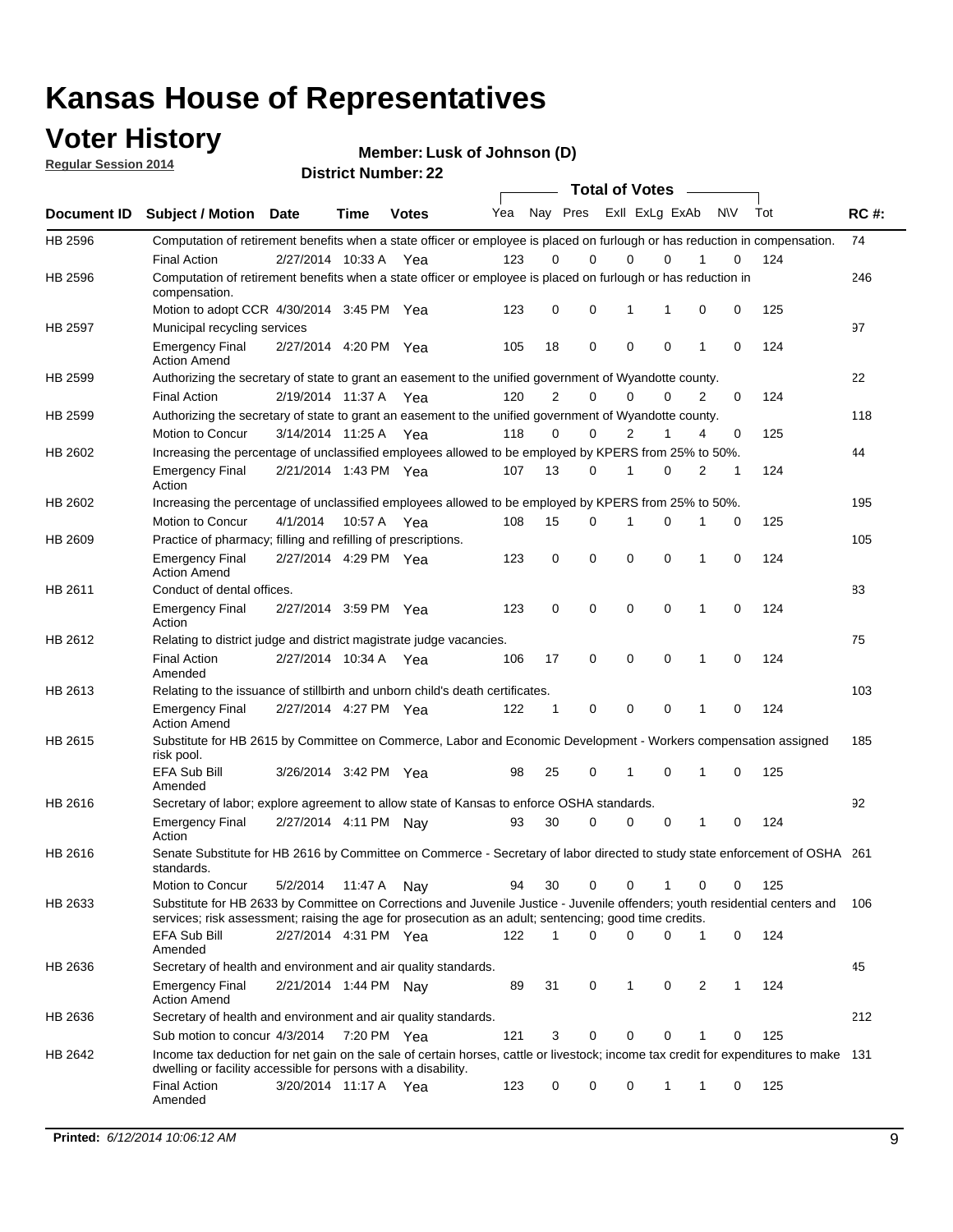#### **Voter History Regular Session 2014**

| Member: Lusk of Johnson (D) |
|-----------------------------|
|                             |

| דושב ווטופסטט ומוסף וח |                                                                                                                                                                                                                                                                                                                                                                                                                                                   | <b>District Number: 22</b><br><b>Total of Votes</b> |             |              |     |             |          |   |             |                |             |     |             |
|------------------------|---------------------------------------------------------------------------------------------------------------------------------------------------------------------------------------------------------------------------------------------------------------------------------------------------------------------------------------------------------------------------------------------------------------------------------------------------|-----------------------------------------------------|-------------|--------------|-----|-------------|----------|---|-------------|----------------|-------------|-----|-------------|
|                        |                                                                                                                                                                                                                                                                                                                                                                                                                                                   |                                                     |             |              |     |             |          |   |             | $\sim$         |             |     |             |
| <b>Document ID</b>     | <b>Subject / Motion Date</b>                                                                                                                                                                                                                                                                                                                                                                                                                      |                                                     | Time        | <b>Votes</b> | Yea |             | Nay Pres |   |             | ExII ExLg ExAb | <b>NV</b>   | Tot | <b>RC#:</b> |
| HB 2643                | Property tax; classification of commercial and industrial machinery and equipment as personal property; reclassification of<br>property upon termination of IRB tax exemption; use of independent appraisers to appraiser certain                                                                                                                                                                                                                 |                                                     |             |              |     |             |          |   |             |                |             |     | 164         |
|                        | Final Action<br>Amended                                                                                                                                                                                                                                                                                                                                                                                                                           | 3/26/2014 10:56 A Yea                               |             |              | 123 | $\Omega$    | $\Omega$ |   | 1           | 0<br>1         | 0           | 125 |             |
| HB 2643                | Property tax; classification of commercial and industrial machinery and equipment as personal property; reclassification of<br>property upon termination of IRB tax exemption; use of independent appraisers to appraiser certain complex property; motor<br>vehicles, members of military; mortgage registration tax phase out and replacement with fees; county clerk technology fund;<br>county treasurer technology fund.<br>Motion to Concur |                                                     |             |              | 16  | 108         | 0        |   | 0           | 0              | $\Omega$    | 125 | 274         |
|                        |                                                                                                                                                                                                                                                                                                                                                                                                                                                   | 5/2/2014                                            |             | 5:12 PM Nav  |     |             |          |   |             |                |             |     |             |
| HB 2643                | Property tax; classification of commercial and industrial machinery and equipment as personal property; reclassification of<br>property upon termination of IRB tax exemption; use of independent appraisers to appraiser certain complex property; motor<br>vehicles, members of military; mortgage registration tax phase out and replacement with fees; county clerk technology fund;<br>county treasurer technology fund.                     |                                                     |             |              |     |             |          |   |             |                |             |     | 286         |
|                        | Motion to adopt CCR 5/3/2014                                                                                                                                                                                                                                                                                                                                                                                                                      |                                                     |             | 1:53 AM Nay  | 70  | 53          | 0        |   | 0           | 0<br>1         | -1          | 125 |             |
| HB 2648                | Property tax exemption for levees.                                                                                                                                                                                                                                                                                                                                                                                                                |                                                     |             |              |     |             |          |   |             |                |             |     | 100         |
|                        | <b>Emergency Final</b><br><b>Action Amend</b>                                                                                                                                                                                                                                                                                                                                                                                                     | 2/27/2014 4:23 PM Yea                               |             |              | 100 | 23          | 0        |   | $\mathbf 0$ | 0<br>1         | 0           | 124 |             |
| HB 2651                | County law library.                                                                                                                                                                                                                                                                                                                                                                                                                               |                                                     |             |              |     |             |          |   |             |                |             |     | 76          |
|                        | <b>Final Action</b><br>Amended                                                                                                                                                                                                                                                                                                                                                                                                                    | 2/27/2014 10:38 A                                   |             | Yea          | 82  | 41          | 0        |   | $\mathbf 0$ | $\Omega$<br>1  | $\Omega$    | 124 |             |
| HB 2655                | Allowing veterans with PTSD to seek mental health treatment upon certain convictions.                                                                                                                                                                                                                                                                                                                                                             |                                                     |             |              |     |             |          |   |             |                |             |     | 77          |
|                        | <b>Final Action</b><br>Amended                                                                                                                                                                                                                                                                                                                                                                                                                    | 2/27/2014 10:40 A                                   |             | Yea          | 123 | $\mathbf 0$ | 0        |   | 0           | 0<br>1         | 0           | 124 |             |
| HB 2655                | Senate Substitute for HB 2655 by Committee on Judiciary - Allowing veterans with PTSD to seek mental health treatment<br>upon certain convictions; also amending the crimes of interference with law enforcement and giving a false alarm.                                                                                                                                                                                                        |                                                     |             |              |     |             |          |   |             |                |             |     | 224         |
|                        | Motion to Concur                                                                                                                                                                                                                                                                                                                                                                                                                                  | 4/4/2014                                            |             | 5:42 PM Yea  | 122 | $\Omega$    | $\Omega$ |   | 0           | 2<br>1         | $\Omega$    | 125 |             |
| HB 2656                | Authorizing the state of Kansas to pay the death gratuity benefit to the designated survivor of a Kansas service member during 48<br>a federal government shutdown and providing for reimbursement to the state                                                                                                                                                                                                                                   |                                                     |             |              |     |             |          |   |             |                |             |     |             |
|                        | <b>Final Action</b>                                                                                                                                                                                                                                                                                                                                                                                                                               | 2/26/2014 11:27 A Yea                               |             |              | 123 | 0           | 0        |   | 0           | 0              | 0           | 124 |             |
| HB 2661                | Substitute for HB 2661 by Committee on Energy and Environment - Siting of electric transmission lines; notice and hearing<br>requirements.                                                                                                                                                                                                                                                                                                        |                                                     |             |              |     |             |          |   |             |                |             |     | 181         |
|                        | EFA Sub Bill                                                                                                                                                                                                                                                                                                                                                                                                                                      | 3/26/2014 3:37 PM Yea                               |             |              | 119 | 4           | 0        |   | 1           | 0<br>1         | 0           | 125 |             |
| HB 2662                | Expungment of driving under the influence convictions.                                                                                                                                                                                                                                                                                                                                                                                            |                                                     |             |              |     |             |          |   |             |                |             |     | 116         |
|                        | <b>Final Action</b><br>Amended                                                                                                                                                                                                                                                                                                                                                                                                                    | 3/14/2014 11:22 A Yea                               |             |              | 87  | 31          | 0        |   | 2           | 1<br>4         | 0           | 125 |             |
| HB 2668                | Health insurance for qualified professional associations.                                                                                                                                                                                                                                                                                                                                                                                         |                                                     |             |              |     |             |          |   |             |                |             |     | 34          |
|                        | <b>Final Action</b><br>Amended                                                                                                                                                                                                                                                                                                                                                                                                                    | 2/21/2014 11:21 A Yea                               |             |              | 114 | 7           | 0        | 1 |             | 2<br>0         | 0           | 124 |             |
| <b>HB 2668</b>         | Predetermination of health insurance benefits                                                                                                                                                                                                                                                                                                                                                                                                     |                                                     |             |              |     |             |          |   |             |                |             |     | 262         |
|                        | Motion to Concur                                                                                                                                                                                                                                                                                                                                                                                                                                  | 5/2/2014                                            | 12:05 P Yea |              | 97  | 27          | 0        |   | 0           | 0              | 0           | 125 |             |
| HB 2669                | State civil service board; transferred from the department of administration to the office of administrative hearings.                                                                                                                                                                                                                                                                                                                            |                                                     |             |              |     |             |          |   |             |                |             |     | 87          |
|                        | <b>Emergency Final</b><br>Action                                                                                                                                                                                                                                                                                                                                                                                                                  | 2/27/2014 4:05 PM Yea                               |             |              | 110 | 13          | 0        |   | 0           | 0<br>1         | 0           | 124 |             |
| HB 2673                | Kansas healing arts act; physician assistant licensure act.                                                                                                                                                                                                                                                                                                                                                                                       |                                                     |             |              |     |             |          |   |             |                |             |     | 91          |
|                        | <b>Emergency Final</b><br><b>Action Amend</b>                                                                                                                                                                                                                                                                                                                                                                                                     | 2/27/2014 4:10 PM Yea                               |             |              | 105 | 18          | 0        |   | 0           | 0<br>1         | 0           | 124 |             |
| HB 2673                | Board of healing arts functions and duties, physician assistants licensure act and podiatry act.                                                                                                                                                                                                                                                                                                                                                  |                                                     |             |              |     |             |          |   |             |                |             |     | 270         |
|                        | Motion to adopt CCR 5/2/2014                                                                                                                                                                                                                                                                                                                                                                                                                      |                                                     |             | 3:39 PM Yea  | 111 | 11          | 0        |   | 0           | 1<br>1         | $\mathbf 1$ | 125 |             |
| HB 2675                | Relating to procurement negotiating committees; certified businesses.                                                                                                                                                                                                                                                                                                                                                                             |                                                     |             |              |     |             |          |   |             |                |             |     | 165         |
|                        | <b>Final Action</b><br>Amended                                                                                                                                                                                                                                                                                                                                                                                                                    | 3/26/2014 10:57 A Yea                               |             |              | 123 | 0           | 0        |   | 1           | 0<br>1         | 0           | 125 |             |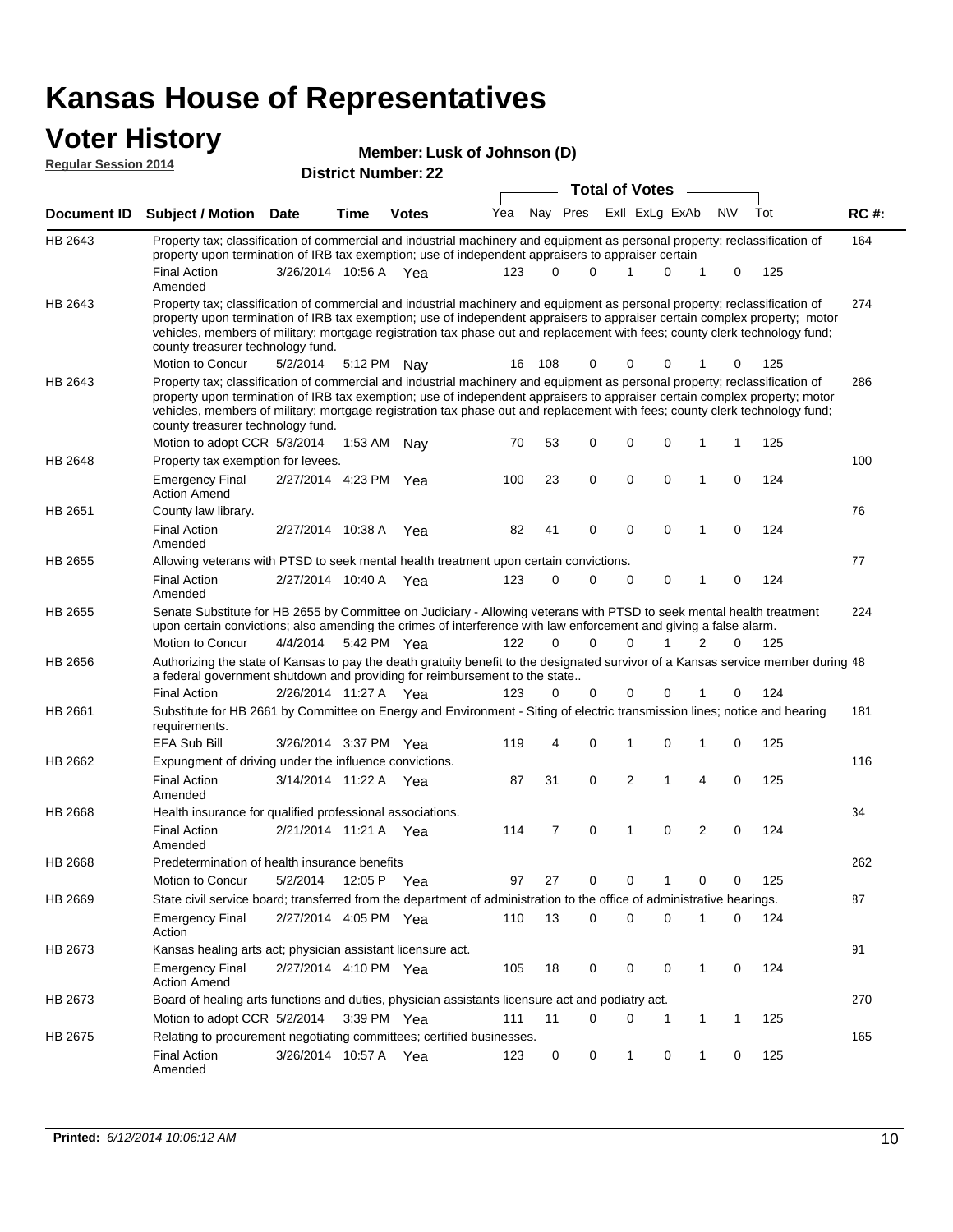#### **Voter History Regular Session 2014**

**Lusk of Johnson (D)**

| <b>Total of Votes</b><br>Nay Pres Exll ExLg ExAb<br>Yea<br>N\V<br>Tot<br><b>RC#:</b><br><b>Document ID</b><br><b>Subject / Motion Date</b><br><b>Time</b><br><b>Votes</b><br>132<br>HB 2681<br>Substitute for HB2681 by Committee on Veterans, Military, and Homeland Security--Abolishing the Kansas commission on<br>veterans affairs; creating the Kansas commission on veterans affairs office within the executive branch of government.<br>Final Action Sub Bill 3/20/2014 11:18 A Yea<br>123<br>0<br>$\Omega$<br>$\Omega$<br>125<br>1<br>1<br>0<br>Substitute for HB2681 by Committee on Veterans, Military, and Homeland Security - Abolishing the Kansas commission on<br>HB 2681<br>219<br>veterans affairs; creating the Kansas commission on veterans affairs office within the executive branch of government.<br>Motion to Concur<br>4/4/2014<br>11:41 A<br>122<br>0<br>$\Omega$<br>1<br>1<br>$\Omega$<br>125<br>1<br>Yea<br>78<br>Allocating moneys from driver's license fees to the judicial branch nonjudicial salary adjustment fund.<br>HB 2684<br>30<br>$\mathbf 0$<br>124<br><b>Final Action</b><br>2/27/2014 10:41 A Yea<br>$\Omega$<br>0<br>0<br>1<br>93<br>59<br><b>HB 2687</b><br>Unclaimed property act and hearings.<br>$\mathbf 0$<br>$\mathbf 0$<br>0<br>124<br><b>Final Action</b><br>2/26/2014 11:44 A<br>119<br>4<br>0<br>1<br>Yea<br>Unclaimed property act and hearings.<br>251<br>HB 2687<br>0<br>Motion to Concur<br>5/1/2014<br>1:56 PM Yea<br>125<br>0<br>0<br>0<br>0<br>0<br>125<br>Amending which convictions are counted for driving while license canceled, suspended or revoked.<br>231<br>HB 2689<br><b>Final Action</b><br>4/5/2014<br>10:23 A<br>121<br>0<br>$\Omega$<br>0<br>0<br>4<br>0<br>125<br>Yea<br>Amended<br>Providing for testing by community colleges for commercial driver's licenses and allowing temporary commercial driver's<br>HB 2693<br>104<br>license holders the ability to drive class A commercial vehicles.<br>2/27/2014 4:28 PM Yea<br>123<br>0<br>0<br>0<br>0<br>$\mathbf 0$<br>124<br><b>Emergency Final</b><br>1<br><b>Action Amend</b><br>Senate Substitute for HB 2693 by Committee on Transportation - Providing for testing by community colleges for commercial<br>HB 2693<br>255<br>driver's licenses; entities serving as driver's licenses examiners.<br>Motion to adopt CCR 5/1/2014<br>0<br>$\mathbf 0$<br>125<br>4:42 PM Yea<br>125<br>0<br>$\Omega$<br>0<br>0<br>HB 2715<br>98<br>Farm machinery and equipment annual highway permits, commercial drivers' license.<br>2/27/2014 4:21 PM Yea<br>123<br>0<br>0<br>0<br>0<br>$\mathbf 0$<br>124<br><b>Emergency Final</b><br>1<br><b>Action Amend</b><br>HB 2717<br>Registration of operators of assisted living, residential health care, home plus or adult day care facilities.<br>175<br>3/26/2014 3:29 PM Yea<br>114<br>9<br>$\Omega$<br>0<br>125<br><b>Emergency Final</b><br>1<br>1<br>0<br><b>Action Amend</b><br>HB 2721<br>Substitute for Substitute for HB 2721 by Committee on Commerce, Labor and Economic Development †Enacting the<br>117<br>business entity standard treatment act.<br>118<br>125<br>Final Action Sub Bill 3/14/2014 11:23 A Yea<br>0<br>$\Omega$<br>2<br>0<br>HB 2721<br>Substitute for Substitute for HB 2721 by Committee on Commerce, Labor and Economic Development - Enacting the business 273<br>entity standard treatment act.<br>Motion to Concur<br>122<br>0<br>0<br>125<br>5/2/2014<br>3:59 PM Yea<br>0<br>1<br>1<br>1<br>HB 2724<br>99<br>Uniform commercial driver's license act; definition of tank vehicle.<br>2/27/2014 4:22 PM Yea<br>0<br>0<br>0<br>$\mathbf 0$<br>124<br><b>Emergency Final</b><br>122<br>1<br>1<br>Action<br>HB 2727<br>Expiration of license plates and placards for individuals with disability.<br>88<br><b>Emergency Final</b><br>2/27/2014 4:06 PM Yea<br>123<br>0<br>124<br>0<br>0<br>0<br>1<br>0<br>Action<br>Permits for the operation of salvage vehicles no longer required to be prepared in triplicate.<br>89<br>HB 2728<br>2/27/2014 4:07 PM Yea<br>122<br>0<br>0<br>124<br><b>Emergency Final</b><br>0<br>0<br>1<br>1<br>Action<br>192<br>HB 2728<br>Permits for the operation of salvage vehicles no longer required to be prepared in triplicate.<br><b>Motion to Concur</b><br>3/31/2014 11:43 A Yea<br>122<br>0<br>2<br>0<br>125<br>0<br>0<br>1<br>Sales tax authority for Rooks county for constructing or remodeling a jail facility.<br>232<br>HB 2732<br><b>Final Action</b><br>4/5/2014<br>10:24 A Yea<br>0<br>0<br>125<br>121<br>0<br>0<br>0<br>4<br>Insurance; coverage for autism spectrum disorder.<br>137<br>HB 2744<br>6<br>125<br><b>Final Action</b><br>3/21/2014 10:14 A Yea<br>114<br>3<br>0<br>0<br>$\mathbf{1}$<br>$\mathbf{1}$<br>Amended<br>Tax lien on property voluntarily transferred.<br>166<br>HB 2745<br><b>Final Action</b><br>3/26/2014 10:58 A<br>0<br>125<br>123<br>0<br>1<br>0<br>1<br>0<br>Yea<br>Printed: 6/12/2014 10:06:13 AM<br>11 | nuyurur Uuddivii 4017 |  | <b>District Number: 22</b> |  |  |  |  |  |
|---------------------------------------------------------------------------------------------------------------------------------------------------------------------------------------------------------------------------------------------------------------------------------------------------------------------------------------------------------------------------------------------------------------------------------------------------------------------------------------------------------------------------------------------------------------------------------------------------------------------------------------------------------------------------------------------------------------------------------------------------------------------------------------------------------------------------------------------------------------------------------------------------------------------------------------------------------------------------------------------------------------------------------------------------------------------------------------------------------------------------------------------------------------------------------------------------------------------------------------------------------------------------------------------------------------------------------------------------------------------------------------------------------------------------------------------------------------------------------------------------------------------------------------------------------------------------------------------------------------------------------------------------------------------------------------------------------------------------------------------------------------------------------------------------------------------------------------------------------------------------------------------------------------------------------------------------------------------------------------------------------------------------------------------------------------------------------------------------------------------------------------------------------------------------------------------------------------------------------------------------------------------------------------------------------------------------------------------------------------------------------------------------------------------------------------------------------------------------------------------------------------------------------------------------------------------------------------------------------------------------------------------------------------------------------------------------------------------------------------------------------------------------------------------------------------------------------------------------------------------------------------------------------------------------------------------------------------------------------------------------------------------------------------------------------------------------------------------------------------------------------------------------------------------------------------------------------------------------------------------------------------------------------------------------------------------------------------------------------------------------------------------------------------------------------------------------------------------------------------------------------------------------------------------------------------------------------------------------------------------------------------------------------------------------------------------------------------------------------------------------------------------------------------------------------------------------------------------------------------------------------------------------------------------------------------------------------------------------------------------------------------------------------------------------------------------------------------------------------------------------------------------------------------------------------------------------------------------------------------------------------------------------------------------------------------------------------------------------------------------------------------------------------------------------------------------------------------------------------------------------------------------------------------------------------------------------------------------------------------------------------------------------------------------------------------------------------------------------------------------------------------------------------------------------------------------------------------------------------------------------------------------------------------------------------------------------------------------------------------------------|-----------------------|--|----------------------------|--|--|--|--|--|
|                                                                                                                                                                                                                                                                                                                                                                                                                                                                                                                                                                                                                                                                                                                                                                                                                                                                                                                                                                                                                                                                                                                                                                                                                                                                                                                                                                                                                                                                                                                                                                                                                                                                                                                                                                                                                                                                                                                                                                                                                                                                                                                                                                                                                                                                                                                                                                                                                                                                                                                                                                                                                                                                                                                                                                                                                                                                                                                                                                                                                                                                                                                                                                                                                                                                                                                                                                                                                                                                                                                                                                                                                                                                                                                                                                                                                                                                                                                                                                                                                                                                                                                                                                                                                                                                                                                                                                                                                                                                                                                                                                                                                                                                                                                                                                                                                                                                                                                                                                                                   |                       |  |                            |  |  |  |  |  |
|                                                                                                                                                                                                                                                                                                                                                                                                                                                                                                                                                                                                                                                                                                                                                                                                                                                                                                                                                                                                                                                                                                                                                                                                                                                                                                                                                                                                                                                                                                                                                                                                                                                                                                                                                                                                                                                                                                                                                                                                                                                                                                                                                                                                                                                                                                                                                                                                                                                                                                                                                                                                                                                                                                                                                                                                                                                                                                                                                                                                                                                                                                                                                                                                                                                                                                                                                                                                                                                                                                                                                                                                                                                                                                                                                                                                                                                                                                                                                                                                                                                                                                                                                                                                                                                                                                                                                                                                                                                                                                                                                                                                                                                                                                                                                                                                                                                                                                                                                                                                   |                       |  |                            |  |  |  |  |  |
|                                                                                                                                                                                                                                                                                                                                                                                                                                                                                                                                                                                                                                                                                                                                                                                                                                                                                                                                                                                                                                                                                                                                                                                                                                                                                                                                                                                                                                                                                                                                                                                                                                                                                                                                                                                                                                                                                                                                                                                                                                                                                                                                                                                                                                                                                                                                                                                                                                                                                                                                                                                                                                                                                                                                                                                                                                                                                                                                                                                                                                                                                                                                                                                                                                                                                                                                                                                                                                                                                                                                                                                                                                                                                                                                                                                                                                                                                                                                                                                                                                                                                                                                                                                                                                                                                                                                                                                                                                                                                                                                                                                                                                                                                                                                                                                                                                                                                                                                                                                                   |                       |  |                            |  |  |  |  |  |
|                                                                                                                                                                                                                                                                                                                                                                                                                                                                                                                                                                                                                                                                                                                                                                                                                                                                                                                                                                                                                                                                                                                                                                                                                                                                                                                                                                                                                                                                                                                                                                                                                                                                                                                                                                                                                                                                                                                                                                                                                                                                                                                                                                                                                                                                                                                                                                                                                                                                                                                                                                                                                                                                                                                                                                                                                                                                                                                                                                                                                                                                                                                                                                                                                                                                                                                                                                                                                                                                                                                                                                                                                                                                                                                                                                                                                                                                                                                                                                                                                                                                                                                                                                                                                                                                                                                                                                                                                                                                                                                                                                                                                                                                                                                                                                                                                                                                                                                                                                                                   |                       |  |                            |  |  |  |  |  |
|                                                                                                                                                                                                                                                                                                                                                                                                                                                                                                                                                                                                                                                                                                                                                                                                                                                                                                                                                                                                                                                                                                                                                                                                                                                                                                                                                                                                                                                                                                                                                                                                                                                                                                                                                                                                                                                                                                                                                                                                                                                                                                                                                                                                                                                                                                                                                                                                                                                                                                                                                                                                                                                                                                                                                                                                                                                                                                                                                                                                                                                                                                                                                                                                                                                                                                                                                                                                                                                                                                                                                                                                                                                                                                                                                                                                                                                                                                                                                                                                                                                                                                                                                                                                                                                                                                                                                                                                                                                                                                                                                                                                                                                                                                                                                                                                                                                                                                                                                                                                   |                       |  |                            |  |  |  |  |  |
|                                                                                                                                                                                                                                                                                                                                                                                                                                                                                                                                                                                                                                                                                                                                                                                                                                                                                                                                                                                                                                                                                                                                                                                                                                                                                                                                                                                                                                                                                                                                                                                                                                                                                                                                                                                                                                                                                                                                                                                                                                                                                                                                                                                                                                                                                                                                                                                                                                                                                                                                                                                                                                                                                                                                                                                                                                                                                                                                                                                                                                                                                                                                                                                                                                                                                                                                                                                                                                                                                                                                                                                                                                                                                                                                                                                                                                                                                                                                                                                                                                                                                                                                                                                                                                                                                                                                                                                                                                                                                                                                                                                                                                                                                                                                                                                                                                                                                                                                                                                                   |                       |  |                            |  |  |  |  |  |
|                                                                                                                                                                                                                                                                                                                                                                                                                                                                                                                                                                                                                                                                                                                                                                                                                                                                                                                                                                                                                                                                                                                                                                                                                                                                                                                                                                                                                                                                                                                                                                                                                                                                                                                                                                                                                                                                                                                                                                                                                                                                                                                                                                                                                                                                                                                                                                                                                                                                                                                                                                                                                                                                                                                                                                                                                                                                                                                                                                                                                                                                                                                                                                                                                                                                                                                                                                                                                                                                                                                                                                                                                                                                                                                                                                                                                                                                                                                                                                                                                                                                                                                                                                                                                                                                                                                                                                                                                                                                                                                                                                                                                                                                                                                                                                                                                                                                                                                                                                                                   |                       |  |                            |  |  |  |  |  |
|                                                                                                                                                                                                                                                                                                                                                                                                                                                                                                                                                                                                                                                                                                                                                                                                                                                                                                                                                                                                                                                                                                                                                                                                                                                                                                                                                                                                                                                                                                                                                                                                                                                                                                                                                                                                                                                                                                                                                                                                                                                                                                                                                                                                                                                                                                                                                                                                                                                                                                                                                                                                                                                                                                                                                                                                                                                                                                                                                                                                                                                                                                                                                                                                                                                                                                                                                                                                                                                                                                                                                                                                                                                                                                                                                                                                                                                                                                                                                                                                                                                                                                                                                                                                                                                                                                                                                                                                                                                                                                                                                                                                                                                                                                                                                                                                                                                                                                                                                                                                   |                       |  |                            |  |  |  |  |  |
|                                                                                                                                                                                                                                                                                                                                                                                                                                                                                                                                                                                                                                                                                                                                                                                                                                                                                                                                                                                                                                                                                                                                                                                                                                                                                                                                                                                                                                                                                                                                                                                                                                                                                                                                                                                                                                                                                                                                                                                                                                                                                                                                                                                                                                                                                                                                                                                                                                                                                                                                                                                                                                                                                                                                                                                                                                                                                                                                                                                                                                                                                                                                                                                                                                                                                                                                                                                                                                                                                                                                                                                                                                                                                                                                                                                                                                                                                                                                                                                                                                                                                                                                                                                                                                                                                                                                                                                                                                                                                                                                                                                                                                                                                                                                                                                                                                                                                                                                                                                                   |                       |  |                            |  |  |  |  |  |
|                                                                                                                                                                                                                                                                                                                                                                                                                                                                                                                                                                                                                                                                                                                                                                                                                                                                                                                                                                                                                                                                                                                                                                                                                                                                                                                                                                                                                                                                                                                                                                                                                                                                                                                                                                                                                                                                                                                                                                                                                                                                                                                                                                                                                                                                                                                                                                                                                                                                                                                                                                                                                                                                                                                                                                                                                                                                                                                                                                                                                                                                                                                                                                                                                                                                                                                                                                                                                                                                                                                                                                                                                                                                                                                                                                                                                                                                                                                                                                                                                                                                                                                                                                                                                                                                                                                                                                                                                                                                                                                                                                                                                                                                                                                                                                                                                                                                                                                                                                                                   |                       |  |                            |  |  |  |  |  |
|                                                                                                                                                                                                                                                                                                                                                                                                                                                                                                                                                                                                                                                                                                                                                                                                                                                                                                                                                                                                                                                                                                                                                                                                                                                                                                                                                                                                                                                                                                                                                                                                                                                                                                                                                                                                                                                                                                                                                                                                                                                                                                                                                                                                                                                                                                                                                                                                                                                                                                                                                                                                                                                                                                                                                                                                                                                                                                                                                                                                                                                                                                                                                                                                                                                                                                                                                                                                                                                                                                                                                                                                                                                                                                                                                                                                                                                                                                                                                                                                                                                                                                                                                                                                                                                                                                                                                                                                                                                                                                                                                                                                                                                                                                                                                                                                                                                                                                                                                                                                   |                       |  |                            |  |  |  |  |  |
|                                                                                                                                                                                                                                                                                                                                                                                                                                                                                                                                                                                                                                                                                                                                                                                                                                                                                                                                                                                                                                                                                                                                                                                                                                                                                                                                                                                                                                                                                                                                                                                                                                                                                                                                                                                                                                                                                                                                                                                                                                                                                                                                                                                                                                                                                                                                                                                                                                                                                                                                                                                                                                                                                                                                                                                                                                                                                                                                                                                                                                                                                                                                                                                                                                                                                                                                                                                                                                                                                                                                                                                                                                                                                                                                                                                                                                                                                                                                                                                                                                                                                                                                                                                                                                                                                                                                                                                                                                                                                                                                                                                                                                                                                                                                                                                                                                                                                                                                                                                                   |                       |  |                            |  |  |  |  |  |
|                                                                                                                                                                                                                                                                                                                                                                                                                                                                                                                                                                                                                                                                                                                                                                                                                                                                                                                                                                                                                                                                                                                                                                                                                                                                                                                                                                                                                                                                                                                                                                                                                                                                                                                                                                                                                                                                                                                                                                                                                                                                                                                                                                                                                                                                                                                                                                                                                                                                                                                                                                                                                                                                                                                                                                                                                                                                                                                                                                                                                                                                                                                                                                                                                                                                                                                                                                                                                                                                                                                                                                                                                                                                                                                                                                                                                                                                                                                                                                                                                                                                                                                                                                                                                                                                                                                                                                                                                                                                                                                                                                                                                                                                                                                                                                                                                                                                                                                                                                                                   |                       |  |                            |  |  |  |  |  |
|                                                                                                                                                                                                                                                                                                                                                                                                                                                                                                                                                                                                                                                                                                                                                                                                                                                                                                                                                                                                                                                                                                                                                                                                                                                                                                                                                                                                                                                                                                                                                                                                                                                                                                                                                                                                                                                                                                                                                                                                                                                                                                                                                                                                                                                                                                                                                                                                                                                                                                                                                                                                                                                                                                                                                                                                                                                                                                                                                                                                                                                                                                                                                                                                                                                                                                                                                                                                                                                                                                                                                                                                                                                                                                                                                                                                                                                                                                                                                                                                                                                                                                                                                                                                                                                                                                                                                                                                                                                                                                                                                                                                                                                                                                                                                                                                                                                                                                                                                                                                   |                       |  |                            |  |  |  |  |  |
|                                                                                                                                                                                                                                                                                                                                                                                                                                                                                                                                                                                                                                                                                                                                                                                                                                                                                                                                                                                                                                                                                                                                                                                                                                                                                                                                                                                                                                                                                                                                                                                                                                                                                                                                                                                                                                                                                                                                                                                                                                                                                                                                                                                                                                                                                                                                                                                                                                                                                                                                                                                                                                                                                                                                                                                                                                                                                                                                                                                                                                                                                                                                                                                                                                                                                                                                                                                                                                                                                                                                                                                                                                                                                                                                                                                                                                                                                                                                                                                                                                                                                                                                                                                                                                                                                                                                                                                                                                                                                                                                                                                                                                                                                                                                                                                                                                                                                                                                                                                                   |                       |  |                            |  |  |  |  |  |
|                                                                                                                                                                                                                                                                                                                                                                                                                                                                                                                                                                                                                                                                                                                                                                                                                                                                                                                                                                                                                                                                                                                                                                                                                                                                                                                                                                                                                                                                                                                                                                                                                                                                                                                                                                                                                                                                                                                                                                                                                                                                                                                                                                                                                                                                                                                                                                                                                                                                                                                                                                                                                                                                                                                                                                                                                                                                                                                                                                                                                                                                                                                                                                                                                                                                                                                                                                                                                                                                                                                                                                                                                                                                                                                                                                                                                                                                                                                                                                                                                                                                                                                                                                                                                                                                                                                                                                                                                                                                                                                                                                                                                                                                                                                                                                                                                                                                                                                                                                                                   |                       |  |                            |  |  |  |  |  |
|                                                                                                                                                                                                                                                                                                                                                                                                                                                                                                                                                                                                                                                                                                                                                                                                                                                                                                                                                                                                                                                                                                                                                                                                                                                                                                                                                                                                                                                                                                                                                                                                                                                                                                                                                                                                                                                                                                                                                                                                                                                                                                                                                                                                                                                                                                                                                                                                                                                                                                                                                                                                                                                                                                                                                                                                                                                                                                                                                                                                                                                                                                                                                                                                                                                                                                                                                                                                                                                                                                                                                                                                                                                                                                                                                                                                                                                                                                                                                                                                                                                                                                                                                                                                                                                                                                                                                                                                                                                                                                                                                                                                                                                                                                                                                                                                                                                                                                                                                                                                   |                       |  |                            |  |  |  |  |  |
|                                                                                                                                                                                                                                                                                                                                                                                                                                                                                                                                                                                                                                                                                                                                                                                                                                                                                                                                                                                                                                                                                                                                                                                                                                                                                                                                                                                                                                                                                                                                                                                                                                                                                                                                                                                                                                                                                                                                                                                                                                                                                                                                                                                                                                                                                                                                                                                                                                                                                                                                                                                                                                                                                                                                                                                                                                                                                                                                                                                                                                                                                                                                                                                                                                                                                                                                                                                                                                                                                                                                                                                                                                                                                                                                                                                                                                                                                                                                                                                                                                                                                                                                                                                                                                                                                                                                                                                                                                                                                                                                                                                                                                                                                                                                                                                                                                                                                                                                                                                                   |                       |  |                            |  |  |  |  |  |
|                                                                                                                                                                                                                                                                                                                                                                                                                                                                                                                                                                                                                                                                                                                                                                                                                                                                                                                                                                                                                                                                                                                                                                                                                                                                                                                                                                                                                                                                                                                                                                                                                                                                                                                                                                                                                                                                                                                                                                                                                                                                                                                                                                                                                                                                                                                                                                                                                                                                                                                                                                                                                                                                                                                                                                                                                                                                                                                                                                                                                                                                                                                                                                                                                                                                                                                                                                                                                                                                                                                                                                                                                                                                                                                                                                                                                                                                                                                                                                                                                                                                                                                                                                                                                                                                                                                                                                                                                                                                                                                                                                                                                                                                                                                                                                                                                                                                                                                                                                                                   |                       |  |                            |  |  |  |  |  |
|                                                                                                                                                                                                                                                                                                                                                                                                                                                                                                                                                                                                                                                                                                                                                                                                                                                                                                                                                                                                                                                                                                                                                                                                                                                                                                                                                                                                                                                                                                                                                                                                                                                                                                                                                                                                                                                                                                                                                                                                                                                                                                                                                                                                                                                                                                                                                                                                                                                                                                                                                                                                                                                                                                                                                                                                                                                                                                                                                                                                                                                                                                                                                                                                                                                                                                                                                                                                                                                                                                                                                                                                                                                                                                                                                                                                                                                                                                                                                                                                                                                                                                                                                                                                                                                                                                                                                                                                                                                                                                                                                                                                                                                                                                                                                                                                                                                                                                                                                                                                   |                       |  |                            |  |  |  |  |  |
|                                                                                                                                                                                                                                                                                                                                                                                                                                                                                                                                                                                                                                                                                                                                                                                                                                                                                                                                                                                                                                                                                                                                                                                                                                                                                                                                                                                                                                                                                                                                                                                                                                                                                                                                                                                                                                                                                                                                                                                                                                                                                                                                                                                                                                                                                                                                                                                                                                                                                                                                                                                                                                                                                                                                                                                                                                                                                                                                                                                                                                                                                                                                                                                                                                                                                                                                                                                                                                                                                                                                                                                                                                                                                                                                                                                                                                                                                                                                                                                                                                                                                                                                                                                                                                                                                                                                                                                                                                                                                                                                                                                                                                                                                                                                                                                                                                                                                                                                                                                                   |                       |  |                            |  |  |  |  |  |
|                                                                                                                                                                                                                                                                                                                                                                                                                                                                                                                                                                                                                                                                                                                                                                                                                                                                                                                                                                                                                                                                                                                                                                                                                                                                                                                                                                                                                                                                                                                                                                                                                                                                                                                                                                                                                                                                                                                                                                                                                                                                                                                                                                                                                                                                                                                                                                                                                                                                                                                                                                                                                                                                                                                                                                                                                                                                                                                                                                                                                                                                                                                                                                                                                                                                                                                                                                                                                                                                                                                                                                                                                                                                                                                                                                                                                                                                                                                                                                                                                                                                                                                                                                                                                                                                                                                                                                                                                                                                                                                                                                                                                                                                                                                                                                                                                                                                                                                                                                                                   |                       |  |                            |  |  |  |  |  |
|                                                                                                                                                                                                                                                                                                                                                                                                                                                                                                                                                                                                                                                                                                                                                                                                                                                                                                                                                                                                                                                                                                                                                                                                                                                                                                                                                                                                                                                                                                                                                                                                                                                                                                                                                                                                                                                                                                                                                                                                                                                                                                                                                                                                                                                                                                                                                                                                                                                                                                                                                                                                                                                                                                                                                                                                                                                                                                                                                                                                                                                                                                                                                                                                                                                                                                                                                                                                                                                                                                                                                                                                                                                                                                                                                                                                                                                                                                                                                                                                                                                                                                                                                                                                                                                                                                                                                                                                                                                                                                                                                                                                                                                                                                                                                                                                                                                                                                                                                                                                   |                       |  |                            |  |  |  |  |  |
|                                                                                                                                                                                                                                                                                                                                                                                                                                                                                                                                                                                                                                                                                                                                                                                                                                                                                                                                                                                                                                                                                                                                                                                                                                                                                                                                                                                                                                                                                                                                                                                                                                                                                                                                                                                                                                                                                                                                                                                                                                                                                                                                                                                                                                                                                                                                                                                                                                                                                                                                                                                                                                                                                                                                                                                                                                                                                                                                                                                                                                                                                                                                                                                                                                                                                                                                                                                                                                                                                                                                                                                                                                                                                                                                                                                                                                                                                                                                                                                                                                                                                                                                                                                                                                                                                                                                                                                                                                                                                                                                                                                                                                                                                                                                                                                                                                                                                                                                                                                                   |                       |  |                            |  |  |  |  |  |
|                                                                                                                                                                                                                                                                                                                                                                                                                                                                                                                                                                                                                                                                                                                                                                                                                                                                                                                                                                                                                                                                                                                                                                                                                                                                                                                                                                                                                                                                                                                                                                                                                                                                                                                                                                                                                                                                                                                                                                                                                                                                                                                                                                                                                                                                                                                                                                                                                                                                                                                                                                                                                                                                                                                                                                                                                                                                                                                                                                                                                                                                                                                                                                                                                                                                                                                                                                                                                                                                                                                                                                                                                                                                                                                                                                                                                                                                                                                                                                                                                                                                                                                                                                                                                                                                                                                                                                                                                                                                                                                                                                                                                                                                                                                                                                                                                                                                                                                                                                                                   |                       |  |                            |  |  |  |  |  |
|                                                                                                                                                                                                                                                                                                                                                                                                                                                                                                                                                                                                                                                                                                                                                                                                                                                                                                                                                                                                                                                                                                                                                                                                                                                                                                                                                                                                                                                                                                                                                                                                                                                                                                                                                                                                                                                                                                                                                                                                                                                                                                                                                                                                                                                                                                                                                                                                                                                                                                                                                                                                                                                                                                                                                                                                                                                                                                                                                                                                                                                                                                                                                                                                                                                                                                                                                                                                                                                                                                                                                                                                                                                                                                                                                                                                                                                                                                                                                                                                                                                                                                                                                                                                                                                                                                                                                                                                                                                                                                                                                                                                                                                                                                                                                                                                                                                                                                                                                                                                   |                       |  |                            |  |  |  |  |  |
|                                                                                                                                                                                                                                                                                                                                                                                                                                                                                                                                                                                                                                                                                                                                                                                                                                                                                                                                                                                                                                                                                                                                                                                                                                                                                                                                                                                                                                                                                                                                                                                                                                                                                                                                                                                                                                                                                                                                                                                                                                                                                                                                                                                                                                                                                                                                                                                                                                                                                                                                                                                                                                                                                                                                                                                                                                                                                                                                                                                                                                                                                                                                                                                                                                                                                                                                                                                                                                                                                                                                                                                                                                                                                                                                                                                                                                                                                                                                                                                                                                                                                                                                                                                                                                                                                                                                                                                                                                                                                                                                                                                                                                                                                                                                                                                                                                                                                                                                                                                                   |                       |  |                            |  |  |  |  |  |
|                                                                                                                                                                                                                                                                                                                                                                                                                                                                                                                                                                                                                                                                                                                                                                                                                                                                                                                                                                                                                                                                                                                                                                                                                                                                                                                                                                                                                                                                                                                                                                                                                                                                                                                                                                                                                                                                                                                                                                                                                                                                                                                                                                                                                                                                                                                                                                                                                                                                                                                                                                                                                                                                                                                                                                                                                                                                                                                                                                                                                                                                                                                                                                                                                                                                                                                                                                                                                                                                                                                                                                                                                                                                                                                                                                                                                                                                                                                                                                                                                                                                                                                                                                                                                                                                                                                                                                                                                                                                                                                                                                                                                                                                                                                                                                                                                                                                                                                                                                                                   |                       |  |                            |  |  |  |  |  |
|                                                                                                                                                                                                                                                                                                                                                                                                                                                                                                                                                                                                                                                                                                                                                                                                                                                                                                                                                                                                                                                                                                                                                                                                                                                                                                                                                                                                                                                                                                                                                                                                                                                                                                                                                                                                                                                                                                                                                                                                                                                                                                                                                                                                                                                                                                                                                                                                                                                                                                                                                                                                                                                                                                                                                                                                                                                                                                                                                                                                                                                                                                                                                                                                                                                                                                                                                                                                                                                                                                                                                                                                                                                                                                                                                                                                                                                                                                                                                                                                                                                                                                                                                                                                                                                                                                                                                                                                                                                                                                                                                                                                                                                                                                                                                                                                                                                                                                                                                                                                   |                       |  |                            |  |  |  |  |  |
|                                                                                                                                                                                                                                                                                                                                                                                                                                                                                                                                                                                                                                                                                                                                                                                                                                                                                                                                                                                                                                                                                                                                                                                                                                                                                                                                                                                                                                                                                                                                                                                                                                                                                                                                                                                                                                                                                                                                                                                                                                                                                                                                                                                                                                                                                                                                                                                                                                                                                                                                                                                                                                                                                                                                                                                                                                                                                                                                                                                                                                                                                                                                                                                                                                                                                                                                                                                                                                                                                                                                                                                                                                                                                                                                                                                                                                                                                                                                                                                                                                                                                                                                                                                                                                                                                                                                                                                                                                                                                                                                                                                                                                                                                                                                                                                                                                                                                                                                                                                                   |                       |  |                            |  |  |  |  |  |
|                                                                                                                                                                                                                                                                                                                                                                                                                                                                                                                                                                                                                                                                                                                                                                                                                                                                                                                                                                                                                                                                                                                                                                                                                                                                                                                                                                                                                                                                                                                                                                                                                                                                                                                                                                                                                                                                                                                                                                                                                                                                                                                                                                                                                                                                                                                                                                                                                                                                                                                                                                                                                                                                                                                                                                                                                                                                                                                                                                                                                                                                                                                                                                                                                                                                                                                                                                                                                                                                                                                                                                                                                                                                                                                                                                                                                                                                                                                                                                                                                                                                                                                                                                                                                                                                                                                                                                                                                                                                                                                                                                                                                                                                                                                                                                                                                                                                                                                                                                                                   |                       |  |                            |  |  |  |  |  |
|                                                                                                                                                                                                                                                                                                                                                                                                                                                                                                                                                                                                                                                                                                                                                                                                                                                                                                                                                                                                                                                                                                                                                                                                                                                                                                                                                                                                                                                                                                                                                                                                                                                                                                                                                                                                                                                                                                                                                                                                                                                                                                                                                                                                                                                                                                                                                                                                                                                                                                                                                                                                                                                                                                                                                                                                                                                                                                                                                                                                                                                                                                                                                                                                                                                                                                                                                                                                                                                                                                                                                                                                                                                                                                                                                                                                                                                                                                                                                                                                                                                                                                                                                                                                                                                                                                                                                                                                                                                                                                                                                                                                                                                                                                                                                                                                                                                                                                                                                                                                   |                       |  |                            |  |  |  |  |  |
|                                                                                                                                                                                                                                                                                                                                                                                                                                                                                                                                                                                                                                                                                                                                                                                                                                                                                                                                                                                                                                                                                                                                                                                                                                                                                                                                                                                                                                                                                                                                                                                                                                                                                                                                                                                                                                                                                                                                                                                                                                                                                                                                                                                                                                                                                                                                                                                                                                                                                                                                                                                                                                                                                                                                                                                                                                                                                                                                                                                                                                                                                                                                                                                                                                                                                                                                                                                                                                                                                                                                                                                                                                                                                                                                                                                                                                                                                                                                                                                                                                                                                                                                                                                                                                                                                                                                                                                                                                                                                                                                                                                                                                                                                                                                                                                                                                                                                                                                                                                                   |                       |  |                            |  |  |  |  |  |
|                                                                                                                                                                                                                                                                                                                                                                                                                                                                                                                                                                                                                                                                                                                                                                                                                                                                                                                                                                                                                                                                                                                                                                                                                                                                                                                                                                                                                                                                                                                                                                                                                                                                                                                                                                                                                                                                                                                                                                                                                                                                                                                                                                                                                                                                                                                                                                                                                                                                                                                                                                                                                                                                                                                                                                                                                                                                                                                                                                                                                                                                                                                                                                                                                                                                                                                                                                                                                                                                                                                                                                                                                                                                                                                                                                                                                                                                                                                                                                                                                                                                                                                                                                                                                                                                                                                                                                                                                                                                                                                                                                                                                                                                                                                                                                                                                                                                                                                                                                                                   |                       |  |                            |  |  |  |  |  |
|                                                                                                                                                                                                                                                                                                                                                                                                                                                                                                                                                                                                                                                                                                                                                                                                                                                                                                                                                                                                                                                                                                                                                                                                                                                                                                                                                                                                                                                                                                                                                                                                                                                                                                                                                                                                                                                                                                                                                                                                                                                                                                                                                                                                                                                                                                                                                                                                                                                                                                                                                                                                                                                                                                                                                                                                                                                                                                                                                                                                                                                                                                                                                                                                                                                                                                                                                                                                                                                                                                                                                                                                                                                                                                                                                                                                                                                                                                                                                                                                                                                                                                                                                                                                                                                                                                                                                                                                                                                                                                                                                                                                                                                                                                                                                                                                                                                                                                                                                                                                   |                       |  |                            |  |  |  |  |  |
|                                                                                                                                                                                                                                                                                                                                                                                                                                                                                                                                                                                                                                                                                                                                                                                                                                                                                                                                                                                                                                                                                                                                                                                                                                                                                                                                                                                                                                                                                                                                                                                                                                                                                                                                                                                                                                                                                                                                                                                                                                                                                                                                                                                                                                                                                                                                                                                                                                                                                                                                                                                                                                                                                                                                                                                                                                                                                                                                                                                                                                                                                                                                                                                                                                                                                                                                                                                                                                                                                                                                                                                                                                                                                                                                                                                                                                                                                                                                                                                                                                                                                                                                                                                                                                                                                                                                                                                                                                                                                                                                                                                                                                                                                                                                                                                                                                                                                                                                                                                                   |                       |  |                            |  |  |  |  |  |
|                                                                                                                                                                                                                                                                                                                                                                                                                                                                                                                                                                                                                                                                                                                                                                                                                                                                                                                                                                                                                                                                                                                                                                                                                                                                                                                                                                                                                                                                                                                                                                                                                                                                                                                                                                                                                                                                                                                                                                                                                                                                                                                                                                                                                                                                                                                                                                                                                                                                                                                                                                                                                                                                                                                                                                                                                                                                                                                                                                                                                                                                                                                                                                                                                                                                                                                                                                                                                                                                                                                                                                                                                                                                                                                                                                                                                                                                                                                                                                                                                                                                                                                                                                                                                                                                                                                                                                                                                                                                                                                                                                                                                                                                                                                                                                                                                                                                                                                                                                                                   |                       |  |                            |  |  |  |  |  |
|                                                                                                                                                                                                                                                                                                                                                                                                                                                                                                                                                                                                                                                                                                                                                                                                                                                                                                                                                                                                                                                                                                                                                                                                                                                                                                                                                                                                                                                                                                                                                                                                                                                                                                                                                                                                                                                                                                                                                                                                                                                                                                                                                                                                                                                                                                                                                                                                                                                                                                                                                                                                                                                                                                                                                                                                                                                                                                                                                                                                                                                                                                                                                                                                                                                                                                                                                                                                                                                                                                                                                                                                                                                                                                                                                                                                                                                                                                                                                                                                                                                                                                                                                                                                                                                                                                                                                                                                                                                                                                                                                                                                                                                                                                                                                                                                                                                                                                                                                                                                   |                       |  |                            |  |  |  |  |  |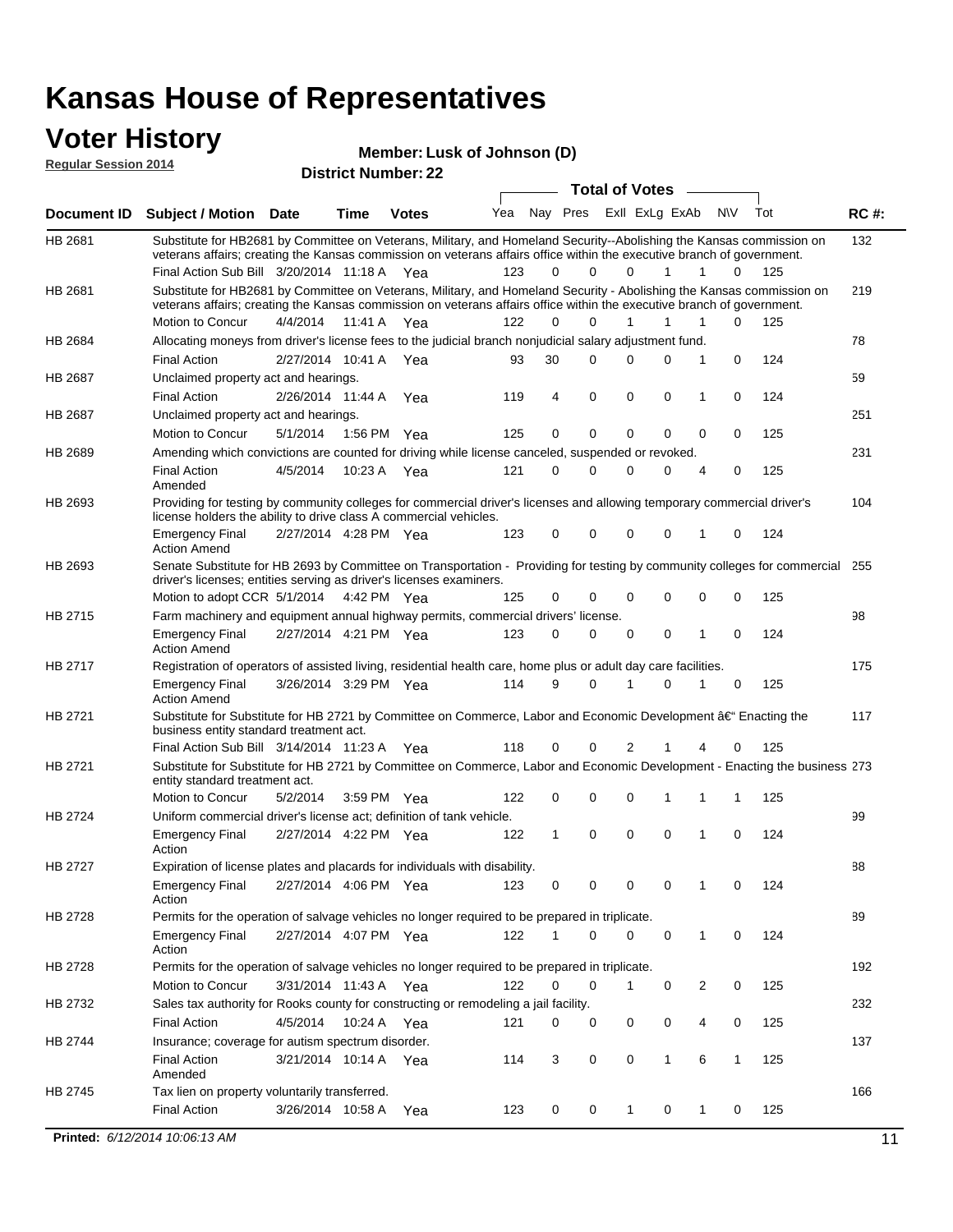### **Voter History**

**Regular Session 2014**

#### **Member: Lusk of Johnson (D)**

| Nay Pres<br>Exll ExLg ExAb<br>N\V<br>Tot<br>Yea<br><b>RC#:</b><br>Document ID Subject / Motion Date<br>Time<br><b>Votes</b><br>HB 2755<br>140<br>Repealing the sunset on the Kansas taxpayer transparency act.<br>122<br>0<br>0<br>0<br>0<br>3<br>0<br>125<br><b>Final Action</b><br>3/24/2014 10:13 A<br>Yea<br>HB 2767<br>167<br>State child death review board.<br><b>Final Action</b><br>3/26/2014 10:59 A<br>123<br>0<br>0<br>1<br>$\mathbf 0$<br>1<br>125<br>0<br>Yea<br>Amended<br><b>HCR 5029</b><br>95<br>Urging the Kansas bureau of investigation to establish a blue alert system for the state of Kansas.<br>2/27/2014 4:15 PM Yea<br>121<br>2<br>0<br>0<br>0<br>0<br>124<br><b>Emergency Final</b><br>1<br><b>Action Amend</b><br><b>HCR 5031</b><br>125<br>Urging Congress to provide for the prompt payment of disability compensation to U.S. Veterans.<br>$\overline{2}$<br><b>Final Action</b><br>122<br>$\Omega$<br>$\Omega$<br>0<br>1<br>125<br>3/19/2014 11:21 A Yea<br>0<br>109<br>HR 6049<br>Resolution encouraging the creation of a Kansas plan for comprehensive treatment of chronic obstruction pulmonary<br>disease.<br>0<br>2<br>$\overline{2}$<br>$\mathbf 0$<br>125<br><b>Emergency Final</b><br>3/6/2014<br>11:24 A<br>Yea<br>120<br>0<br>1<br><b>Action Amend</b><br>HR 6063<br>143<br>Urging the President to extend the qualifications for the Women's Army Corps Service Medal.<br>3/25/2014 10:11 A Yea<br>123<br>$\Omega$<br>$\Omega$<br>1<br>$\Omega$<br>1<br>125<br><b>Final Action</b><br>0<br>House Substitute for SB 40 by Committee on Corrections and Juvenile Justice †Secretary of corrections; including juvenile<br>SB 40<br>123<br>offenders in the prison made goods act; authorizing use of correctional industries funds for payment of<br>Final Action Sub Bill 3/17/2014 11:23 A Yea<br>0<br>0<br>125<br>123<br>0<br>0<br><sup>0</sup><br>2<br>174<br>SB 54<br>Medical assistance recovery program; rules and regulations.<br>$\mathbf 0$<br>$\mathbf 0$<br>28<br>1<br>0<br>125<br><b>Emergency Final</b><br>3/26/2014 3:28 PM Yea<br>95<br>1<br><b>Action Amend</b><br>214<br>SB 54<br>Amendments to statutes regulating abortions.<br>112<br>11<br>0<br>$\mathbf 0$<br>1<br>0<br>125<br>Motion to Adopt CCR 4/4/2014 9:59 AM Yea<br>State use law; purchases by municipalities; committee sunset date and chairperson selection.<br>280<br>SB 63<br>Motion to adopt CCR 5/2/2014<br>0<br>0<br>1<br>0<br>125<br>8:52 PM Yea<br>124<br>0<br>0<br>184<br>SB 99<br>Lobbyists defined.<br>6<br>0<br>$\mathbf 0$<br>$\mathbf{1}$<br>0<br>125<br><b>Emergency Final</b><br>3/26/2014 3:41 PM Yea<br>117<br>1<br>Action<br>House Substitute for SB 147 by Committee on Agriculture and Natural Resources †Amending the powers and duties of the 133<br>SB 147<br>Kansas department of agriculture division of conservation and the state conservation commission.<br>Final Action Sub Bill 3/20/2014 11:19 A Yea<br>$\Omega$<br>0<br>125<br>123<br>0<br>1<br>1<br>0<br>Amended<br><b>SB 218</b><br>House Substitute for SB 218 by Committee on Appropriations-Education; relating to the financing and instruction thereof;<br>226<br>making and concerning appropriations for the fiscal years ending June 30, 2014, and June 30, 2015, for certain agencies.<br>Final Action Sub Bill 4/4/2014<br>31<br>$\Omega$<br>1<br>$\overline{2}$<br>125<br>6:17 PM Yea<br>91<br>0<br>0<br>Amended<br>House Substitute for SB 218 by Committee on Appropriations-Education; relating to the financing and instruction thereof;<br>SB 218<br>237<br>making and concerning appropriations for the fiscal years ending June 30, 2014, and June 30, 2015, for certain agencies.<br>67<br>0<br>Sub Motion to Adopt 4/6/2014 12:51 A Nay<br>55<br>0<br>0<br>3<br>0<br>- 125<br>CCR<br>134<br>SB 231<br>House Substitute for SB 231 †Concerning valuation and appeals; renaming the state court of tax appeals; timing of<br>decisions.<br>Final Action Sub Bill 3/20/2014 11:21 A Yea<br>123<br>0<br>0<br>0<br>1<br>125<br>1<br>0<br>Amended<br>House Substitute for SB 231 - Concerning valuation and appeals; renaming the state court of tax appeals; timing of<br>281<br>SB 231<br>decisions<br>125<br>Motion to Adopt CCR 5/2/2014<br>0<br>0<br>0<br>0<br>8:56 PM Yea<br>124<br>0<br>1<br>House Substitute for SB 245 by Committee on Appropriations - Appropriations for FY 2014, FY 2015, and FY 2016 for the<br>13<br>SB 245<br>department of corrections; capital improvement projects.<br>Final Action Sub Bill 2/13/2014 11:34 A<br>41<br>0<br>3<br>0<br>124<br>79<br>1<br>0<br>Nav<br>Amended |  |  |  |  | <b>Total of Votes</b> |  |  |
|------------------------------------------------------------------------------------------------------------------------------------------------------------------------------------------------------------------------------------------------------------------------------------------------------------------------------------------------------------------------------------------------------------------------------------------------------------------------------------------------------------------------------------------------------------------------------------------------------------------------------------------------------------------------------------------------------------------------------------------------------------------------------------------------------------------------------------------------------------------------------------------------------------------------------------------------------------------------------------------------------------------------------------------------------------------------------------------------------------------------------------------------------------------------------------------------------------------------------------------------------------------------------------------------------------------------------------------------------------------------------------------------------------------------------------------------------------------------------------------------------------------------------------------------------------------------------------------------------------------------------------------------------------------------------------------------------------------------------------------------------------------------------------------------------------------------------------------------------------------------------------------------------------------------------------------------------------------------------------------------------------------------------------------------------------------------------------------------------------------------------------------------------------------------------------------------------------------------------------------------------------------------------------------------------------------------------------------------------------------------------------------------------------------------------------------------------------------------------------------------------------------------------------------------------------------------------------------------------------------------------------------------------------------------------------------------------------------------------------------------------------------------------------------------------------------------------------------------------------------------------------------------------------------------------------------------------------------------------------------------------------------------------------------------------------------------------------------------------------------------------------------------------------------------------------------------------------------------------------------------------------------------------------------------------------------------------------------------------------------------------------------------------------------------------------------------------------------------------------------------------------------------------------------------------------------------------------------------------------------------------------------------------------------------------------------------------------------------------------------------------------------------------------------------------------------------------------------------------------------------------------------------------------------------------------------------------------------------------------------------------------------------------------------------------------------------------------------------------------------------------------------------------------------------------------------------------------------------------------------------------------------------------------------------------------------------------------------------------------------------------------------------------------------------------------------------------------------------------------------------------------------------------------------------------------------------------------------------------------------------------------------------|--|--|--|--|-----------------------|--|--|
|                                                                                                                                                                                                                                                                                                                                                                                                                                                                                                                                                                                                                                                                                                                                                                                                                                                                                                                                                                                                                                                                                                                                                                                                                                                                                                                                                                                                                                                                                                                                                                                                                                                                                                                                                                                                                                                                                                                                                                                                                                                                                                                                                                                                                                                                                                                                                                                                                                                                                                                                                                                                                                                                                                                                                                                                                                                                                                                                                                                                                                                                                                                                                                                                                                                                                                                                                                                                                                                                                                                                                                                                                                                                                                                                                                                                                                                                                                                                                                                                                                                                                                                                                                                                                                                                                                                                                                                                                                                                                                                                                                                                                                                |  |  |  |  |                       |  |  |
|                                                                                                                                                                                                                                                                                                                                                                                                                                                                                                                                                                                                                                                                                                                                                                                                                                                                                                                                                                                                                                                                                                                                                                                                                                                                                                                                                                                                                                                                                                                                                                                                                                                                                                                                                                                                                                                                                                                                                                                                                                                                                                                                                                                                                                                                                                                                                                                                                                                                                                                                                                                                                                                                                                                                                                                                                                                                                                                                                                                                                                                                                                                                                                                                                                                                                                                                                                                                                                                                                                                                                                                                                                                                                                                                                                                                                                                                                                                                                                                                                                                                                                                                                                                                                                                                                                                                                                                                                                                                                                                                                                                                                                                |  |  |  |  |                       |  |  |
|                                                                                                                                                                                                                                                                                                                                                                                                                                                                                                                                                                                                                                                                                                                                                                                                                                                                                                                                                                                                                                                                                                                                                                                                                                                                                                                                                                                                                                                                                                                                                                                                                                                                                                                                                                                                                                                                                                                                                                                                                                                                                                                                                                                                                                                                                                                                                                                                                                                                                                                                                                                                                                                                                                                                                                                                                                                                                                                                                                                                                                                                                                                                                                                                                                                                                                                                                                                                                                                                                                                                                                                                                                                                                                                                                                                                                                                                                                                                                                                                                                                                                                                                                                                                                                                                                                                                                                                                                                                                                                                                                                                                                                                |  |  |  |  |                       |  |  |
|                                                                                                                                                                                                                                                                                                                                                                                                                                                                                                                                                                                                                                                                                                                                                                                                                                                                                                                                                                                                                                                                                                                                                                                                                                                                                                                                                                                                                                                                                                                                                                                                                                                                                                                                                                                                                                                                                                                                                                                                                                                                                                                                                                                                                                                                                                                                                                                                                                                                                                                                                                                                                                                                                                                                                                                                                                                                                                                                                                                                                                                                                                                                                                                                                                                                                                                                                                                                                                                                                                                                                                                                                                                                                                                                                                                                                                                                                                                                                                                                                                                                                                                                                                                                                                                                                                                                                                                                                                                                                                                                                                                                                                                |  |  |  |  |                       |  |  |
|                                                                                                                                                                                                                                                                                                                                                                                                                                                                                                                                                                                                                                                                                                                                                                                                                                                                                                                                                                                                                                                                                                                                                                                                                                                                                                                                                                                                                                                                                                                                                                                                                                                                                                                                                                                                                                                                                                                                                                                                                                                                                                                                                                                                                                                                                                                                                                                                                                                                                                                                                                                                                                                                                                                                                                                                                                                                                                                                                                                                                                                                                                                                                                                                                                                                                                                                                                                                                                                                                                                                                                                                                                                                                                                                                                                                                                                                                                                                                                                                                                                                                                                                                                                                                                                                                                                                                                                                                                                                                                                                                                                                                                                |  |  |  |  |                       |  |  |
|                                                                                                                                                                                                                                                                                                                                                                                                                                                                                                                                                                                                                                                                                                                                                                                                                                                                                                                                                                                                                                                                                                                                                                                                                                                                                                                                                                                                                                                                                                                                                                                                                                                                                                                                                                                                                                                                                                                                                                                                                                                                                                                                                                                                                                                                                                                                                                                                                                                                                                                                                                                                                                                                                                                                                                                                                                                                                                                                                                                                                                                                                                                                                                                                                                                                                                                                                                                                                                                                                                                                                                                                                                                                                                                                                                                                                                                                                                                                                                                                                                                                                                                                                                                                                                                                                                                                                                                                                                                                                                                                                                                                                                                |  |  |  |  |                       |  |  |
|                                                                                                                                                                                                                                                                                                                                                                                                                                                                                                                                                                                                                                                                                                                                                                                                                                                                                                                                                                                                                                                                                                                                                                                                                                                                                                                                                                                                                                                                                                                                                                                                                                                                                                                                                                                                                                                                                                                                                                                                                                                                                                                                                                                                                                                                                                                                                                                                                                                                                                                                                                                                                                                                                                                                                                                                                                                                                                                                                                                                                                                                                                                                                                                                                                                                                                                                                                                                                                                                                                                                                                                                                                                                                                                                                                                                                                                                                                                                                                                                                                                                                                                                                                                                                                                                                                                                                                                                                                                                                                                                                                                                                                                |  |  |  |  |                       |  |  |
|                                                                                                                                                                                                                                                                                                                                                                                                                                                                                                                                                                                                                                                                                                                                                                                                                                                                                                                                                                                                                                                                                                                                                                                                                                                                                                                                                                                                                                                                                                                                                                                                                                                                                                                                                                                                                                                                                                                                                                                                                                                                                                                                                                                                                                                                                                                                                                                                                                                                                                                                                                                                                                                                                                                                                                                                                                                                                                                                                                                                                                                                                                                                                                                                                                                                                                                                                                                                                                                                                                                                                                                                                                                                                                                                                                                                                                                                                                                                                                                                                                                                                                                                                                                                                                                                                                                                                                                                                                                                                                                                                                                                                                                |  |  |  |  |                       |  |  |
|                                                                                                                                                                                                                                                                                                                                                                                                                                                                                                                                                                                                                                                                                                                                                                                                                                                                                                                                                                                                                                                                                                                                                                                                                                                                                                                                                                                                                                                                                                                                                                                                                                                                                                                                                                                                                                                                                                                                                                                                                                                                                                                                                                                                                                                                                                                                                                                                                                                                                                                                                                                                                                                                                                                                                                                                                                                                                                                                                                                                                                                                                                                                                                                                                                                                                                                                                                                                                                                                                                                                                                                                                                                                                                                                                                                                                                                                                                                                                                                                                                                                                                                                                                                                                                                                                                                                                                                                                                                                                                                                                                                                                                                |  |  |  |  |                       |  |  |
|                                                                                                                                                                                                                                                                                                                                                                                                                                                                                                                                                                                                                                                                                                                                                                                                                                                                                                                                                                                                                                                                                                                                                                                                                                                                                                                                                                                                                                                                                                                                                                                                                                                                                                                                                                                                                                                                                                                                                                                                                                                                                                                                                                                                                                                                                                                                                                                                                                                                                                                                                                                                                                                                                                                                                                                                                                                                                                                                                                                                                                                                                                                                                                                                                                                                                                                                                                                                                                                                                                                                                                                                                                                                                                                                                                                                                                                                                                                                                                                                                                                                                                                                                                                                                                                                                                                                                                                                                                                                                                                                                                                                                                                |  |  |  |  |                       |  |  |
|                                                                                                                                                                                                                                                                                                                                                                                                                                                                                                                                                                                                                                                                                                                                                                                                                                                                                                                                                                                                                                                                                                                                                                                                                                                                                                                                                                                                                                                                                                                                                                                                                                                                                                                                                                                                                                                                                                                                                                                                                                                                                                                                                                                                                                                                                                                                                                                                                                                                                                                                                                                                                                                                                                                                                                                                                                                                                                                                                                                                                                                                                                                                                                                                                                                                                                                                                                                                                                                                                                                                                                                                                                                                                                                                                                                                                                                                                                                                                                                                                                                                                                                                                                                                                                                                                                                                                                                                                                                                                                                                                                                                                                                |  |  |  |  |                       |  |  |
|                                                                                                                                                                                                                                                                                                                                                                                                                                                                                                                                                                                                                                                                                                                                                                                                                                                                                                                                                                                                                                                                                                                                                                                                                                                                                                                                                                                                                                                                                                                                                                                                                                                                                                                                                                                                                                                                                                                                                                                                                                                                                                                                                                                                                                                                                                                                                                                                                                                                                                                                                                                                                                                                                                                                                                                                                                                                                                                                                                                                                                                                                                                                                                                                                                                                                                                                                                                                                                                                                                                                                                                                                                                                                                                                                                                                                                                                                                                                                                                                                                                                                                                                                                                                                                                                                                                                                                                                                                                                                                                                                                                                                                                |  |  |  |  |                       |  |  |
|                                                                                                                                                                                                                                                                                                                                                                                                                                                                                                                                                                                                                                                                                                                                                                                                                                                                                                                                                                                                                                                                                                                                                                                                                                                                                                                                                                                                                                                                                                                                                                                                                                                                                                                                                                                                                                                                                                                                                                                                                                                                                                                                                                                                                                                                                                                                                                                                                                                                                                                                                                                                                                                                                                                                                                                                                                                                                                                                                                                                                                                                                                                                                                                                                                                                                                                                                                                                                                                                                                                                                                                                                                                                                                                                                                                                                                                                                                                                                                                                                                                                                                                                                                                                                                                                                                                                                                                                                                                                                                                                                                                                                                                |  |  |  |  |                       |  |  |
|                                                                                                                                                                                                                                                                                                                                                                                                                                                                                                                                                                                                                                                                                                                                                                                                                                                                                                                                                                                                                                                                                                                                                                                                                                                                                                                                                                                                                                                                                                                                                                                                                                                                                                                                                                                                                                                                                                                                                                                                                                                                                                                                                                                                                                                                                                                                                                                                                                                                                                                                                                                                                                                                                                                                                                                                                                                                                                                                                                                                                                                                                                                                                                                                                                                                                                                                                                                                                                                                                                                                                                                                                                                                                                                                                                                                                                                                                                                                                                                                                                                                                                                                                                                                                                                                                                                                                                                                                                                                                                                                                                                                                                                |  |  |  |  |                       |  |  |
|                                                                                                                                                                                                                                                                                                                                                                                                                                                                                                                                                                                                                                                                                                                                                                                                                                                                                                                                                                                                                                                                                                                                                                                                                                                                                                                                                                                                                                                                                                                                                                                                                                                                                                                                                                                                                                                                                                                                                                                                                                                                                                                                                                                                                                                                                                                                                                                                                                                                                                                                                                                                                                                                                                                                                                                                                                                                                                                                                                                                                                                                                                                                                                                                                                                                                                                                                                                                                                                                                                                                                                                                                                                                                                                                                                                                                                                                                                                                                                                                                                                                                                                                                                                                                                                                                                                                                                                                                                                                                                                                                                                                                                                |  |  |  |  |                       |  |  |
|                                                                                                                                                                                                                                                                                                                                                                                                                                                                                                                                                                                                                                                                                                                                                                                                                                                                                                                                                                                                                                                                                                                                                                                                                                                                                                                                                                                                                                                                                                                                                                                                                                                                                                                                                                                                                                                                                                                                                                                                                                                                                                                                                                                                                                                                                                                                                                                                                                                                                                                                                                                                                                                                                                                                                                                                                                                                                                                                                                                                                                                                                                                                                                                                                                                                                                                                                                                                                                                                                                                                                                                                                                                                                                                                                                                                                                                                                                                                                                                                                                                                                                                                                                                                                                                                                                                                                                                                                                                                                                                                                                                                                                                |  |  |  |  |                       |  |  |
|                                                                                                                                                                                                                                                                                                                                                                                                                                                                                                                                                                                                                                                                                                                                                                                                                                                                                                                                                                                                                                                                                                                                                                                                                                                                                                                                                                                                                                                                                                                                                                                                                                                                                                                                                                                                                                                                                                                                                                                                                                                                                                                                                                                                                                                                                                                                                                                                                                                                                                                                                                                                                                                                                                                                                                                                                                                                                                                                                                                                                                                                                                                                                                                                                                                                                                                                                                                                                                                                                                                                                                                                                                                                                                                                                                                                                                                                                                                                                                                                                                                                                                                                                                                                                                                                                                                                                                                                                                                                                                                                                                                                                                                |  |  |  |  |                       |  |  |
|                                                                                                                                                                                                                                                                                                                                                                                                                                                                                                                                                                                                                                                                                                                                                                                                                                                                                                                                                                                                                                                                                                                                                                                                                                                                                                                                                                                                                                                                                                                                                                                                                                                                                                                                                                                                                                                                                                                                                                                                                                                                                                                                                                                                                                                                                                                                                                                                                                                                                                                                                                                                                                                                                                                                                                                                                                                                                                                                                                                                                                                                                                                                                                                                                                                                                                                                                                                                                                                                                                                                                                                                                                                                                                                                                                                                                                                                                                                                                                                                                                                                                                                                                                                                                                                                                                                                                                                                                                                                                                                                                                                                                                                |  |  |  |  |                       |  |  |
|                                                                                                                                                                                                                                                                                                                                                                                                                                                                                                                                                                                                                                                                                                                                                                                                                                                                                                                                                                                                                                                                                                                                                                                                                                                                                                                                                                                                                                                                                                                                                                                                                                                                                                                                                                                                                                                                                                                                                                                                                                                                                                                                                                                                                                                                                                                                                                                                                                                                                                                                                                                                                                                                                                                                                                                                                                                                                                                                                                                                                                                                                                                                                                                                                                                                                                                                                                                                                                                                                                                                                                                                                                                                                                                                                                                                                                                                                                                                                                                                                                                                                                                                                                                                                                                                                                                                                                                                                                                                                                                                                                                                                                                |  |  |  |  |                       |  |  |
|                                                                                                                                                                                                                                                                                                                                                                                                                                                                                                                                                                                                                                                                                                                                                                                                                                                                                                                                                                                                                                                                                                                                                                                                                                                                                                                                                                                                                                                                                                                                                                                                                                                                                                                                                                                                                                                                                                                                                                                                                                                                                                                                                                                                                                                                                                                                                                                                                                                                                                                                                                                                                                                                                                                                                                                                                                                                                                                                                                                                                                                                                                                                                                                                                                                                                                                                                                                                                                                                                                                                                                                                                                                                                                                                                                                                                                                                                                                                                                                                                                                                                                                                                                                                                                                                                                                                                                                                                                                                                                                                                                                                                                                |  |  |  |  |                       |  |  |
|                                                                                                                                                                                                                                                                                                                                                                                                                                                                                                                                                                                                                                                                                                                                                                                                                                                                                                                                                                                                                                                                                                                                                                                                                                                                                                                                                                                                                                                                                                                                                                                                                                                                                                                                                                                                                                                                                                                                                                                                                                                                                                                                                                                                                                                                                                                                                                                                                                                                                                                                                                                                                                                                                                                                                                                                                                                                                                                                                                                                                                                                                                                                                                                                                                                                                                                                                                                                                                                                                                                                                                                                                                                                                                                                                                                                                                                                                                                                                                                                                                                                                                                                                                                                                                                                                                                                                                                                                                                                                                                                                                                                                                                |  |  |  |  |                       |  |  |
|                                                                                                                                                                                                                                                                                                                                                                                                                                                                                                                                                                                                                                                                                                                                                                                                                                                                                                                                                                                                                                                                                                                                                                                                                                                                                                                                                                                                                                                                                                                                                                                                                                                                                                                                                                                                                                                                                                                                                                                                                                                                                                                                                                                                                                                                                                                                                                                                                                                                                                                                                                                                                                                                                                                                                                                                                                                                                                                                                                                                                                                                                                                                                                                                                                                                                                                                                                                                                                                                                                                                                                                                                                                                                                                                                                                                                                                                                                                                                                                                                                                                                                                                                                                                                                                                                                                                                                                                                                                                                                                                                                                                                                                |  |  |  |  |                       |  |  |
|                                                                                                                                                                                                                                                                                                                                                                                                                                                                                                                                                                                                                                                                                                                                                                                                                                                                                                                                                                                                                                                                                                                                                                                                                                                                                                                                                                                                                                                                                                                                                                                                                                                                                                                                                                                                                                                                                                                                                                                                                                                                                                                                                                                                                                                                                                                                                                                                                                                                                                                                                                                                                                                                                                                                                                                                                                                                                                                                                                                                                                                                                                                                                                                                                                                                                                                                                                                                                                                                                                                                                                                                                                                                                                                                                                                                                                                                                                                                                                                                                                                                                                                                                                                                                                                                                                                                                                                                                                                                                                                                                                                                                                                |  |  |  |  |                       |  |  |
|                                                                                                                                                                                                                                                                                                                                                                                                                                                                                                                                                                                                                                                                                                                                                                                                                                                                                                                                                                                                                                                                                                                                                                                                                                                                                                                                                                                                                                                                                                                                                                                                                                                                                                                                                                                                                                                                                                                                                                                                                                                                                                                                                                                                                                                                                                                                                                                                                                                                                                                                                                                                                                                                                                                                                                                                                                                                                                                                                                                                                                                                                                                                                                                                                                                                                                                                                                                                                                                                                                                                                                                                                                                                                                                                                                                                                                                                                                                                                                                                                                                                                                                                                                                                                                                                                                                                                                                                                                                                                                                                                                                                                                                |  |  |  |  |                       |  |  |
|                                                                                                                                                                                                                                                                                                                                                                                                                                                                                                                                                                                                                                                                                                                                                                                                                                                                                                                                                                                                                                                                                                                                                                                                                                                                                                                                                                                                                                                                                                                                                                                                                                                                                                                                                                                                                                                                                                                                                                                                                                                                                                                                                                                                                                                                                                                                                                                                                                                                                                                                                                                                                                                                                                                                                                                                                                                                                                                                                                                                                                                                                                                                                                                                                                                                                                                                                                                                                                                                                                                                                                                                                                                                                                                                                                                                                                                                                                                                                                                                                                                                                                                                                                                                                                                                                                                                                                                                                                                                                                                                                                                                                                                |  |  |  |  |                       |  |  |
|                                                                                                                                                                                                                                                                                                                                                                                                                                                                                                                                                                                                                                                                                                                                                                                                                                                                                                                                                                                                                                                                                                                                                                                                                                                                                                                                                                                                                                                                                                                                                                                                                                                                                                                                                                                                                                                                                                                                                                                                                                                                                                                                                                                                                                                                                                                                                                                                                                                                                                                                                                                                                                                                                                                                                                                                                                                                                                                                                                                                                                                                                                                                                                                                                                                                                                                                                                                                                                                                                                                                                                                                                                                                                                                                                                                                                                                                                                                                                                                                                                                                                                                                                                                                                                                                                                                                                                                                                                                                                                                                                                                                                                                |  |  |  |  |                       |  |  |
|                                                                                                                                                                                                                                                                                                                                                                                                                                                                                                                                                                                                                                                                                                                                                                                                                                                                                                                                                                                                                                                                                                                                                                                                                                                                                                                                                                                                                                                                                                                                                                                                                                                                                                                                                                                                                                                                                                                                                                                                                                                                                                                                                                                                                                                                                                                                                                                                                                                                                                                                                                                                                                                                                                                                                                                                                                                                                                                                                                                                                                                                                                                                                                                                                                                                                                                                                                                                                                                                                                                                                                                                                                                                                                                                                                                                                                                                                                                                                                                                                                                                                                                                                                                                                                                                                                                                                                                                                                                                                                                                                                                                                                                |  |  |  |  |                       |  |  |
|                                                                                                                                                                                                                                                                                                                                                                                                                                                                                                                                                                                                                                                                                                                                                                                                                                                                                                                                                                                                                                                                                                                                                                                                                                                                                                                                                                                                                                                                                                                                                                                                                                                                                                                                                                                                                                                                                                                                                                                                                                                                                                                                                                                                                                                                                                                                                                                                                                                                                                                                                                                                                                                                                                                                                                                                                                                                                                                                                                                                                                                                                                                                                                                                                                                                                                                                                                                                                                                                                                                                                                                                                                                                                                                                                                                                                                                                                                                                                                                                                                                                                                                                                                                                                                                                                                                                                                                                                                                                                                                                                                                                                                                |  |  |  |  |                       |  |  |
|                                                                                                                                                                                                                                                                                                                                                                                                                                                                                                                                                                                                                                                                                                                                                                                                                                                                                                                                                                                                                                                                                                                                                                                                                                                                                                                                                                                                                                                                                                                                                                                                                                                                                                                                                                                                                                                                                                                                                                                                                                                                                                                                                                                                                                                                                                                                                                                                                                                                                                                                                                                                                                                                                                                                                                                                                                                                                                                                                                                                                                                                                                                                                                                                                                                                                                                                                                                                                                                                                                                                                                                                                                                                                                                                                                                                                                                                                                                                                                                                                                                                                                                                                                                                                                                                                                                                                                                                                                                                                                                                                                                                                                                |  |  |  |  |                       |  |  |
|                                                                                                                                                                                                                                                                                                                                                                                                                                                                                                                                                                                                                                                                                                                                                                                                                                                                                                                                                                                                                                                                                                                                                                                                                                                                                                                                                                                                                                                                                                                                                                                                                                                                                                                                                                                                                                                                                                                                                                                                                                                                                                                                                                                                                                                                                                                                                                                                                                                                                                                                                                                                                                                                                                                                                                                                                                                                                                                                                                                                                                                                                                                                                                                                                                                                                                                                                                                                                                                                                                                                                                                                                                                                                                                                                                                                                                                                                                                                                                                                                                                                                                                                                                                                                                                                                                                                                                                                                                                                                                                                                                                                                                                |  |  |  |  |                       |  |  |
|                                                                                                                                                                                                                                                                                                                                                                                                                                                                                                                                                                                                                                                                                                                                                                                                                                                                                                                                                                                                                                                                                                                                                                                                                                                                                                                                                                                                                                                                                                                                                                                                                                                                                                                                                                                                                                                                                                                                                                                                                                                                                                                                                                                                                                                                                                                                                                                                                                                                                                                                                                                                                                                                                                                                                                                                                                                                                                                                                                                                                                                                                                                                                                                                                                                                                                                                                                                                                                                                                                                                                                                                                                                                                                                                                                                                                                                                                                                                                                                                                                                                                                                                                                                                                                                                                                                                                                                                                                                                                                                                                                                                                                                |  |  |  |  |                       |  |  |
|                                                                                                                                                                                                                                                                                                                                                                                                                                                                                                                                                                                                                                                                                                                                                                                                                                                                                                                                                                                                                                                                                                                                                                                                                                                                                                                                                                                                                                                                                                                                                                                                                                                                                                                                                                                                                                                                                                                                                                                                                                                                                                                                                                                                                                                                                                                                                                                                                                                                                                                                                                                                                                                                                                                                                                                                                                                                                                                                                                                                                                                                                                                                                                                                                                                                                                                                                                                                                                                                                                                                                                                                                                                                                                                                                                                                                                                                                                                                                                                                                                                                                                                                                                                                                                                                                                                                                                                                                                                                                                                                                                                                                                                |  |  |  |  |                       |  |  |
|                                                                                                                                                                                                                                                                                                                                                                                                                                                                                                                                                                                                                                                                                                                                                                                                                                                                                                                                                                                                                                                                                                                                                                                                                                                                                                                                                                                                                                                                                                                                                                                                                                                                                                                                                                                                                                                                                                                                                                                                                                                                                                                                                                                                                                                                                                                                                                                                                                                                                                                                                                                                                                                                                                                                                                                                                                                                                                                                                                                                                                                                                                                                                                                                                                                                                                                                                                                                                                                                                                                                                                                                                                                                                                                                                                                                                                                                                                                                                                                                                                                                                                                                                                                                                                                                                                                                                                                                                                                                                                                                                                                                                                                |  |  |  |  |                       |  |  |
|                                                                                                                                                                                                                                                                                                                                                                                                                                                                                                                                                                                                                                                                                                                                                                                                                                                                                                                                                                                                                                                                                                                                                                                                                                                                                                                                                                                                                                                                                                                                                                                                                                                                                                                                                                                                                                                                                                                                                                                                                                                                                                                                                                                                                                                                                                                                                                                                                                                                                                                                                                                                                                                                                                                                                                                                                                                                                                                                                                                                                                                                                                                                                                                                                                                                                                                                                                                                                                                                                                                                                                                                                                                                                                                                                                                                                                                                                                                                                                                                                                                                                                                                                                                                                                                                                                                                                                                                                                                                                                                                                                                                                                                |  |  |  |  |                       |  |  |
|                                                                                                                                                                                                                                                                                                                                                                                                                                                                                                                                                                                                                                                                                                                                                                                                                                                                                                                                                                                                                                                                                                                                                                                                                                                                                                                                                                                                                                                                                                                                                                                                                                                                                                                                                                                                                                                                                                                                                                                                                                                                                                                                                                                                                                                                                                                                                                                                                                                                                                                                                                                                                                                                                                                                                                                                                                                                                                                                                                                                                                                                                                                                                                                                                                                                                                                                                                                                                                                                                                                                                                                                                                                                                                                                                                                                                                                                                                                                                                                                                                                                                                                                                                                                                                                                                                                                                                                                                                                                                                                                                                                                                                                |  |  |  |  |                       |  |  |
|                                                                                                                                                                                                                                                                                                                                                                                                                                                                                                                                                                                                                                                                                                                                                                                                                                                                                                                                                                                                                                                                                                                                                                                                                                                                                                                                                                                                                                                                                                                                                                                                                                                                                                                                                                                                                                                                                                                                                                                                                                                                                                                                                                                                                                                                                                                                                                                                                                                                                                                                                                                                                                                                                                                                                                                                                                                                                                                                                                                                                                                                                                                                                                                                                                                                                                                                                                                                                                                                                                                                                                                                                                                                                                                                                                                                                                                                                                                                                                                                                                                                                                                                                                                                                                                                                                                                                                                                                                                                                                                                                                                                                                                |  |  |  |  |                       |  |  |
|                                                                                                                                                                                                                                                                                                                                                                                                                                                                                                                                                                                                                                                                                                                                                                                                                                                                                                                                                                                                                                                                                                                                                                                                                                                                                                                                                                                                                                                                                                                                                                                                                                                                                                                                                                                                                                                                                                                                                                                                                                                                                                                                                                                                                                                                                                                                                                                                                                                                                                                                                                                                                                                                                                                                                                                                                                                                                                                                                                                                                                                                                                                                                                                                                                                                                                                                                                                                                                                                                                                                                                                                                                                                                                                                                                                                                                                                                                                                                                                                                                                                                                                                                                                                                                                                                                                                                                                                                                                                                                                                                                                                                                                |  |  |  |  |                       |  |  |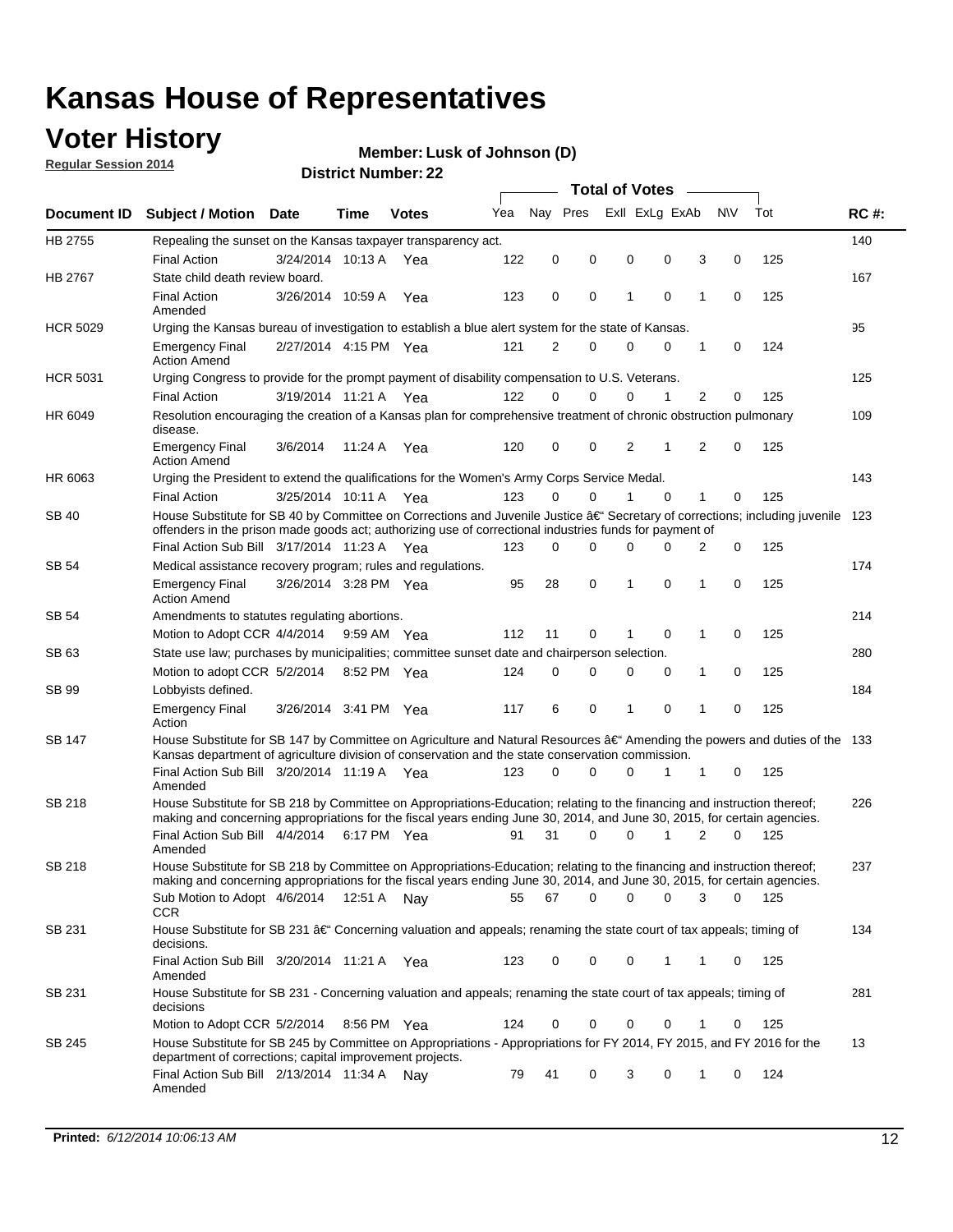### **Voter History**

#### **Member: Lusk of Johnson (D)**

**Regular Session 2014**

|               |                                                                                                                                                                                                                                                                                                                                                                                                                                                                                                                                                                                                                                                                                                                                                                                                                   |                       |             | <b>DISUILLINUIIIDEL.</b> |     |    | <b>Total of Votes</b>       |   | $\sim$      |              |             |     |             |
|---------------|-------------------------------------------------------------------------------------------------------------------------------------------------------------------------------------------------------------------------------------------------------------------------------------------------------------------------------------------------------------------------------------------------------------------------------------------------------------------------------------------------------------------------------------------------------------------------------------------------------------------------------------------------------------------------------------------------------------------------------------------------------------------------------------------------------------------|-----------------------|-------------|--------------------------|-----|----|-----------------------------|---|-------------|--------------|-------------|-----|-------------|
|               | Document ID Subject / Motion Date                                                                                                                                                                                                                                                                                                                                                                                                                                                                                                                                                                                                                                                                                                                                                                                 |                       | <b>Time</b> | <b>Votes</b>             |     |    | Yea Nay Pres ExII ExLg ExAb |   |             |              | N\V         | Tot | <b>RC#:</b> |
| <b>SB 245</b> | House Substitute for SB 245 by Committee on Appropriations - Education funding; relating to mineral production; creating the 258<br>mineral production education fund, crediting 20% of remainder from oil and gas tax into such fund, moneys expended on<br>education; abolishing the oil and gas valuation depletion trust fund; allowing the counties to retain funds already in such<br>county's oil and gas valuation depletion trust fund; concerning school financing sources; proceeds from the tax levied by a<br>school district under authority of K.S.A. 2013 Supp. 72-6431, remitted to the state treasury to the credit of the state school<br>district finance fund not to the district's general fund; making and concerning appropriations for fiscal year 2017.<br>Motion to adopt CCR 5/1/2014 |                       |             | 5:06 PM Nay              | 88  | 37 | 0                           | 0 | 0           | 0            | 0           | 125 |             |
| SB 248        | Victim notification prior to release of certain inmates.                                                                                                                                                                                                                                                                                                                                                                                                                                                                                                                                                                                                                                                                                                                                                          |                       |             |                          |     |    |                             |   |             |              |             |     | 119         |
|               | <b>Final Action</b>                                                                                                                                                                                                                                                                                                                                                                                                                                                                                                                                                                                                                                                                                                                                                                                               | 3/17/2014 11:18 A     |             | Yea                      | 122 | 0  | 0                           | 0 | 0           | 2            | 1           | 125 |             |
| SB 254        | Medical assistance recovery program; rules and regulations.                                                                                                                                                                                                                                                                                                                                                                                                                                                                                                                                                                                                                                                                                                                                                       |                       |             |                          |     |    |                             |   |             |              |             |     | 179         |
|               | <b>Emergency Final</b><br>Action                                                                                                                                                                                                                                                                                                                                                                                                                                                                                                                                                                                                                                                                                                                                                                                  | 3/26/2014 3:34 PM Yea |             |                          | 123 | 0  | 0                           | 1 | $\mathbf 0$ | 1            | $\mathbf 0$ | 125 |             |
| SB 256        | Attorney general; costs in criminal appeals.                                                                                                                                                                                                                                                                                                                                                                                                                                                                                                                                                                                                                                                                                                                                                                      |                       |             |                          |     |    |                             |   |             |              |             |     | 147         |
|               | <b>Final Action</b><br>Amended                                                                                                                                                                                                                                                                                                                                                                                                                                                                                                                                                                                                                                                                                                                                                                                    | 3/25/2014 10:16 A     |             | Yea                      | 119 | 4  | $\mathbf 0$                 | 1 | 0           | 1            | 0           | 125 |             |
| SB 256        | Amending the crime of mistreatment of a dependent adult; creating the crime of mistreatment of an elder person; amending<br>the crime of unlawful sexual relations; amending provisions relating to appearance bonds and surety regulation; amending<br>violations of the Kansas racketeer influenced and corrupt organization act; also concerning the attorney general, costs in<br>criminal appeals.                                                                                                                                                                                                                                                                                                                                                                                                           |                       |             |                          |     |    |                             |   |             |              |             |     | 236         |
|               | Motion to Adopt CCR 4/5/2014                                                                                                                                                                                                                                                                                                                                                                                                                                                                                                                                                                                                                                                                                                                                                                                      |                       |             | 6:52 PM Yea              | 118 | 4  | 0                           | 0 | 0           | 3            | 0           | 125 |             |
| <b>SB 258</b> | Amending the juvenile statute of limitations to match adult time limitations for sex crimes.                                                                                                                                                                                                                                                                                                                                                                                                                                                                                                                                                                                                                                                                                                                      |                       |             |                          |     |    |                             |   |             |              |             |     | 135         |
|               | <b>Final Action</b><br>Amended                                                                                                                                                                                                                                                                                                                                                                                                                                                                                                                                                                                                                                                                                                                                                                                    | 3/20/2014 11:21 A Yea |             |                          | 123 | 0  | 0                           | 0 | 1           | $\mathbf{1}$ | 0           | 125 |             |
| SB 258        | Relating to issuance of certificates of birth resulting in stillbirth.                                                                                                                                                                                                                                                                                                                                                                                                                                                                                                                                                                                                                                                                                                                                            |                       |             |                          |     |    |                             |   |             |              |             |     | 259         |
|               | Motion to Adopt CCR 5/1/2014 5:12 PM Yea                                                                                                                                                                                                                                                                                                                                                                                                                                                                                                                                                                                                                                                                                                                                                                          |                       |             |                          | 121 | 4  | 0                           | 0 | $\mathbf 0$ | 0            | 0           | 125 |             |
| SB 263        | Establishing the military funeral honors fund under the adjutant general's office.                                                                                                                                                                                                                                                                                                                                                                                                                                                                                                                                                                                                                                                                                                                                |                       |             |                          |     |    |                             |   |             |              |             |     | 148         |
|               | <b>Final Action</b><br>Amended                                                                                                                                                                                                                                                                                                                                                                                                                                                                                                                                                                                                                                                                                                                                                                                    | 3/25/2014 10:17 A Yea |             |                          | 123 | 0  | 0                           | 1 | 0           | $\mathbf{1}$ | 0           | 125 |             |
| SB 263        | Veterans and military matters; military honors fund; death gratuity; disabled veterans preference, state jobs and contracts;<br>schools on military reservations, funding.                                                                                                                                                                                                                                                                                                                                                                                                                                                                                                                                                                                                                                        |                       |             |                          |     |    |                             |   |             |              |             |     | 256         |
|               | Motion to adopt CCR 5/1/2014 4:47 PM Yea                                                                                                                                                                                                                                                                                                                                                                                                                                                                                                                                                                                                                                                                                                                                                                          |                       |             |                          | 124 | 0  | 0                           | 0 | 0           | 0            | 1           | 125 |             |
| SB 265        | Income definition for Homestead Refund eligibility.                                                                                                                                                                                                                                                                                                                                                                                                                                                                                                                                                                                                                                                                                                                                                               |                       |             |                          |     |    |                             |   |             |              |             |     | 113         |
|               | <b>Final Action</b><br>Amended                                                                                                                                                                                                                                                                                                                                                                                                                                                                                                                                                                                                                                                                                                                                                                                    | 3/13/2014 11:23 A Yea |             |                          | 121 | 0  | 0                           | 1 | 1           | 2            | 0           | 125 |             |
| SB 265        | Definition of income for homestead refund and SAFESR eligibility; income tax credits for adoption expenses and expenses to<br>make dwelling or facility accessible to persons with a disability; income tax deductions, self-employment taxes, expenses<br>related to organ donations, net gain on the sale of certain livestock; withholding, non-resident pass-through entity income;<br>Kansas taxpayer transparency act, sunset; sales tax exemptions.<br>Motion to Adopt CCR 4/4/2014                                                                                                                                                                                                                                                                                                                        |                       |             | 6:29 PM Yea              | 122 | 0  | 0                           | 0 | 1           | 2            | 0           | 125 | 227         |
| SB 266        | Mineral severance tax return file date.                                                                                                                                                                                                                                                                                                                                                                                                                                                                                                                                                                                                                                                                                                                                                                           |                       |             |                          |     |    |                             |   |             |              |             |     | 114         |
|               | <b>Final Action</b><br>Amended                                                                                                                                                                                                                                                                                                                                                                                                                                                                                                                                                                                                                                                                                                                                                                                    | 3/13/2014 11:24 A     |             | Yea                      | 121 | 0  | 0                           | 1 | 1           | 2            | 0           | 125 |             |
| SB 266        | Severance tax return and payment dates; sales tax authority for Rooks county; property tax exemptions for certain donations<br>of land to the state and for amateur-built aircraft; sales tax exemptions for surface mining equipment and certain charitable<br>organizations.                                                                                                                                                                                                                                                                                                                                                                                                                                                                                                                                    |                       |             |                          |     |    |                             |   |             |              |             |     | 266         |
|               | Motion to Adopt CCR 5/2/2014                                                                                                                                                                                                                                                                                                                                                                                                                                                                                                                                                                                                                                                                                                                                                                                      |                       |             | $3:19 \text{ PM}$ Yea    | 122 | 1  | 0                           | 0 |             | 1            | 0           | 125 |             |
| SB 267        | Insurance; excluding real estate from acceptable security deposits with the commissioner and requiring original handwritten<br>signatures on deposit forms.                                                                                                                                                                                                                                                                                                                                                                                                                                                                                                                                                                                                                                                       |                       |             |                          |     |    |                             |   |             |              |             |     | 144         |
|               | <b>Final Action</b>                                                                                                                                                                                                                                                                                                                                                                                                                                                                                                                                                                                                                                                                                                                                                                                               | 3/25/2014 10:12 A Yea |             |                          | 123 | 0  | 0                           | 1 | 0           | $\mathbf{1}$ | 0           | 125 |             |
| SB 268        | Insurance; Risk-based capital requirements.                                                                                                                                                                                                                                                                                                                                                                                                                                                                                                                                                                                                                                                                                                                                                                       |                       |             |                          |     |    |                             |   |             |              |             |     | 145         |
|               | <b>Final Action</b>                                                                                                                                                                                                                                                                                                                                                                                                                                                                                                                                                                                                                                                                                                                                                                                               | 3/25/2014 10:13 A     |             | Yea                      | 123 | 0  | 0                           | 1 | 0           | 1            | 0           | 125 |             |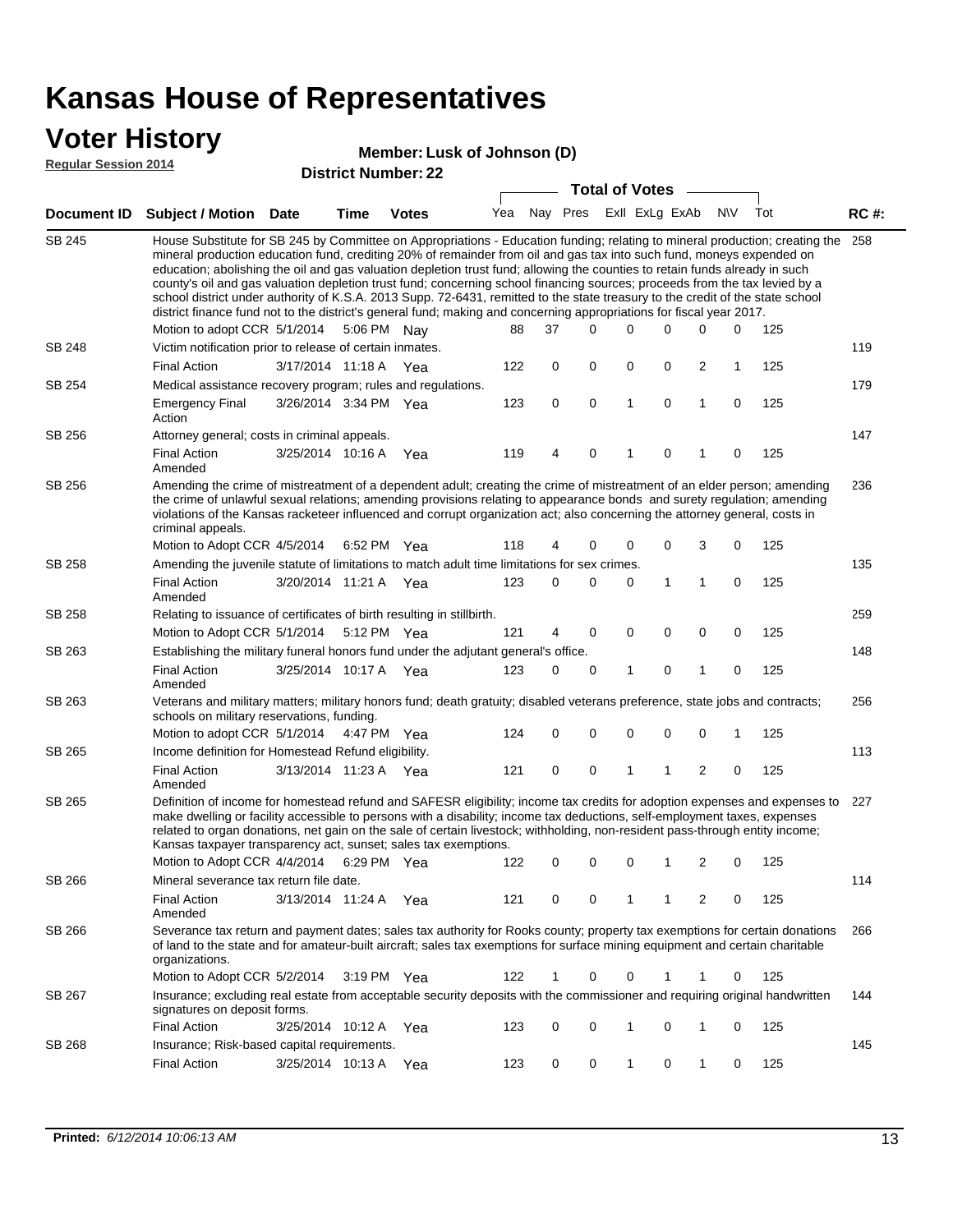### **Voter History**

**Regular Session 2014**

#### **Member: Lusk of Johnson (D)**

|               |                                                                                                                                                                                    |                       |      |              |     |                |             | <b>Total of Votes</b> |              |   |             |     |             |
|---------------|------------------------------------------------------------------------------------------------------------------------------------------------------------------------------------|-----------------------|------|--------------|-----|----------------|-------------|-----------------------|--------------|---|-------------|-----|-------------|
| Document ID   | <b>Subject / Motion Date</b>                                                                                                                                                       |                       | Time | <b>Votes</b> | Yea | Nay Pres       |             | Exll ExLg ExAb        |              |   | N\V         | Tot | <b>RC#:</b> |
| SB 271        | Amending the Kansas medicaid fraud control act.                                                                                                                                    |                       |      |              |     |                |             |                       |              |   |             |     | 176         |
|               | <b>Emergency Final</b><br><b>Action Amend</b>                                                                                                                                      | 3/26/2014 3:30 PM Yea |      |              | 123 | 0              | 0           | 1                     | 0            | 1 | $\mathbf 0$ | 125 |             |
| SB 271        | Amending the Kansas medicaid fraud control act.                                                                                                                                    |                       |      |              |     |                |             |                       |              |   |             |     | 228         |
|               | Motion to Adopt CCR 4/4/2014 6:33 PM Yea                                                                                                                                           |                       |      |              | 122 | 0              | 0           | 0                     | 1            | 2 | 0           | 125 |             |
| SB 272        | Eliminating the 3% limit on controlled shooting area acreage in a county.                                                                                                          |                       |      |              |     |                |             |                       |              |   |             |     | 149         |
|               | <b>Final Action</b>                                                                                                                                                                | 3/25/2014 10:19 A Yea |      |              | 123 | 0              | 0           | 1                     | 0            | 1 | $\mathbf 0$ | 125 |             |
| SB 273        | House Substitute for SB 273 by Committee on Transportation †Commercial vehicles; regulation and registration thereof.                                                              |                       |      |              |     |                |             |                       |              |   |             |     | 168         |
|               | Final Action Sub Bill 3/26/2014 11:00 A Yea<br>Amended                                                                                                                             |                       |      |              | 122 | 1              | 0           | 1                     | 0            | 1 | 0           | 125 |             |
| SB 273        | Regulation of commercial motor vehicles; exemption from rules and regulations of the Kansas corporation commission.                                                                |                       |      |              |     |                |             |                       |              |   |             |     | 265         |
|               | Motion to Adopt CCR 5/2/2014 3:10 PM Nay                                                                                                                                           |                       |      |              | 101 | 22             | 0           | 0                     | 1            | 1 | 0           | 125 |             |
| SB 274        | Political action committees, legislative leadership.                                                                                                                               |                       |      |              |     |                |             |                       |              |   |             |     | 169         |
|               | <b>Final Action</b><br>Amended                                                                                                                                                     | 3/26/2014 11:01 A Yea |      |              | 108 | 15             | 0           | -1                    | 0            | 1 | 0           | 125 |             |
| <b>SB 278</b> | Establishing the state board of veterinary examiners within the animal health division of the Kansas department of agriculture<br>for a two-year period.                           |                       |      |              |     |                |             |                       |              |   |             |     | 127         |
|               | <b>Final Action</b>                                                                                                                                                                | 3/19/2014 11:24 A     |      | Yea          | 122 | 0              | 0           | 0                     | 1            | 2 | 0           | 125 |             |
| SB 284        | Amending the Kansas 911 act.                                                                                                                                                       |                       |      |              |     |                |             |                       |              |   |             |     | 124         |
|               | <b>Final Action</b>                                                                                                                                                                | 3/17/2014 11:24 A     |      | Yea          | 121 | $\overline{2}$ | $\mathbf 0$ | $\mathbf 0$           | $\mathbf 0$  | 2 | 0           | 125 |             |
| SB 285        | Optometrists; prohibition against limiting payment for covered services to insurance plan amounts.                                                                                 |                       |      |              |     |                |             |                       |              |   |             |     | 150         |
|               | <b>Final Action</b><br>Amended                                                                                                                                                     | 3/25/2014 10:20 A     |      | Yea          | 123 | 0              | 0           | $\mathbf{1}$          | 0            | 1 | 0           | 125 |             |
| SB 286        | Extending sunset date on certain agriculture fees from July 1, 2015, to July 1, 2019.                                                                                              |                       |      |              |     |                |             |                       |              |   |             |     | 151         |
|               | <b>Final Action</b><br>Amended                                                                                                                                                     | 3/25/2014 10:23 A Yea |      |              | 76  | 47             | 0           | $\mathbf{1}$          | 0            | 1 | 0           | 125 |             |
| SB 286        | Agriculture; extending sunset date on certain agriculture fees from July 1, 2015, to July 1, 2018; national day of the cowboy;<br>establishing the local food and farm task force. |                       |      |              |     |                |             |                       |              |   |             |     | 264         |
|               | Motion to adopt CCR 5/2/2014 3:04 PM Yea                                                                                                                                           |                       |      |              | 102 | 21             | 0           | 0                     | 1            | 1 | 0           | 125 |             |
| SB 306        | Modernizing certain insurance laws to allow use of additional investments.                                                                                                         |                       |      |              |     |                |             |                       |              |   |             |     | 173         |
|               | <b>Emergency Final</b><br>Action                                                                                                                                                   | 3/26/2014 3:26 PM Yea |      |              | 123 | 0              | 0           | 1                     | $\mathbf 0$  | 1 | 0           | 125 |             |
| <b>SB 308</b> | Updating the Kansas no-call act.                                                                                                                                                   |                       |      |              |     |                |             |                       |              |   |             |     | 138         |
|               | <b>Final Action</b>                                                                                                                                                                | 3/21/2014 10:15 A     |      | Yea          | 117 | 0              | 0           | 0                     | $\mathbf{1}$ | 6 | 1           | 125 |             |
| SB 309        | Health insurance coverage for qualified professional associations.                                                                                                                 |                       |      |              |     |                |             |                       |              |   |             |     | 182         |
|               | <b>Emergency Final</b><br>Action                                                                                                                                                   | 3/26/2014 3:38 PM Yea |      |              | 122 | 1              | 0           | 1                     | 0            | 1 | 0           | 125 |             |
| SB 310        | Grand juries; crimes to consider; amendment of indictment.                                                                                                                         |                       |      |              |     |                |             |                       |              |   |             |     | 180         |
|               | <b>Emergency Final</b><br>Action                                                                                                                                                   | 3/26/2014 3:35 PM Yea |      |              | 122 | 1              | 0           | 1                     | 0            | 1 | 0           | 125 |             |
| SB 311        | Increasing the noneconomic damages cap and changing rules related to expert evidence.                                                                                              |                       |      |              |     |                |             |                       |              |   |             |     | 142         |
|               | <b>Final Action</b><br>Amended                                                                                                                                                     | 3/24/2014 10:17 A Yea |      |              | 119 | 3              | $\Omega$    | 0                     | 0            | 3 | 0           | 125 |             |
| SB 311        | Increasing the noneconomic damages cap, changing rules related to expert evidence and repealing statutes pertaining to<br>collateral source benefits.                              |                       |      |              |     |                |             |                       |              |   |             |     | 203         |
|               | Motion to adopt CCR 4/3/2014 6:15 PM Yea                                                                                                                                           |                       |      |              | 120 | 4              | 0           | 0                     | 0            | 1 | 0           | 125 |             |
| SB 321        | Return of premiums separate from notice of denial of coverage.                                                                                                                     |                       |      |              |     |                |             |                       |              |   |             |     | 146         |
|               | <b>Final Action</b>                                                                                                                                                                | 3/25/2014 10:15 A Yea |      |              | 123 | 0              | 0           | 1                     | 0            | 1 | 0           | 125 |             |
| SB 329        | Clarifying court orders relating to parents in juvenile offender cases.<br><b>Final Action</b><br>Amended                                                                          | 3/20/2014 11:23 A Yea |      |              | 123 | 0              | 0           | 0                     | 1            | 1 | 0           | 125 | 136         |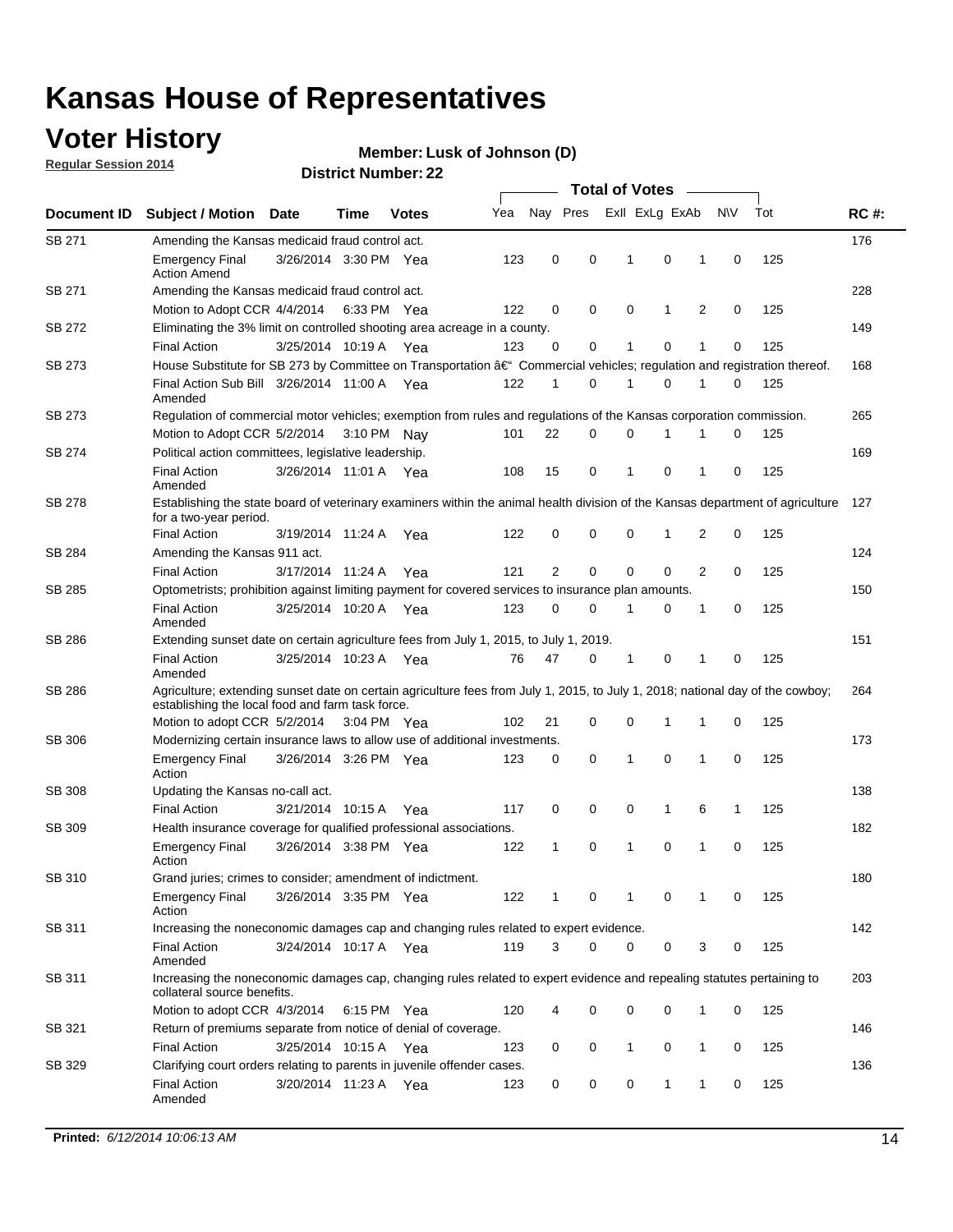### **Voter History**

**Regular Session 2014**

**Member: Lusk of Johnson (D)** 

|               |                                                                                                                                                                    |                       |         |              |     |              |                |   | <b>Total of Votes</b> |                |             |     |             |
|---------------|--------------------------------------------------------------------------------------------------------------------------------------------------------------------|-----------------------|---------|--------------|-----|--------------|----------------|---|-----------------------|----------------|-------------|-----|-------------|
| Document ID   | <b>Subject / Motion Date</b>                                                                                                                                       |                       | Time    | <b>Votes</b> | Yea | Nay Pres     |                |   | Exll ExLg ExAb        |                | <b>NV</b>   | Tot | <b>RC#:</b> |
| SB 329        | Clarifying court orders relating to parents in juvenile offender cases and changing the statute of limitations on certain juvenile<br>offenses.                    |                       |         |              |     |              |                |   |                       |                |             |     | 242         |
|               | Motion to adopt CCR 4/30/2014 3:23 PM Yea                                                                                                                          |                       |         |              | 122 | 1            | 0              |   | 1<br>1                | 0              | 0           | 125 |             |
| <b>SB 344</b> | Special permits, oversized loads, transportation of hay or feed stuffs.                                                                                            |                       |         |              |     |              |                |   |                       |                |             |     | 152         |
|               | <b>Final Action</b><br>Amended                                                                                                                                     | 3/25/2014 10:24 A     |         | Yea          | 122 | $\mathbf{1}$ | 0              |   | $\mathbf 0$<br>1      | 1              | 0           | 125 |             |
| SB 349        | Boiler safety act; deputy inspectors.                                                                                                                              |                       |         |              |     |              |                |   |                       |                |             |     | 128         |
|               | <b>Final Action</b><br>Amended                                                                                                                                     | 3/19/2014 11:25 A     |         | Yea          | 119 | 3            | 0              |   | $\mathbf 0$<br>1      | $\overline{2}$ | $\mathbf 0$ | 125 |             |
| SB 349        | Board of technical professions; recodification of professions and scope of practice, other; boiler safety act, deputy<br>inspectors.                               |                       |         |              |     |              |                |   |                       |                |             |     | 215         |
|               | Motion to Adopt CCR 4/4/2014                                                                                                                                       |                       | 10:02 A | Yea          | 112 | 11           | 0              |   | 0<br>1                | 1              | 0           | 125 |             |
| SB 351        | Vehicle identification numbers; penalties; damages.                                                                                                                |                       |         |              |     |              |                |   |                       |                |             |     | 153         |
|               | <b>Final Action</b>                                                                                                                                                | 3/25/2014 10:25 A     |         | Yea          | 123 | 0            | 0              |   | 1<br>0                | 1              | 0           | 125 |             |
| SB 357        | Increasing the number of allowable hunter education deferrals.                                                                                                     |                       |         |              |     |              |                |   |                       |                |             |     | 154         |
|               | <b>Final Action</b><br>Amended                                                                                                                                     | 3/25/2014 10:26 A     |         | Yea          | 97  | 26           | 0              |   | 0<br>1                | $\mathbf{1}$   | 0           | 125 |             |
| SB 357        | Authorizing land purchases by the state; amending process state uses to address seized wildlife; increasing the number of<br>allowable hunter education deferrals. |                       |         |              |     |              |                |   |                       |                |             |     | 275         |
|               | Motion to Adopt CCR 5/2/2014 7:53 PM Yea                                                                                                                           |                       |         |              | 113 | 11           | 0              |   | 0<br>0                | 1              | 0           | 125 |             |
| <b>SB 359</b> | Relating to asbestos-related liability.                                                                                                                            |                       |         |              |     |              |                |   |                       |                |             |     | 177         |
|               | <b>Emergency Final</b><br>Action                                                                                                                                   | 3/26/2014 3:32 PM Yea |         |              | 94  | 29           | 0              |   | $\mathbf 0$<br>1      | $\mathbf{1}$   | 0           | 125 |             |
| <b>SB 367</b> | Creating the student data privacy act.                                                                                                                             |                       |         |              |     |              |                |   |                       |                |             |     | 186         |
|               | <b>Emergency Final</b><br><b>Action Amend</b>                                                                                                                      | 3/26/2014 3:43 PM Yea |         |              | 119 | 4            | 0              |   | $\mathbf 0$<br>1      | 1              | 0           | 125 |             |
| SB 367        | Creating the student data privacy act.                                                                                                                             |                       |         |              |     |              |                |   |                       |                |             |     | 245         |
|               | Motion to adopt CCR 4/30/2014 3:41 PM Yea                                                                                                                          |                       |         |              | 123 | 0            | 0              | 1 | 1                     | 0              | 0           | 125 |             |
| SB 371        | Amending employment security law regarding disposition of penalty funds and disclosure of confidential information.                                                |                       |         |              |     |              |                |   |                       |                |             |     | 129         |
|               | <b>Final Action</b>                                                                                                                                                | 3/19/2014 11:27 A     |         | Nav          | 90  | 32           | 0              |   | 0<br>1                | 2              | 0           | 125 |             |
| <b>SB 372</b> | Amending the shared work unemployment compensation program; layoff aversion.                                                                                       |                       |         |              |     |              |                |   |                       |                |             |     | 155         |
|               | <b>Final Action</b>                                                                                                                                                | 3/25/2014 10:28 A     |         | Yea          | 123 | 0            | 0              |   | 1<br>0                | 1              | 0           | 125 |             |
| SB 402        | Amending statutes related to the Kansas criminal justice information system committee.                                                                             |                       |         |              |     |              |                |   |                       |                |             |     | 178         |
|               | <b>Emergency Final</b><br>Action                                                                                                                                   | 3/26/2014 3:33 PM Yea |         |              | 123 | 0            | 0              |   | 1<br>0                | 1              | 0           | 125 |             |
| SB 423        | Authorizing Department of Administration to sell Landon and Eisenhower state office buildings.                                                                     |                       |         |              |     |              |                |   |                       |                |             |     | 233         |
|               | <b>Final Action</b><br>Amended                                                                                                                                     | 4/5/2014              | 10:28 A | Nay          | 66  | 55           | 0              |   | 0<br>0                | 4              | 0           | 125 |             |
| SB 424        | Amending the statutory requirements for a valid hospital lien.                                                                                                     |                       |         |              |     |              |                |   |                       |                |             |     | 183         |
|               | <b>Emergency Final</b><br>Action                                                                                                                                   | 3/26/2014 3:39 PM Yea |         |              | 115 | 8            | 0              |   | 1<br>0                | 1              | 0           | 125 |             |
| SCR 1618      | Substitute for SCR 1618 by Committee on Federal and State Affairs -- State constitutional amendment authorizing raffles.                                           |                       |         |              |     |              |                |   |                       |                |             |     | 170         |
|               | Final Action Sub Bill 3/26/2014 11:06 A                                                                                                                            |                       |         | Yea          | 102 | 19           | $\overline{c}$ |   | 1<br>0                | 1              | 0           | 125 |             |
| SCR 1620      | Port authority; creation in Stafford, Kansas.                                                                                                                      |                       |         |              |     |              |                |   |                       |                |             |     | 234         |
|               | <b>Final Action</b>                                                                                                                                                | 4/5/2014              | 10:29 A | Yea          | 121 | 0            | 0              |   | 0<br>0                | 4              | 0           | 125 |             |